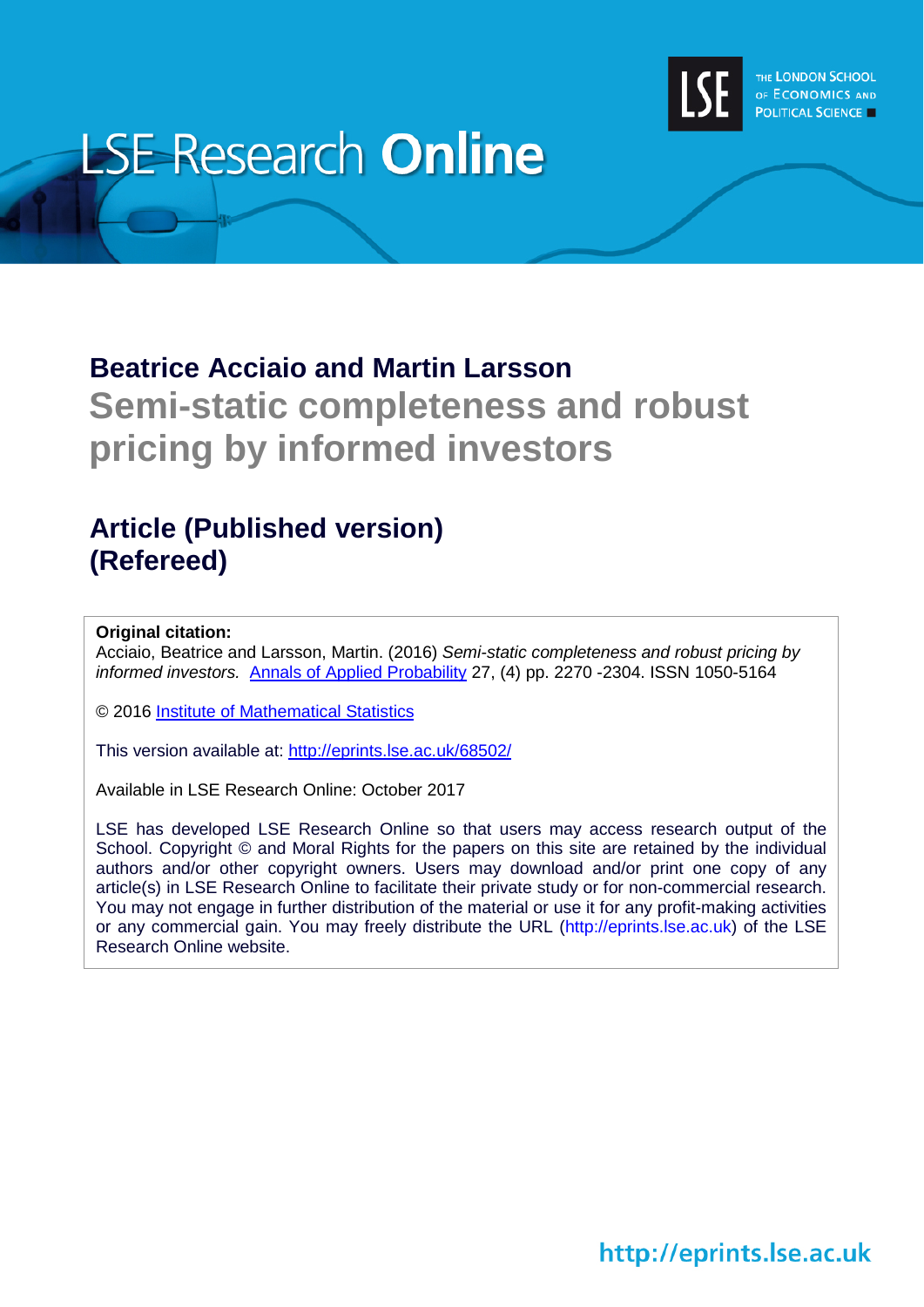## <span id="page-1-0"></span>**SEMI-STATIC COMPLETENESS AND ROBUST PRICING BY INFORMED INVESTORS**

#### BY BEATRICE ACCIAIO AND MARTIN LARSSON

#### *London School of Economics and Political Science and ETH Zurich*

We consider a continuous-time financial market that consists of securities available for dynamic trading, and securities only available for static trading. We work in a robust framework where a set of non-dominated models is given. The concept of semi-static completeness is introduced: it corresponds to having exact replication by means of semi-static strategies. We show that semi-static completeness is equivalent to an extremality property, and give a characterization of the induced filtration structure. Furthermore, we consider investors with additional information and, for specific types of extra information, we characterize the models that are semi-statically complete for the informed investors. Finally, we provide some examples where robust pricing for informed and uninformed agents can be done over semi-statically complete models.

**1. Introduction.** We consider a continuous-time financial market with two types of traded instruments: securities that can be traded dynamically over time, and securities that can be traded only at time zero and then held until maturity. In this setting, we study replicability of contingent claims. The central notion of the present paper is *semi-static completeness*, which refers to the possibility of perfectly replicating any contingent claim by trading in the two sets of available securities.

Markets with semi-static trading opportunities are typically considered in the robust and model-free paradigm in mathematical finance. According to this paradigm, rather than committing to one particular model (probability measure), one considers a whole class of models that may be nondominated in the sense of absolute continuity of probability measures. The goal is to account for model uncertainty via a worst-case analysis over models that are deemed plausible. A large and growing literature has developed around the following informally stated problem: In a suitable framework, establish the duality formula

$$
\sup_{\mathbb{Q}\in\mathcal{M}} \mathbb{E}_{\mathbb{Q}}[\Phi]
$$
\n
$$
(1.1) \quad \lim_{x \to \infty} \mathbb{E}_{\mathbb{Q}}[\Phi]
$$
\n
$$
= \inf \left\{ x \in \mathbb{R} : \begin{array}{c} \text{for } x \text{ is the same-neighbor-neighborized by semi-static trading} \\ \text{starting from initial capital } x \end{array} \right\},
$$

Received October 2015; revised September 2016.

*[MSC2010 subject classifications.](http://www.ams.org/mathscinet/msc/msc2010.html)* Primary 91G10; secondary 60G44.

*Key words and phrases.* Semi-static completeness, robust finance, extreme points, filtration enlargement, informed pricing.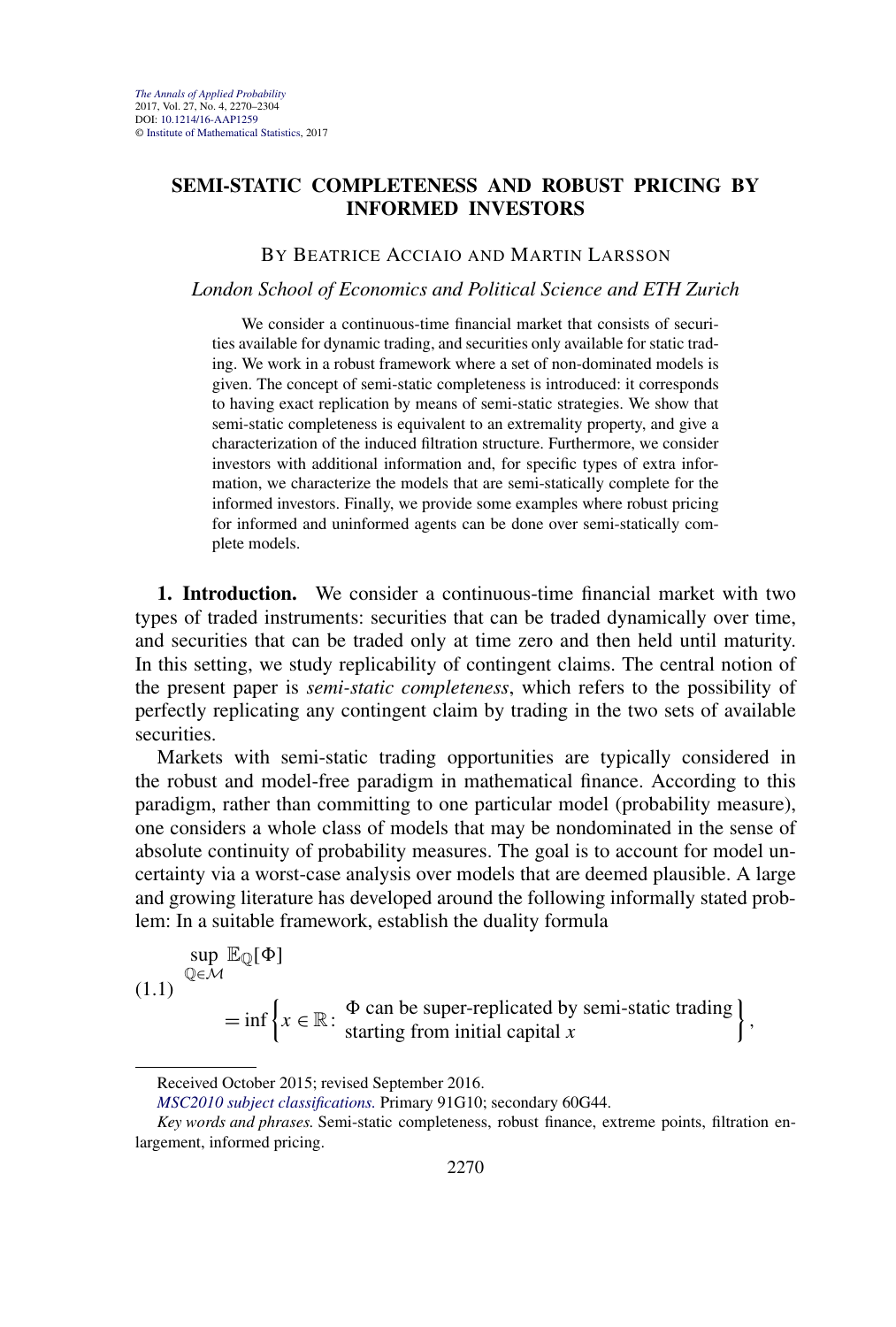where  $M$  denotes an appropriate set of martingale measures, and  $\Phi$  is a contingent claim. The crucial feature is that super-replication is required M-quasi-surely. Following the seminal paper by Hobson [\[22\]](#page-34-0), this problem has been addressed by many authors; for a survey, see [\[21\]](#page-34-0) and [\[33\]](#page-35-0). In particular, [\(1.1\)](#page-1-0) has been proved in a variety of settings; see, for example, [\[1,](#page-33-0) [3,](#page-33-0) [6,](#page-33-0) [10,](#page-34-0) [17,](#page-34-0) [29\]](#page-34-0) in discrete time, and [\[4,](#page-33-0) [5,](#page-33-0) [7,](#page-33-0) [8,](#page-34-0) [14,](#page-34-0) [15,](#page-34-0) [18,](#page-34-0) [19,](#page-34-0) [23\]](#page-34-0) in continuous time, among many others.

How is this related to semi-static completeness? First, in some situations the set M turns out to be convex and compact; see Section [6](#page-18-0) for some examples. It is then often possible to reduce the left-hand side of [\(1.1\)](#page-1-0) to a maximization problem over the extreme points of M. Our first main result extends the classical Jacod–Yor theorem on extreme points and martingale representation to the setting of semistatic trading and nondominated models. We show that semi-static completeness is equivalent to an extremality property of the model under consideration; see Theorem [3.1.](#page-5-0) This result is related to work by Campi and Martini [\[11\]](#page-34-0), who study extremality in a two period model with countable state space.

Second, it is clear that both sides of  $(1.1)$  depend on the underlying filtration, which models the information set available to investors in the market. Indeed, as the filtration becomes larger, the martingale property becomes more restrictive. This reduces the set  $M$  and decreases the left-hand side of [\(1.1\)](#page-1-0). Similarly, a larger information set increases the number of available trading strategies, which decreases the right-hand side of [\(1.1\)](#page-1-0). Under structural assumptions on the filtrations involved, we characterize those models that are semi-statically complete for an informed agent with access to a larger filtration; see Theorem [5.1.](#page-14-0) Under a semi-statically complete model, the informed agent will find that the larger filtration coincides with the original one up to nullsets. The message that emerges is that the only pricing measures that remain relevant for the informed agent are those under which the two filtrations are indistinguishable.

Third, to leverage these observations, the probabilistic structure of semistatically complete models needs to be clarified. Indeed, given the long history of the notion of completeness in mathematical finance, it seems natural to study this notion in the context of semi-static trading. Assuming that the dynamically traded securities have continuous price paths, we provide a full characterization of semi-static completeness in terms of dynamic completeness; see Theorem [4.6.](#page-10-0) Dynamically complete models have been studied extensively in mathematical finance, and their structure is well understood. Our characterization theorem can thus be viewed as a recipe by which semi-statically complete models can be constructed. Let us mention that the theorem relies crucially on a structure that we refer to as an atomic tree, which is related to the underlying filtration; see Definition [4.1.](#page-8-0)

The rest of the paper is organized as follows. In Section [2,](#page-3-0) the mathematical setup is given, in particular the definition of semi-static completeness. Section [3](#page-5-0) contains the generalization of the Jacod–Yor theorem to the semi-static setting. Section [4](#page-8-0) is devoted to the characterization of semi-statically complete models. In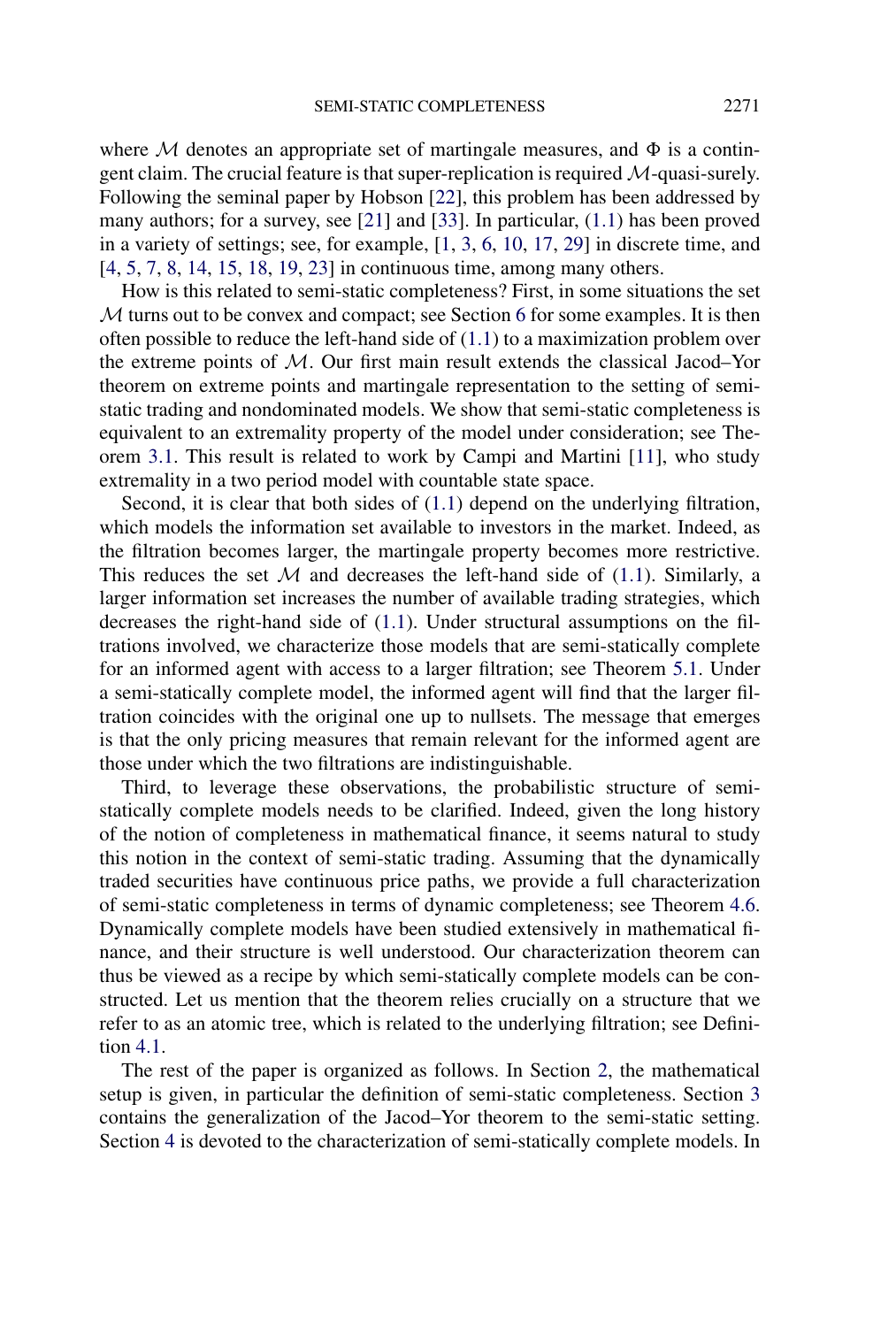<span id="page-3-0"></span>Section [5,](#page-14-0) semi-static completeness is studied in relation to changes of filtration. In Section [6,](#page-18-0) we provides some examples where the sets of martingale measures are compact, thus the results of Section [5](#page-14-0) can be used to compare robust pricing for agents with different sets of information. Finally, the Appendix contains the proof of the main result in Section [4,](#page-8-0) and an extension of the Jeulin–Yor theorem needed in Section [5.](#page-14-0)

**2. Setup and notation.** Let  $T \in (0, \infty)$  be a finite time horizon and fix a filtered measurable space  $(\Omega, \mathcal{F}, \mathbb{F})$  whose filtration  $\mathbb{F} = (\mathcal{F}_t)_{0 \le t \le T}$  is rightcontinuous. No probability measure is given a priori. Consider a financial market consisting of two types of securities: a risk-fee savings account and *m* risky assets available for dynamic trading, as well as *n* securities available for static trading, meaning that they can only be bought or sold at time zero and must be held until time *T* . The prices of the dynamically traded risky assets, discounted by the savings account, are modeled by a càdlàg F-adapted process  $S = (S_t)_{0 \le t \le T}$ ,  $S_t = (S_t^1, \ldots, S_t^m)$ . We set  $S_0 = 0$  without loss of generality. The discounted time *T* payoffs of the statically traded securities are represented by a set  $\Psi = {\psi_1, \dots, \psi_n}$ of  $\mathcal{F}_T$ -measurable random variables. Without loss of generality, we fix the price at time zero of each statically traded security to be zero. Note that discrete time models are included in this framework; see Example [6.1.](#page-18-0)

*Calibrated martingale measures.* Let  $\mathcal{P} = \mathcal{P}(\mathbb{F})$  be a fixed set of probability measures on  $\mathcal{F}_T$  (*priors*). The role of the set  $\mathcal P$  is to identify which events are deemed relevant and which are not. Adopting the notation in [\[10\]](#page-34-0), we write  $\mathbb{Q} \ll \mathcal{P}$  when  $\mathbb{Q}$  is a probability measure on  $\mathcal{F}_T$  such that  $\mathbb{Q} \ll \mathbb{P}$  for some  $\mathbb{P} \in \mathcal{P}$ . We consider the following set of *calibrated martingale measures*, under which the price process *S* is a martingale and the statically traded securities are priced correctly:

$$
\mathcal{M}(\mathbb{F}) = \left\{ \mathbb{Q} \ll \mathcal{P} \colon \frac{S \text{ is an } \mathbb{F}\text{-martingale under } \mathbb{Q},}{\mathbb{E}_{\mathbb{Q}}[\psi_i] = 0 \text{ and } \mathbb{E}_{\mathbb{Q}}[\psi_i^2] < \infty \text{ for all } i \right\}.
$$

Thus,  $\mathcal{M}(\mathbb{F})$  is the set of martingale measures emerging in a robust framework, corresponding to the set  $P$  of priors; see, for example, [\[18\]](#page-34-0) and [\[10\]](#page-34-0). The martingale and calibration conditions are standard in the robust (nondominated) setting. In addition, we require square integrability of the statically traded securities. It is common in the literature to impose some integrability condition on the asset's terminal distribution; for instance, [\[1\]](#page-33-0) require the existence of some superlinear moment, and [\[14,](#page-34-0) [15\]](#page-34-0) and [\[23\]](#page-34-0) assume  $L^p$ -integrability for some  $p > 1$ . Here, we only require *S* to be a martingale, but will impose  $L^2$  integrability on trading strategies. This will allow us to use tools which are particular to the  $L^2$  structure, such as orthogonal projections.

Note that, if  $P$  is chosen to be the set of *all* probability measures on  $\mathcal{F}_T$ , then modulo integrability conditions,  $\mathcal{M}(\mathbb{F})$  is the usual set of martingale measures considered in the model-independent framework; see, for example, [\[6\]](#page-33-0) and [\[14\]](#page-34-0).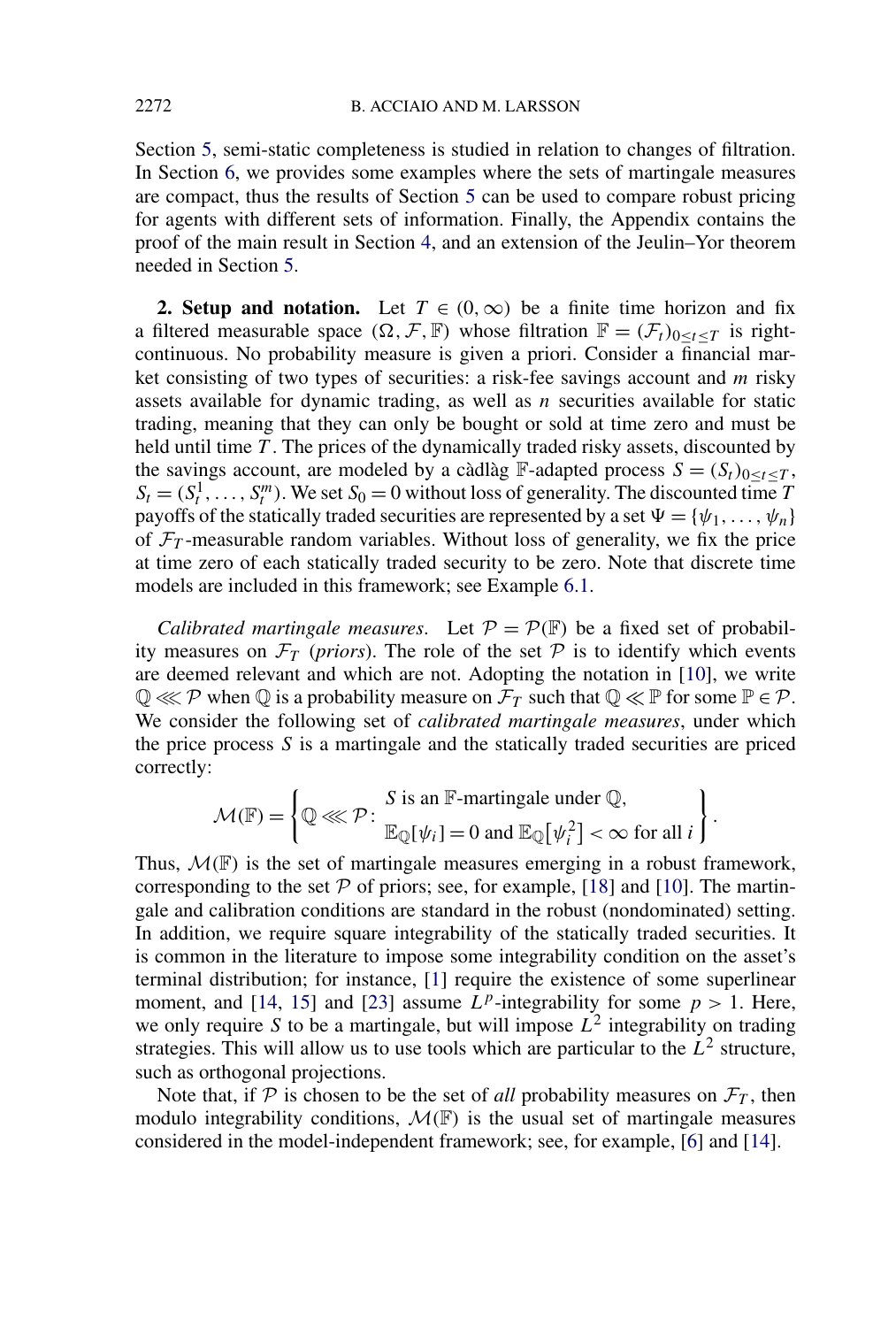<span id="page-4-0"></span>*Semi-static completeness and extreme points*. We now define semi-static completeness, which is the key notion of the present paper. For a probability measure  $\mathbb{Q} \in \mathcal{M}(\mathbb{F})$ , we denote by  $\mathcal{H}^2(\mathbb{F}, \mathbb{Q})$  the set of square integrable martingales, and for a martingale  $M = (M^1, \ldots, M^d)$  we let  $L^2(M, \mathbb{F}, \mathbb{Q})$  denote the set of *M*-integrable processes *H* such that  $H \cdot M \in \mathcal{H}^2(\mathbb{F}, \mathbb{Q})$ . Here, the usual vector stochastic integral as in [\[24\]](#page-34-0) or [\[31\]](#page-35-0) is used. Following [\[13\]](#page-34-0), we use the convention  $\Delta M_0 = M_0$  and  $(H \cdot M)_0 = \sum_{i=1}^d H_0^i M_0^i$ . This does not affect integrals with respect to the price process *S* since  $S_0 = 0$ , but will be important when we integrate with respect to other martingales. Note that  $\mathbb F$  is not augmented with the  $\mathbb Q$ -nullsets. If the filtration  $\mathbb F$  and probability measure  $\mathbb Q$  are clear from the context, we often drop them from the notation.

DEFINITION 2.1. We say that *semi-static completeness holds under*  $\mathbb{Q} \in$  $\mathcal{M}(\mathbb{F})$  if any  $X \in L^2(\mathcal{F}_T, \mathbb{Q})$  can be represented as

$$
X = x + a_1 \psi_1 + \dots + a_n \psi_n + (H \cdot S)_T
$$
 Q-a.s.

for some  $x, a_1, \ldots, a_n \in \mathbb{R}$  and  $H \in L^2(S, \mathbb{F}, \mathbb{Q})$ .

Thus semi-static completeness means that any square-integrable payoff can be replicated using a semi-static strategy. In the absence of statically traded securities, semi-static completeness corresponds exactly to the usual predictable representation property in an  $L^2$  setting. The main result of Section [3](#page-5-0) relates semi-static completeness to extremality of measures.

DEFINITION 2.2. An element  $\mathbb{Q} \in \mathcal{M}(\mathbb{F})$  is called an *extreme point* if  $\mathbb{Q} =$  $\lambda \mathbb{Q}^1 + (1 - \lambda) \mathbb{Q}^2$  with  $\mathbb{Q}^1, \mathbb{Q}^2 \in \mathcal{M}(\mathbb{F})$  and  $0 < \lambda < 1$  implies  $\mathbb{Q}^1 = \mathbb{Q}^2 = \mathbb{Q}$ . The set of all extreme points of  $\mathcal{M}(\mathbb{F})$  is denoted by ext  $\mathcal{M}(\mathbb{F})$ .

If  $\mathcal{M}(\mathbb{F})$  is convex, and the space of probability measures is endowed with a topology under which  $\mathcal{M}(\mathbb{F})$  is compact, the Krein–Milman theorem implies that  $M(F)$  is the closed convex hull of its extreme points. For any payoff  $\Phi$  such that  $\mathbb{Q} \mapsto \mathbb{E}_{\mathbb{Q}}[\Phi]$  is continuous, one can then compute its robust super-hedging price over the set of extreme points:

(2.1) 
$$
\sup_{\mathbb{Q}\in\mathcal{M}(\mathbb{F})} \mathbb{E}_{\mathbb{Q}}[\Phi] = \sup_{\mathbb{Q}\in\text{ext}\mathcal{M}(\mathbb{F})} \mathbb{E}_{\mathbb{Q}}[\Phi].
$$

In Section [6,](#page-18-0) we provide two examples where  $\mathcal{M}(\mathbb{F})$  is compact. Note, however, that compactness of  $\mathcal{M}(\mathbb{F})$  is *not* assumed in any of our subsequent results; the above remarks merely serve as one motivation for studying its extreme points.

REMARK 2.3. Semi-static completeness is a property of a given model  $\mathbb{Q} \in$  $M(F)$ . One could also think of a *robust* notion, where replication is possible under all models in  $\mathcal{M}(\mathbb{F})$  simultaneously. However, in view of Theorem [3.1,](#page-5-0) this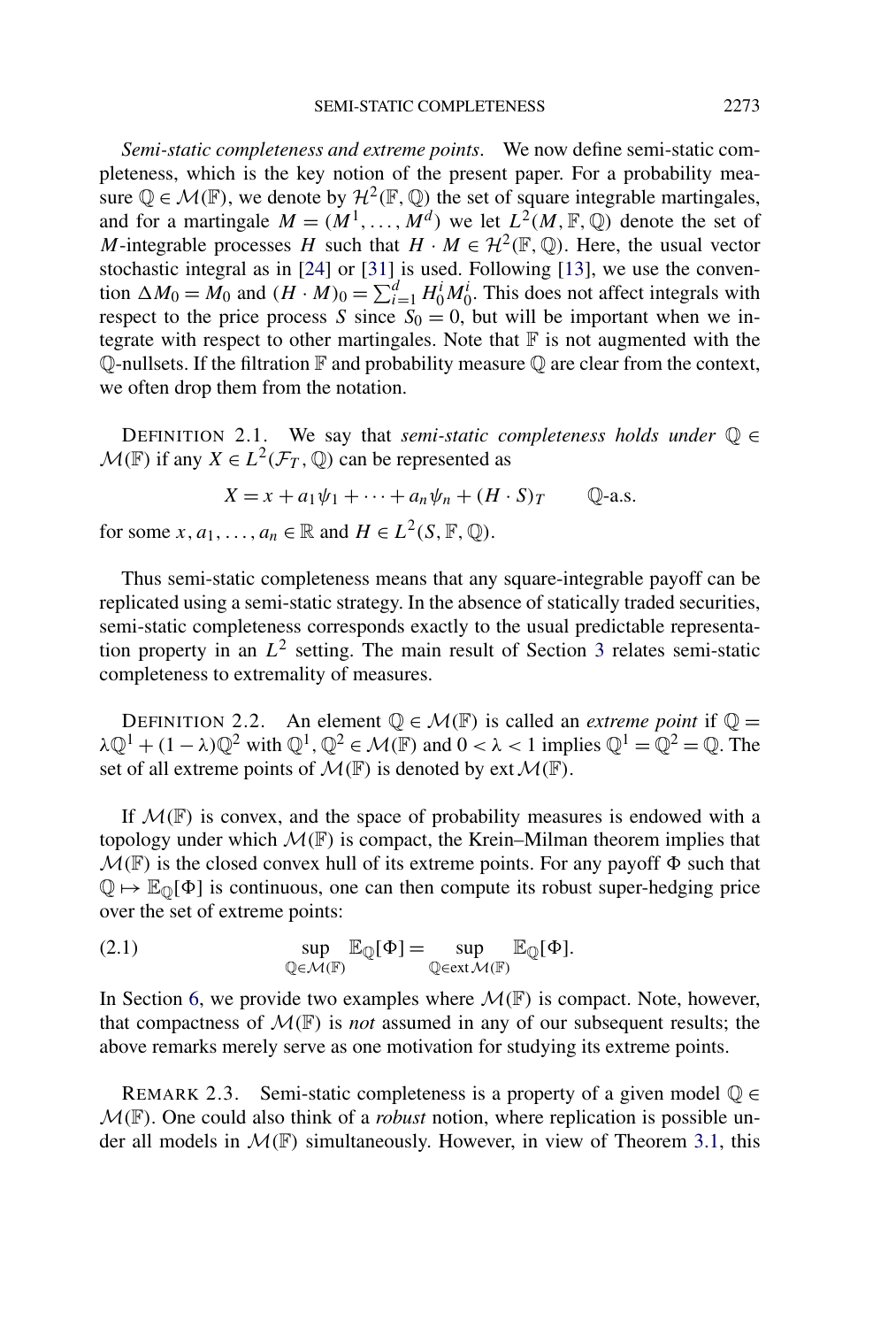<span id="page-5-0"></span>is equivalent to  $\mathcal{M}(\mathbb{F})$  being a singleton. Apart from the classical case  $\mathcal{P} = \{\mathbb{P}\},\$ such a situation seems too restrictive to be of much interest. Furthermore, Theorem 3.1 shows that our notion of semi-static completeness is the right one in order to characterize ext  $\mathcal{M}(\mathbb{F})$ , which is a robust object in that it does not depend on any specific choice of reference measure.

*Stable subspaces and orthogonality.* For a fixed probability measure  $\mathbb{Q} \in$  $\mathcal{M}(\mathbb{F})$  and a possibly multi-dimensional martingale  $M = (M^1, \ldots, M^d)$ , we denote by  $S(M)$  the closed subspace of  $\mathcal{H}^2$  given by

$$
\mathcal{S}(M) = \{H \cdot M : H \in L^2(M, \mathbb{F}, \mathbb{Q})\}.
$$

If *M* is square-integrable, then  $S(M)$  is the smallest closed subspace of  $H^2$  that contains  $M^1, \ldots, M^d$  and is stable under stopping. This is usually taken as the definition of  $S(M)$ , which however is inconvenient for us, since in particular the prices process *S* need not be square-integrable. In this paper, we only need the fact that  $\mathcal{S}(M)$  is closed in  $\mathcal{H}^2$  and stable under stopping.

Recall that there are two notions of orthogonality for square-integrable martingales: *M* and *N* are *weakly orthogonal* if  $\mathbb{E}_{\mathbb{O}}[M_T N_T] = 0$ , that is, if *M* and *N* are orthogonal with respect to the inner product on the Hilbert space  $\mathcal{H}^2$ . They are *strongly orthogonal* if *MN* is a martingale. To simplify notation, we often identify square-integrable martingales with their final values. In particular, we then view  $\mathcal{S}(M)$  as a subspace of  $\mathcal{L}^2(\mathcal{F}_T)$ .

**3. A semi-static Jacod–Yor theorem.** The classical Jacod–Yor theorem relates the predictable representation property of a process *X* to the extreme points of the set of martingale measures for  $\hat{X}$ ; see [\[25\]](#page-34-0). The main result of the present section is an analog of the Jacod–Yor theorem in the context of semi-static hedging. It states that the extreme points of  $\mathcal{M}(\mathbb{F})$  exactly correspond to those models which are semi-statically complete.

THEOREM 3.1. *Let*  $\mathbb{Q} \in \mathcal{M}(\mathbb{F})$ . *The following conditions are equivalent*:

- 1.  $\mathbb{Q} \in \text{ext}\,\mathcal{M}(\mathbb{F})$ .
- 2. *Semi-static completeness holds under* Q.

The proof of Theorem 3.1 requires two auxiliary results. The first one shows that the set of outcomes of semi-static strategies as a subset of  $L^2(\mathcal{F}_T)$  is closed with respect to convergence in *L*1.

LEMMA 3.2. Let 
$$
\mathbb{Q} \in \mathcal{M}(\mathbb{F})
$$
. The set of outcomes of semi-static strategies,

 $W = \{a_0 + a_1\psi_1 + \cdots + a_n\psi_n + (H \cdot S)_T : a_0, \ldots, a_n \in \mathbb{R} \text{ and } H \in L^2(S)\},\$ 

*is closed in the following sense: if*  $(X_k) \subseteq W$  *satisfies*  $X_k \to X$  *in*  $L^1$  *for some*  $X \in L^2(\mathcal{F}_T)$ , *then*  $X \in W$ .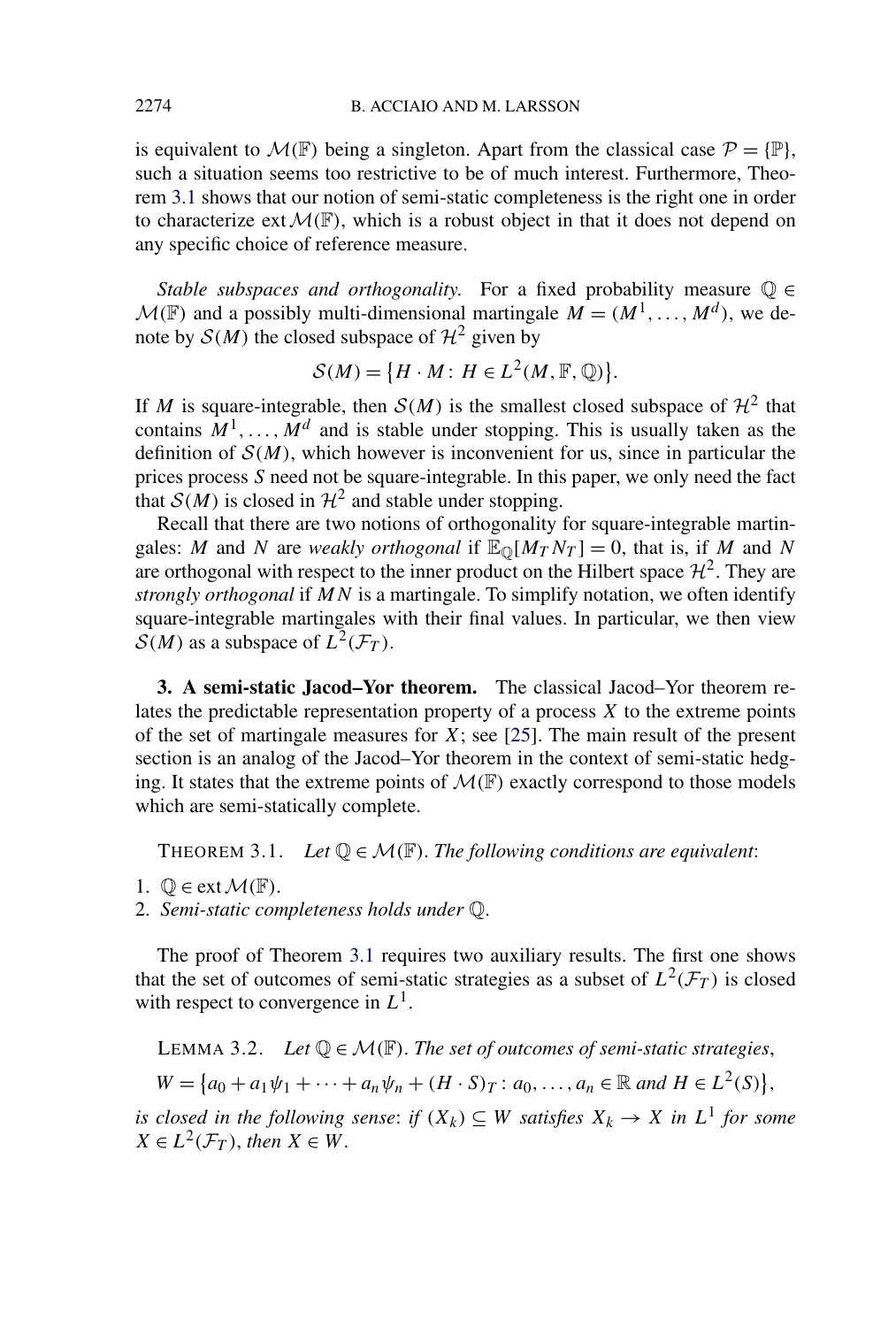PROOF. We proceed by induction on *n*. Suppose the result is known to be true with *n* replaced by  $n-1$ , and let *W*<sup>'</sup> be defined as *W* with *n* replaced by  $n-1$ . Let *(X<sub>k</sub>)* ⊆ *W* be a sequence satisfying  $X_k \to X$  in  $L^1$  for some  $X \in L^2(\mathcal{F}_T)$ . Then  $X_k = X'_k + a_k \psi_n$  for some  $X'_k \in W'$  and  $a_k \in \mathbb{R}$ . If  $\psi_n$  lies in the *L*<sup>1</sup>-closure of *W'*, then the induction hypothesis yields  $\psi_n \in W'$ , so that in fact  $(X_k) \subseteq W'$ , and hence  $X \in W' \subseteq W$  by another application of the induction hypothesis. We may thus suppose that  $\psi_n$  does not lie in the  $L^1$ -closure of W'. Then by the Hahn–Banach theorem there exists a continuous linear functional *F* on  $L^1(\mathcal{F}_T)$  that vanishes on *W'* and satisfies  $F(\psi_n) = 1$ . Thus  $a_k = F(X_k) \rightarrow F(X)$ , whence  $X'_k \rightarrow X$  – *F(X)* $\psi_n$  in *L*<sup>1</sup>. The induction assumption then yields  $X - F(X)\psi_n \in W'$  and hence  $X \in W$ , as desired.

It remains to prove the result for  $n = 0$ . This follows immediately from the following result by [\[34\]](#page-35-0); see Theorem 15.4.7 in [\[12\]](#page-34-0) for a formulation that covers the multidimensional case:

*Let*  $H^k$ *,*  $k \geq 1$ *, be S-integrable processes such that*  $H^k \cdot S$  *is a martingale for each n*, and suppose  $(H^k \cdot S)_T \to X$  *in*  $L^1$  *for some random variable X. Then there exists an S*-integrable process *H such that*  $H \cdot S$  *is a martingale with*  $(H \cdot S)T = X$ *a.s.*

Since in our case  $X \in L^2(\mathcal{F}_T)$ , we additionally obtain  $H \in L^2(S)$ , and hence  $X \in W$ . This completes the proof.  $\square$ 

PROOF OF THEOREM [3.1.](#page-5-0)  $1 \implies 2$  $1 \implies 2$ : By Lemma [3.2](#page-5-0) it suffices to show that the linear span of  $S(S)$  and  $1, \psi_1, \ldots, \psi_n$ , which we denote by *W*, is dense in  $L^1(\mathcal{F}_T)$ . Indeed, suppose this has been proved. Then for any  $X \in L^2(\mathcal{F}_T)$  we can find a sequence  $(X_k) \subseteq W$  with  $X_k \to X$  in  $L^1$ , whence  $X \in W$  by Lemma [3.2.](#page-5-0)

It remains to prove that *W* is dense in  $L^1(\mathcal{F}_T)$ . This follows from an application of Douglas's theorem; see [\[16\]](#page-34-0). For completeness, we provide the short argument. By the Hahn–Banach theorem it suffices to show that  $Z = 0$  for any random variable  $Z \in L^{\infty}(\mathcal{F}_T)$  such that  $\mathbb{E}_{\mathbb{O}}[YZ] = 0$  for all  $Y \in W$ . Pick any such *Z*. By scaling, we may assume  $|Z| \leq 1/2$ . Define probability measures  $\mathbb{Q}^+$  and  $\mathbb{Q}^-$  by

$$
d\mathbb{Q}^{\pm} = (1 \pm Z) d\mathbb{Q}.
$$

Since the Radon–Nikodym derivatives lie in [1*/*2*,* 3*/*2], a random variable is square integrable under  $\mathbb Q$  if and only if it is square integrable under  $\mathbb Q^{\pm}$ . Moreover, we have

$$
\mathbb{E}_{\mathbb{Q}^{\pm}}[\psi_i] = \mathbb{E}_{\mathbb{Q}}[\psi_i] \pm \mathbb{E}_{\mathbb{Q}}[Z\psi_i] = 0
$$

for all  $i = 1, ..., n$ . Similarly,  $\mathbb{E}_{\mathbb{Q}^{\pm}}[(H \cdot S)_T] = \mathbb{E}_{\mathbb{Q}}[(H \cdot S)_T] = 0$  for all simple predictable bounded integrands *H*. Since also  $\mathbb{Q}^{\pm} \ll \mathbb{Q}$ , we have  $\mathbb{Q}^{\pm} \in \mathcal{M}(\mathbb{F})$ . Now, since  $\mathbb{Q} = \frac{1}{2}\mathbb{Q}^+ + \frac{1}{2}\mathbb{Q}^-$  and  $\mathbb{Q}$  is an extreme point, it follows that  $\mathbb{Q}^+$  $\mathbb{Q}^- = \mathbb{Q}$ , whence  $Z = 0$  as required.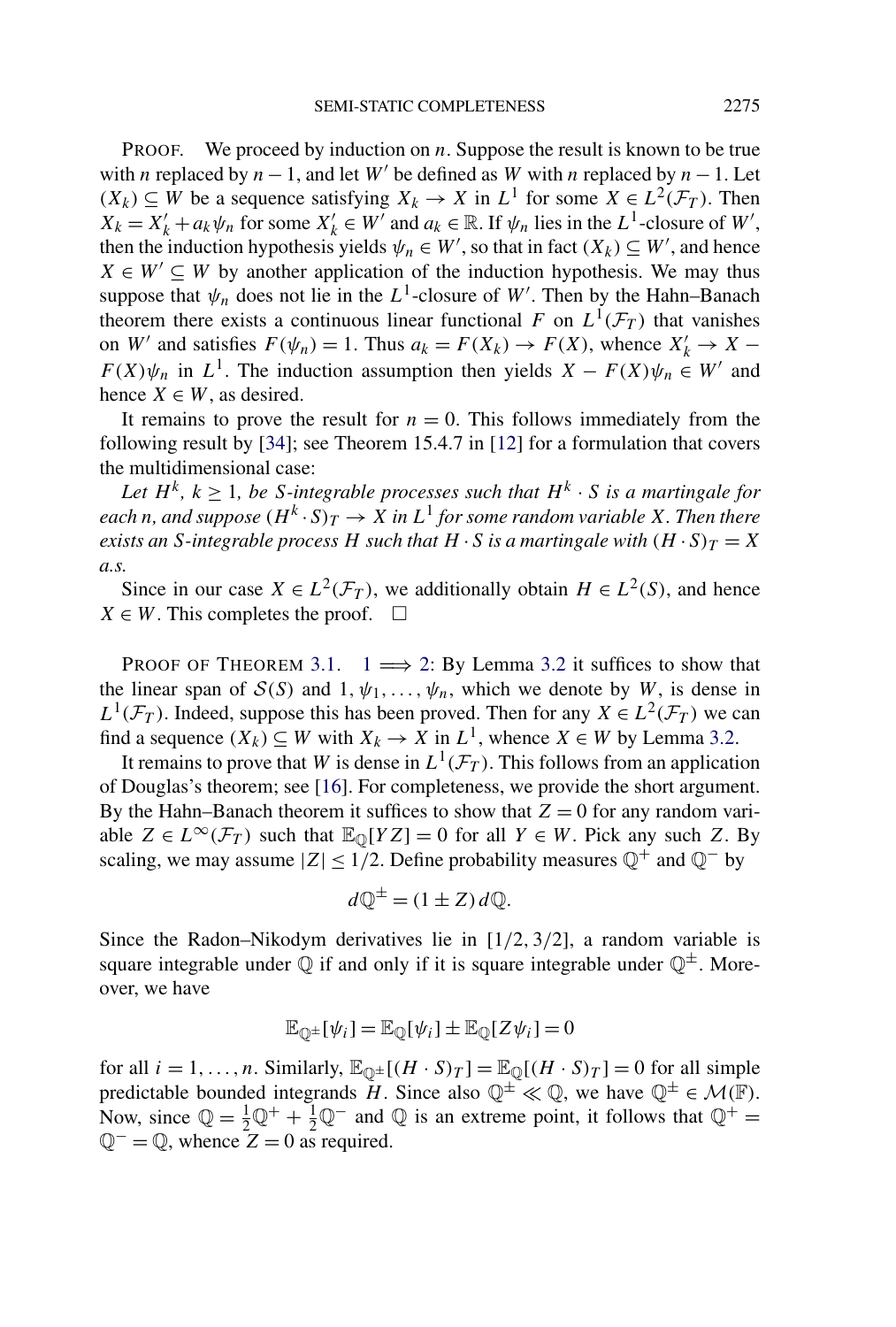[2](#page-5-0)  $\implies$  [1:](#page-5-0) Suppose  $\mathbb{Q} = \lambda \mathbb{Q}^1 + (1 - \lambda) \mathbb{Q}^2$  for some  $\mathbb{Q}^1, \mathbb{Q}^2 \in \mathcal{M}(\mathbb{F})$  and  $\lambda \in$  $(0, 1)$ . Then  $\mathbb{Q}^1 \ll \mathbb{Q}$ , so we may define  $Z = \frac{d\mathbb{Q}^1}{d\mathbb{Q}}$ . For any  $X = a_0 + a_1\psi_1 + \cdots$  $a_n \psi_n + (H \cdot S)_T \in W$  we then have

$$
\mathbb{E}_{\mathbb{Q}}[(Z-1)X] = \mathbb{E}_{\mathbb{Q}^1}[X] - \mathbb{E}_{\mathbb{Q}}[X] = a_0 - a_0 = 0.
$$

Since *W* is all of  $L^2(\mathcal{F}_T, \mathbb{Q})$  by assumption, it follows that  $Z = 1$ , and hence  $\mathbb{O}^1 = \mathbb{O}^2 = \mathbb{O}$ . Thus,  $\mathbb O$  is an extreme point.  $\Box$ 

REMARK 3.3. Theorem [3.1](#page-5-0) could also be stated and proved in the  $L^1$  setting, where the  $\psi_i$  are only assumed integrable, and semi-static completeness is defined using integrands *H* such that  $H \cdot S$  is a martingale. This  $L^{\hat{1}}$  version of Theorem [3.1](#page-5-0) is easily proved by observing that the correspondingly modified set *W* in Lemma [3.2](#page-5-0) is closed in  $L^1$  (the proof is essentially the same). Since subsequent developments rely rather strongly on the Hilbert space structure of  $L^2$ , we opt to work in the  $L^2$  setting throughout the paper in order to maintain consistency.

In the classical setting of dynamic hedging without static components, there exists a wide range of complete models. For instance, dynamic completeness holds as soon as the price process is a strong solution to a possibly path-dependent stochastic differential equation of the form  $dS_t = \sigma(t, S_u : u \le t) dW_t$ , where *W* is Brownian motion and  $\sigma$  never vanishes. One may thus wonder whether, in the semi-static setting, there is any reason to expect complete models to exhibit further structural properties.

We now indicate why one might expect this to be the case. To this end, consider some  $\mathbb{Q} \in \mathcal{M}(\mathbb{F})$  under which semi-static completeness holds, and suppose temporarily that  $\Psi = {\psi}$  contains one single element. Consider the nonhedgeable part  $\psi - \pi(\psi)$  of  $\psi$ , where  $\pi$  denotes the orthogonal projection onto the closed subspace  $\{X_T : X \in \mathcal{S}(S)\} \subseteq L^2(\mathcal{F}_T)$ . Let *M* be the square-integrable martingale generated by this nonhedgeable part,  $M_t = \mathbb{E}_{\mathbb{Q}}[\psi - \pi(\psi) | \mathcal{F}_t]$ . Then M is weakly, hence strongly, orthogonal to  $S(S)$ . It follows that  $H \cdot M$  is (weakly and strongly) orthogonal to  $S(S)$  for any  $H \in L^2(M)$ , so that, by semi-static completeness,  $H \cdot M$  lies in span $\{M\}$ , the linear span of M. Furthermore, the inclusion span $\{M\} \subseteq \mathcal{S}(M)$  holds due to our convention regarding the time-zero value of stochastic integrals. Consequently,

$$
\mathcal{S}(M) = \text{span}\{M\}.
$$

Thus, the set of stochastic integrals with respect to *M* is one-dimensional, which obviously imposes severe restrictions on the behavior of *M*; see Proposition [B.1](#page-24-0) for a precise statement in a multidimensional setting. Developing these observations further, one is led to a description of the behavior of semi-statically complete models in terms of dynamically complete models. This is the topic of the next section.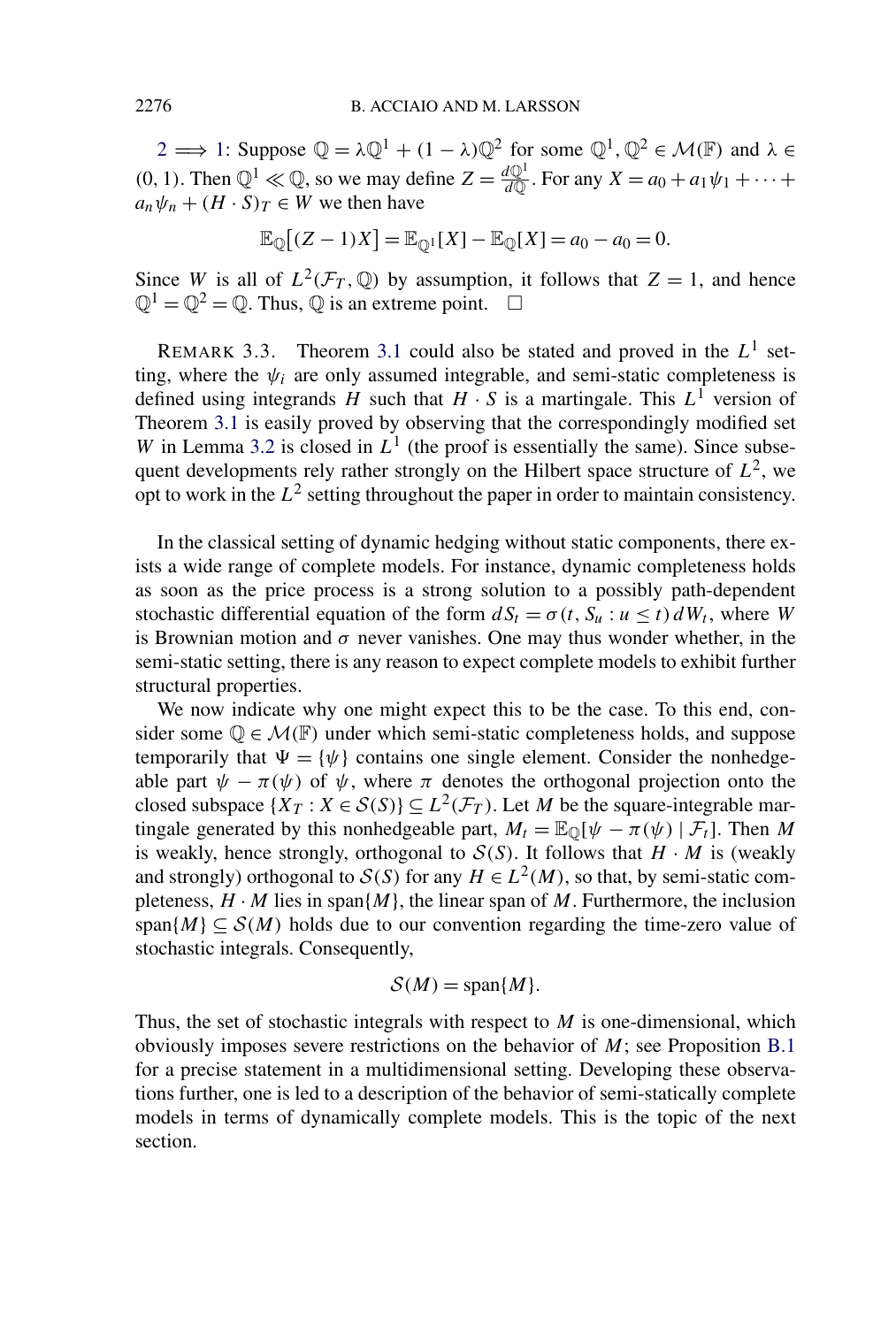<span id="page-8-0"></span>**4. Semi-static completeness for continuous price processes.** The goal of this section is to characterize the behavior of semi-statically complete models with continuous price processes. We consider a probability measure  $\mathbb{Q} \in \mathcal{M}(\mathbb{F})$  that will remain fixed throughout this section. Relations between random quantities are understood in the Q-almost sure sense, and to simplify notation we drop the subscript  $\mathbb{Q}$  and write  $\mathbb{E}[\cdot] = \mathbb{E}_{\mathbb{Q}}[\cdot]$ .

A key notion needed in the characterization theorem is that of an atomic tree. For a set  $A \in \mathcal{F}_T$  we denote by  $t(A)$  the first time A becomes measurable,

$$
t(A) = \inf\{t \in [0, T]: A \in \mathcal{F}_t\}.
$$

Note that *A* ∈  $\mathcal{F}_{t(A)}$  by right-continuity of **F**, and that *A* ∉  $\mathcal{F}_{t(A)-}$  if *t*(*A*) > 0. Recall that *A* is an *atom* of  $\mathcal{F}_t$  if  $A \in \mathcal{F}_t$  and  $\mathbb{Q}(B)$  equals zero or  $\mathbb{Q}(A)$  whenever  $B \in \mathcal{F}_t, B \subseteq A$ .

DEFINITION 4.1. An *atomic tree* is a finite collection **T** of events in  $\mathcal{F}_T$  satisfying the following properties:

- 1. every  $A \in \mathbf{T}$  is a nonnull atom of  $\mathcal{F}_{t(A)}$ ;
- 2. for every *A*,  $A' \in \mathbf{T}$  such that  $t(A) < t(A')$ , either  $A \supseteq A'$  or  $A \cap A' = \emptyset$ ;
- 3. for every  $A, A' \in \mathbf{T}$  such that  $A \supsetneq A', \mathbb{Q}(A \setminus A') > 0$ .

In order to discuss atomic trees **T** it is useful to have the following terminology: an element  $A' \in T$  is called a *child* of another element  $A \in T$  if  $A' \subsetneq A$  and there is no  $A'' \in \mathbf{T}$  such that  $A' \subsetneq A'' \subsetneq A$ . Moreover,  $A \in \mathbf{T}$  is called a *leaf* if it has no children, or equivalently, if there is no  $A' \in \mathbf{T}$  such that  $A' \subseteq A$ . It is clear that **T** admits a natural tree structure obtained by connecting each element *A* to its children. In particular, the above notion of a leaf coincides with the usual graphtheoretic notion. See Figure [1](#page-9-0) for an illustration. A natural measure of the size of an atomic tree **T** is the number of paths through the tree, or equivalently the number of leaves. We refer to this quantity as the *dimension* of **T**,

$$
\dim T = \text{number of leaves in } T.
$$

This terminology is motivated by the fact that the space of functions defined on the set of paths through the tree has dimension dim**T**; see also Remark 4.33 below.

We now introduce a natural nondegeneracy condition on atomic trees.

DEFINITION 4.2. An atomic tree **T** is called *full* if its leaves form a partition of  $\Omega$  (up to nullsets), and if *A* is an atom of  $\mathcal{F}_{t(A')-}$  whenever *A'* is a child of *A*.

The following remark collects some basic properties and observations regarding full atomic trees that are immediate consequences of the above definitions.

REMARK 4.3. Let **T** be a full atomic tree: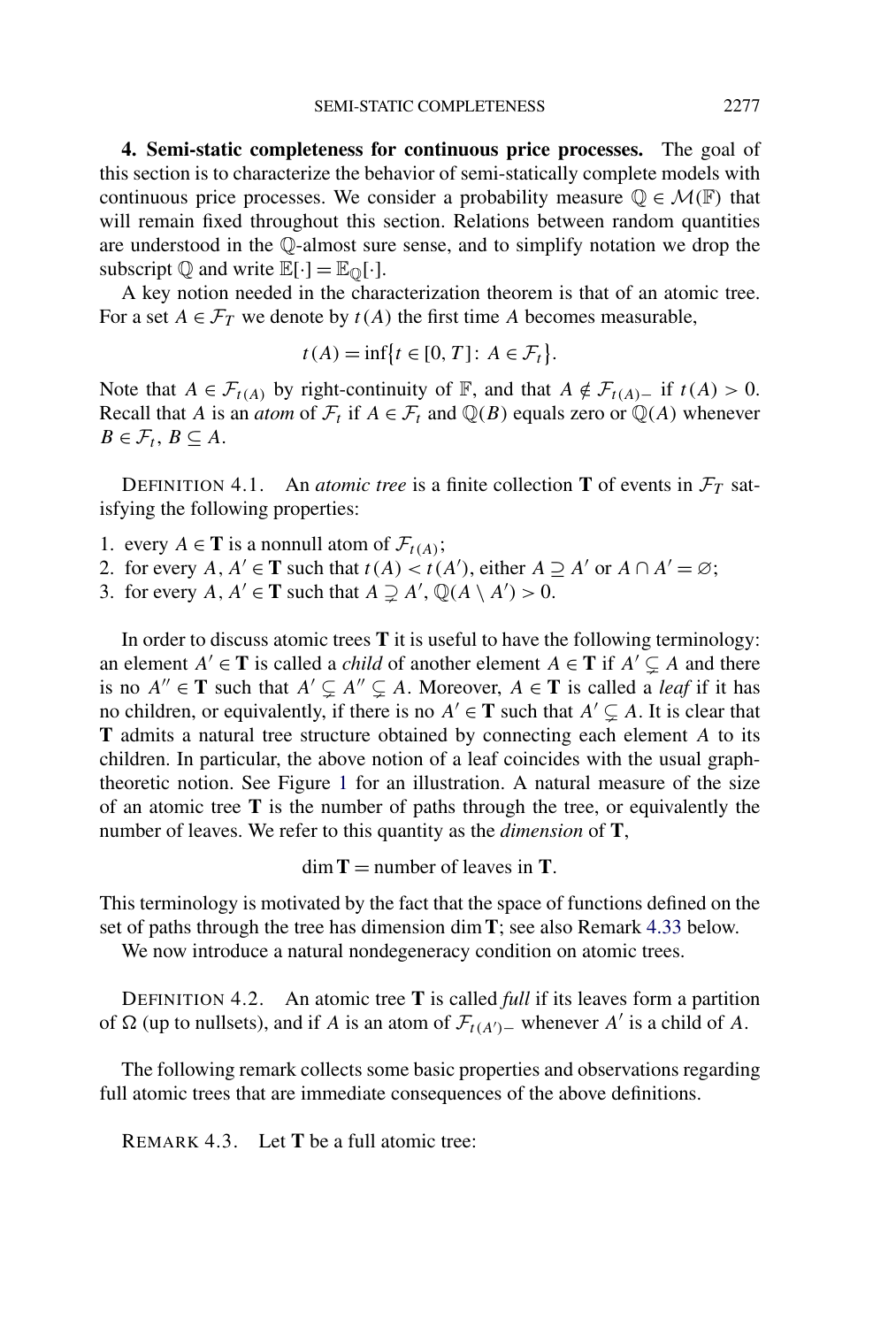<span id="page-9-0"></span>

FIG. 1. *Schematic illustration of the filtration* F *containing a full atomic tree* **T**. *Each circle denotes an event A* ∈ **T**. *In particular*, *the leaves of* **T** *are* {*A*1*, A*4*, A*5*, A*6*, A*7}. *The lines denote relations between the elements of* **T**; *for example*, *A*4 *and A*5 *are children of A*2, *which in turn is a child of*  $\Omega$ *. Furthermore, we have*  $t_1 = t(A_1)$ *,*  $t_2 = t(A_4) = t(A_5)$ *, and*  $t_3 = t(A_6) = t(A_7)$ *, and thus*  $\zeta(\mathbf{T}) = t_1 \mathbf{1}_{A_1} + t_2 \mathbf{1}_{A_2} + t_3 \mathbf{1}_{A_3}.$ 

- 1. Each  $A \in \mathbf{T}$  that is not a leaf is the union of its children up to nullsets. Moreover, if *A'* and *A''* are children of *A*, then  $t(A') = t(A'')$ .
- 2. Since **T** is a collection of elements of F, the sigma-algebra  $\sigma(T) \subseteq F$  is well defined. Furthermore, up to nullsets,  $\sigma(T) = \sigma(A \in T: A \text{ is a leaf})$ . Since also the leaves form a partition of  $\Omega$ ,

(4.1) 
$$
\mathbb{E}[X | \sigma(\mathbf{T})] = \sum_{A} \frac{\mathbb{E}[X \mathbf{1}_A]}{\mathbb{Q}(A)} \mathbf{1}_A
$$

holds for any  $X \in L^1(\mathcal{F}_T)$ , where the sum extends over all leaves  $A \in \mathbf{T}$ . Furthermore,  $\sigma(T)$  can alternatively be described up to nullsets as

(4.2) 
$$
\sigma(\mathbf{T}) = \mathcal{F}_{\zeta(\mathbf{T})} \quad \text{with } \zeta(\mathbf{T}) = \sum_{A} t(A) \mathbf{1}_{A},
$$

where again the sum extends over the leaves of **T**. Note that  $\zeta(T)$  is a stopping time bounded above by *T* , which can be thought of as the "end of the tree".

3. In view of (4.1), the dimension of  $L^2(\sigma(T))$  equals the number of leaves in **T**. This motivates the definition of dim**T**.

Finally, the following restricted notion of (dynamic) completeness is needed.

DEFINITION 4.4. Given  $t \in [0, T]$  and  $A \in \mathcal{F}_t$ , we say that *S* is *complete on*  $A \times [t, T]$  if any  $X \in L^2(\mathcal{F}_T)$  can be replicated on *A* by dynamic trading over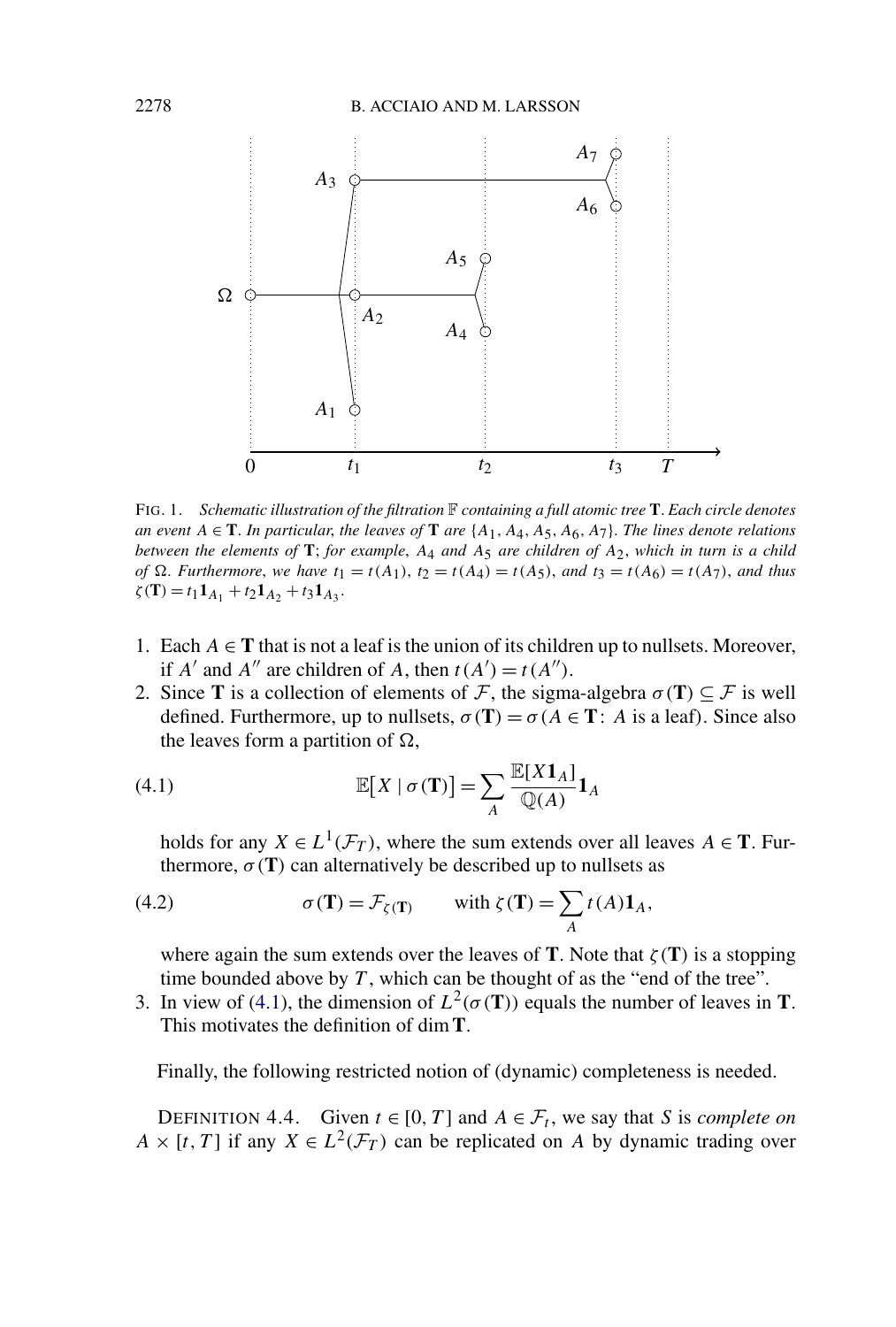<span id="page-10-0"></span>[*t,T* ]; that is, if

$$
X = x + (H \cdot S)_T \qquad \text{on } A
$$

holds almost surely for some  $x \in \mathbb{R}$  and some  $H \in L^2(S)$  with  $H = 0$  on [[0*, t*]].

REMARK 4.5. If *S* is complete on  $A \times [t, T]$ , then *A* is necessarily an atom of  $\mathcal{F}_t$ . Indeed, if the arbitrarily chosen random variable *X* in Definition [4.4](#page-9-0) is  $\mathcal{F}_t$ -measurable, then it is necessarily almost surely constant on *A* since  $X\mathbf{1}_A =$  $\mathbb{E}[x + (H \cdot X)T \mid \mathcal{F}_t] \mathbf{1}_A = x \mathbf{1}_A.$ 

We can now state our main characterization theorem. The proof is given in Ap-pendix [B.](#page-23-0) Recall that we work under an arbitrary fixed measure  $\mathbb{Q} \in \mathcal{M}(\mathbb{F})$ . We let  $\zeta(T)$  denote the stopping time in [\(4.2\)](#page-9-0) associated with an atomic tree T.

THEOREM 4.6. *Assume S is continuous*. *Then semi-static completeness holds if and only if there exists a full atomic tree* **T** *such that*:

- 1. *S* is complete on  $A \times [t(A), T]$  for each leaf  $A \in T$ ,
- 2. *the set*  $\{\mathbb{E}[\psi_i \mid \sigma(\mathbf{T})]: i = 1, ..., n\}$  *contains* dim **T** − 1 *linearly independent elements*.
- *In this case,*  $L^2(\mathcal{F}_T) = L^2(\sigma(\mathbf{T})) \oplus \mathcal{S}(S)$ , and *S is constant on* [[0*,ζ(***T**)]].

Semi-static completeness is therefore fully specified by the structure of the filtration. More precisely, a model is semi-statically complete if and only if, under that model, the filtration has the shape depicted in Figure [2:](#page-11-0) there is an atomic component, generated by the part of the statically traded securities that is not replicable by trading in *S* (see also Lemma [B.7\)](#page-29-0), and a richer component generated by *S*. As a result, a semi-statically complete model is obtained as a combination of dynamically complete models "glued" together via an atomic tree.

Clearly, such models are "unphysical" in the sense that they do not give realistic descriptions of real asset prices. Nonetheless, they do characterize the extreme points of the set of calibrated martingale measures (see Theorem [3.1\)](#page-5-0). Therefore, one may regard Theorem 4.6 as providing a *parameterization* of this set of extreme points in terms of dynamically complete models and atomic trees.

Let us briefly mention how the atomic tree **T** arises in the proof of Theorem 4.6. The key idea is to consider the unhedgeable parts  $V_t^i = \mathbb{E}[\psi_i | \mathcal{F}_t] - (H^i \cdot S)_t$  of the static claims  $\psi_i$ , where  $H^i \cdot S$  is the orthogonal projection of  $\mathbb{E}[\psi_i | \mathcal{F}_t]$  onto  $S(S)$ . Semi-static completeness then implies, by the argument sketched at the end of Section [3,](#page-5-0) that

$$
\mathcal{S}(V^1,\ldots,V^n)=\mathrm{span}\{V^1,\ldots,V^n\}.
$$

This yields a set of atoms via Proposition [B.1,](#page-24-0) which are used to construct an atomic tree **T** such that  $\psi_i = \mathbb{E}[\psi_i \mid \sigma(\mathbf{T})] + (H^i \cdot S)_T$ ; see Lemma [B.7.](#page-29-0) From this, one deduces 1 and 2 in a relatively straightforward manner.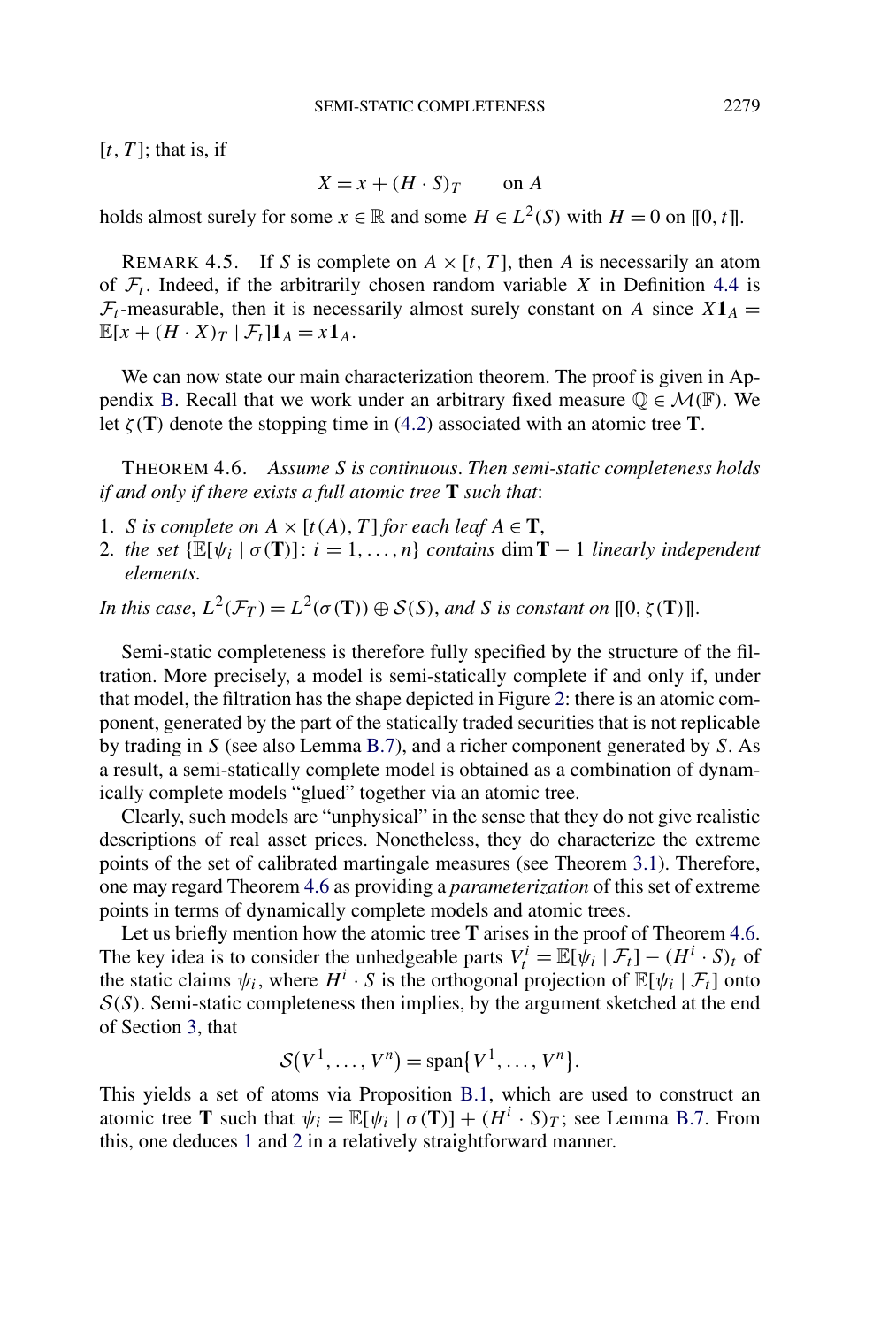<span id="page-11-0"></span>

FIG. 2. *Schematic illustration of the filtration* F *when semi-static completeness holds*. *The wiggly curves emanating from the leaves* (*except A*5) *illustrate that the filtration may quickly become rich after ζ (***T***)*. *It is*, *however*, *also possible that no further events occur once a leaf is reached*; *this is illustrated by the flat line emanating from A*5. *By semi-static completeness*, *each of the models starting at the leaves is dynamically complete*.

REMARK 4.7. The tree **T** in Theorem [4.6](#page-10-0) is nonempty since it is full. Thus it contains at least one leaf, whence dim  $T \ge 1$ . In the degenerate case where  $T =$  $\{\Omega\}$ , [1](#page-10-0) says that *S* is complete on  $\Omega \times [0, T]$ , which is simply the usual notion of dynamic completeness. Furthermore, **T** is unique up to nullsets. Indeed, if **T**' is another possible tree, the theorem implies that  $L^2(\sigma(T)) = L^2(\sigma(T'))$ .

COROLLARY 4.8. *Assume S is continuous, let*  $\mathbb{Q} \in \text{ext} \mathcal{M}(\mathbb{F})$ *, and let* **T** *denote the associated full atomic tree*. *Then the jumps of any martingale M are supported on* **T**, *in the sense that*  $\{\Delta M \neq 0\} \subseteq \{A \times \{t(A)\}\colon A \in \mathbf{T}\}.$ 

**PROOF.** By Theorem [4.6,](#page-10-0)  $M = x + V + H \cdot S$  for some  $x \in \mathbb{R}$ , some martingale *V* such that  $V_T$  is  $\mathcal{F}_{\zeta(T)}$ -measurable, and some  $H \in L^2(S)$ . In particular, ]]*ζ (***T***), T* ]] ⊆ {*M* = 0}. Next, let *A* ∈ **T** be a child of *A* ∈ **T**. Since **T** is full, *A* is an atom of  $\mathcal{F}_{t(A')-}$ . It is then clear that  $A \times (t(A), t(A')) \subseteq {\Delta M = 0}$ . Let *D* denote the union of all sets of this form and  $\[\] \zeta(\mathbf{T})$ , *T* $\]$ . Then  $\{\Delta M \neq 0\} \subseteq D^c$  =  ${A \times \{t(A)\}}$ :  $A \in \mathbf{T}$ , which yields the assertion.  $\square$ 

We conclude the section with two examples. The first example illustrates how Theorem [4.6](#page-10-0) can be used to build semi-statically complete models in a continuous path setting. The second example shows that the statement of Theorem [4.6](#page-10-0) need not be valid if *S* has jumps.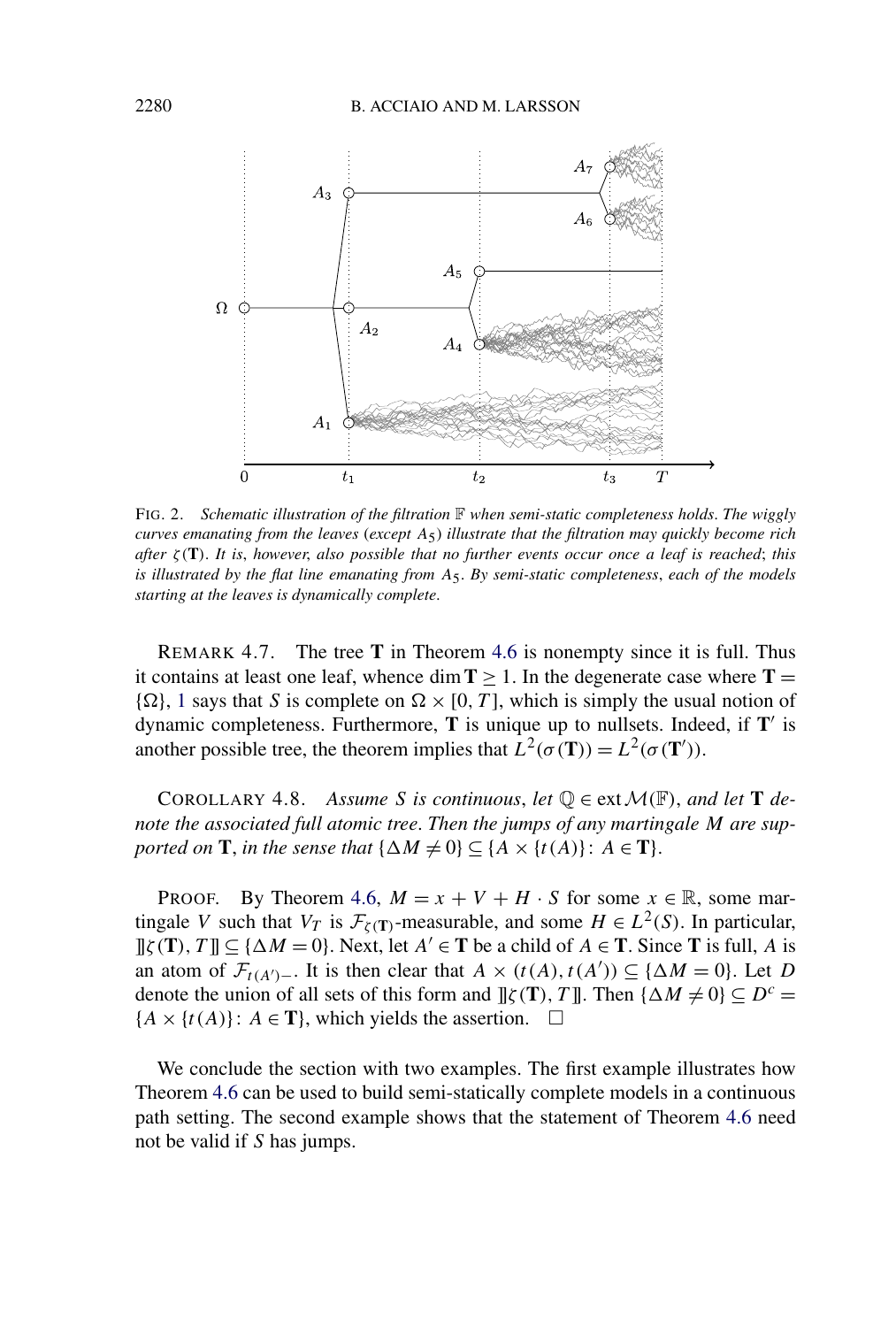<span id="page-12-0"></span>EXAMPLE 4.9. Here, we use Theorem [4.6](#page-10-0) to build a semi-statically complete model, putting together two (dynamically) complete models by means of a 2-dimensional atomic tree. Let  $\Omega = C_0([0, T], \mathbb{R})$  denote the set of real-valued continuous functions on [0*, T* ] vanishing at zero. Let *S* be the coordinate process,  $S_t(\omega) = \omega(t)$ , and let F be the right-continuous filtration generated by *S*. Let P be the set of all probability measures on  $\mathcal{F}_T$ . Assume there is one statically traded security  $\psi = [S, S]_T - K$ , for some fixed  $K > 0$ . Fix  $t^* \in (0, T)$  and constants *σ*<sub>1</sub>, *σ*<sub>2</sub> such that *σ*<sub>1</sub> >  $\sqrt{K/(T-t^*)}$  > *σ*<sub>2</sub> > 0. We consider two probability measures  $\mathbb{Q}^1$ ,  $\mathbb{Q}^2$  on  $\mathcal{F}_T$  such that

$$
S_t = \sigma_i W_{t-t^*} \mathbf{1}_{\{t \ge t^*\}} \quad \text{under } \mathbb{Q}^i,
$$

where *W* is a standard Brownian motion under  $\mathbb{Q}^i$ . We now set  $\mathbb{Q} = \lambda \mathbb{Q}^1 + (1 - \lambda)^i$ *λ*) $\mathbb{Q}^2$ , where *λ* ∈ (0, 1) is determined by the calibration condition  $\mathbb{E}_{\mathbb{Q}}[\psi] = 0$ :

$$
0 = \mathbb{E}_{\mathbb{Q}}[\psi] = \lambda \sigma_1^2 (T - t^*) + (1 - \lambda) \sigma_2^2 (T - t^*) - K,
$$

which implies  $\mathbb{Q} \in \mathcal{M}(\mathbb{F})$ . We let  $A_i = \{\partial^+[S, S]_{t^*} = \sigma_i^2\}$ , where  $\partial^+$  denotes the right derivative, and note that **T** = { $\Omega$ ,  $A_1$ ,  $A_2$ } is an atomic tree under  $\mathbb Q$  with  $\dim$  **T** = 2, and such that

$$
\mathbb{E}_{\mathbb{Q}}[\psi \mid \sigma(\mathbf{T})] = \sigma_1^2 (T - t^*) \mathbf{1}_{A_1} + \sigma_2^2 (T - t^*) \mathbf{1}_{A_2} - K \neq 0.
$$

Therefore, by Theorem [4.6,](#page-10-0)  $\mathbb Q$  is a semi-statically complete model. The representation of the corresponding filtration is given in Figure 3.

EXAMPLE 4.10. Here, we provide a semi-statically complete model, for which the filtration structure given in Theorem [4.6](#page-10-0) fails. We let  $\Omega = C_0([0, T],$ 



FIG. 3. *The leaves*  $A_1$ ,  $A_2$  *correspond to the two Bachelier models with volatilities*  $\sigma_1 > \sigma_2$ *. Thus, the variance swap*  $\psi = [S, S]_T - K$  *is priced differently under the two models, and can be used to hedge against A*1 *or A*2.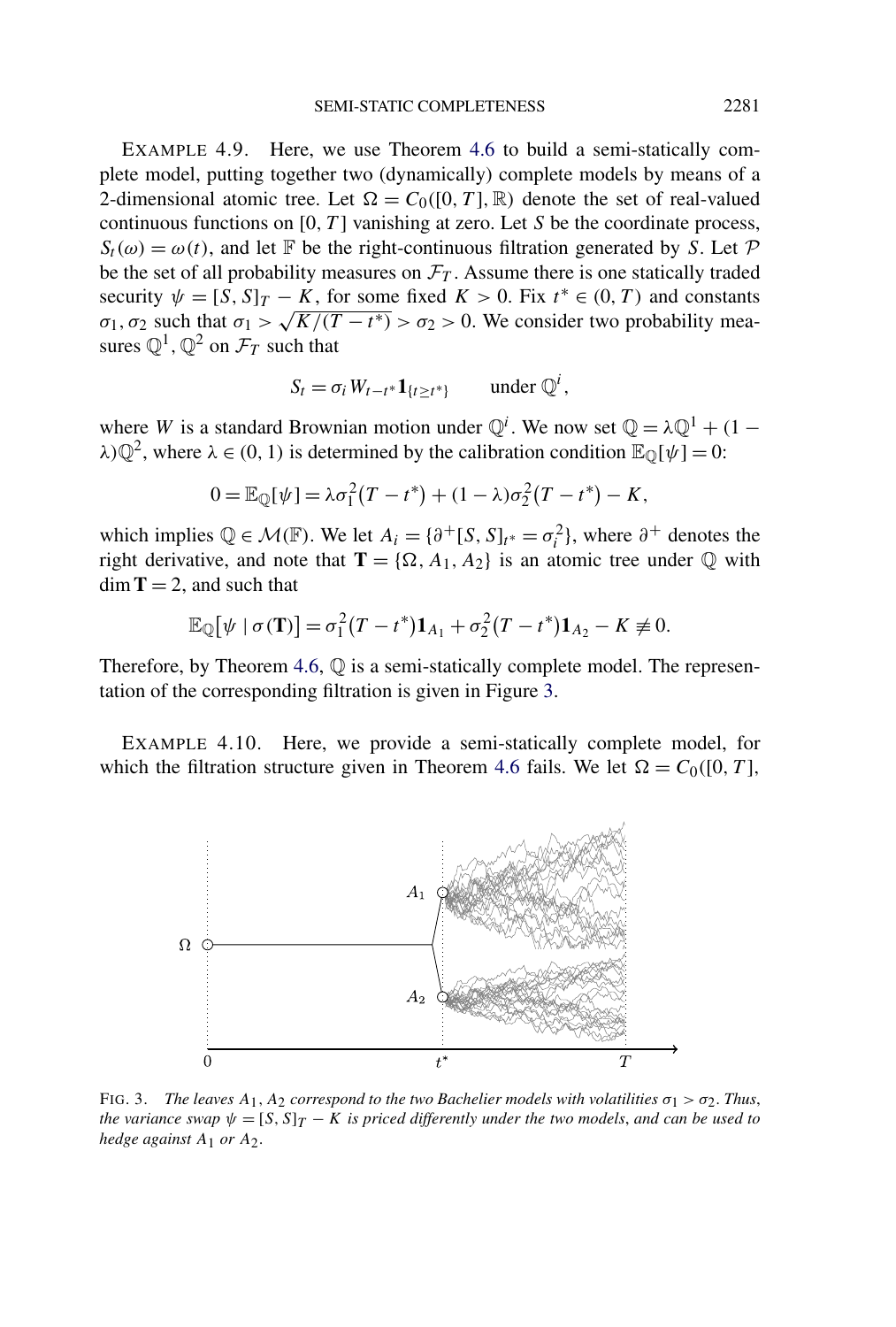$\mathbb{R}$ ) ×  $\mathbb{R}_+$  × {0, 1}, and write *(W,*  $\theta$ *,*  $\xi$ *)* for the coordinate element. Fix  $t^* \in (0, T)$ and  $\sigma_1, \sigma_2 > 0$  with  $\sigma_1 \neq \sigma_2$ . The price process *S* is defined by

$$
S_t = \begin{cases} -t, & t < \theta \wedge t^*, \\ 1 - \theta, & t \ge \theta, \theta < t^*, \\ -t^* + (\xi \sigma_1 + (1 - \xi) \sigma_2) W_{t - t^*}, & t \ge t^*, t^* \le \theta, \end{cases}
$$

and  $\mathbb F$  is the right-continuous filtration it generates. Let  $\mathcal P$  be the set of all probability measures on  $\mathcal{F}_T$ . Let  $\mathbb Q$  be a probability measure on  $\mathcal{F}_T$  under which  $W, \theta$ , and *ξ* are mutually independent, *W* is a standard Brownian motion, *θ* a standard exponential, and *ξ* a Bernoulli with parameter 1*/*2. Then under Q, *S* behaves like a compensated one-jump Poisson process strictly prior to *t*∗. If *S* jumps, then it stays constant until *T* . Otherwise, if there is no jump before *t*∗, *S* continues as a Brownian motion whose volatility is either  $\sigma_1$  or  $\sigma_2$ , depending on the outcome of the Bernoulli variable *ξ* .

It is clear that *S* is a martingale under Q. We now introduce the statically traded security  $\psi = [S, S]_T - K$  with  $K = \mathbb{E}_{\mathbb{O}}[[S, S]_T]$ . As is shown in Lemma 4.11 below, this makes the model semi-statically complete. However, the filtration  $\mathbb F$ does not admit a full atomic tree **T** as is guaranteed in the continuous case by Theorem [4.6.](#page-10-0) Thus, the statement of the theorem does not carry over to the case where *S* has jumps.

LEMMA 4.11. *The model defined in Example* [4.10](#page-12-0) *is semi-statically complete*.

**PROOF.** Consider any  $X \in L^2(\mathcal{F}_T)$  and write

$$
X = (X - \mathbb{E}_{\mathbb{Q}}[X|\mathcal{F}_{t^*}]) + \mathbb{E}_{\mathbb{Q}}[X|\mathcal{F}_{t^*-}] + (\mathbb{E}_{\mathbb{Q}}[X|\mathcal{F}_{t^*}] - \mathbb{E}_{\mathbb{Q}}[X|\mathcal{F}_{t^*-}]).
$$

Using the martingale representation theorem for the Poisson process and Brownian motion, one readily shows that the first two terms on the right-hand side are of the form  $\mathbb{E}_{\mathbb{Q}}[X] + (H \cdot S)_T$ . To deal with the third term, note that  $\mathcal{F}_{t^*} = \mathcal{F}_{t^*} - \vee \sigma(A)$ up to nullsets, where  $A = \{\theta \ge t^*\} \cap \{\xi = 1\}$  is an atom of  $\mathcal{F}_{t^*}$ . Thus,

$$
\mathbb{E}_{\mathbb{Q}}[X|\mathcal{F}_{t^*}] - \mathbb{E}_{\mathbb{Q}}[X|\mathcal{F}_{t^*-}] = c\mathbf{1}_A + Y
$$

for some constant *c* and some  $\mathcal{F}_{t^*}$ -measurable random variable *Y*, which admits a representation  $Y = y + (J \cdot S)T$ . Thus, it remains to show that  $\mathbf{1}_A$  can be semistatically replicated. This follows by taking  $X = \psi$  above. Indeed, we have

$$
\psi = \sigma_1^2 (T - t^*) \mathbf{1}_A + \sigma_2^2 (T - t^*) \mathbf{1}_B + \mathbf{1}_C - K,
$$

where *A* is as above,  $B = \{ \theta \ge t^* \} \cap \{ \xi = 0 \}$ , and  $C = \Omega \setminus (A \cup B)$ . Since  $A \cup B \in$  $\mathcal{F}_{t^*}$  and  $\sigma_1 \neq \sigma_2$ , we obtain

$$
1_A = \frac{1}{(\sigma_1^2 - \sigma_2^2)(T - t^*)} \psi + Y'
$$

for some  $\mathcal{F}_{t^*-}$ -measurable random variable *Y'*, which as above admits a representation in terms of *S*. This completes the proof of semi-static completeness.  $\Box$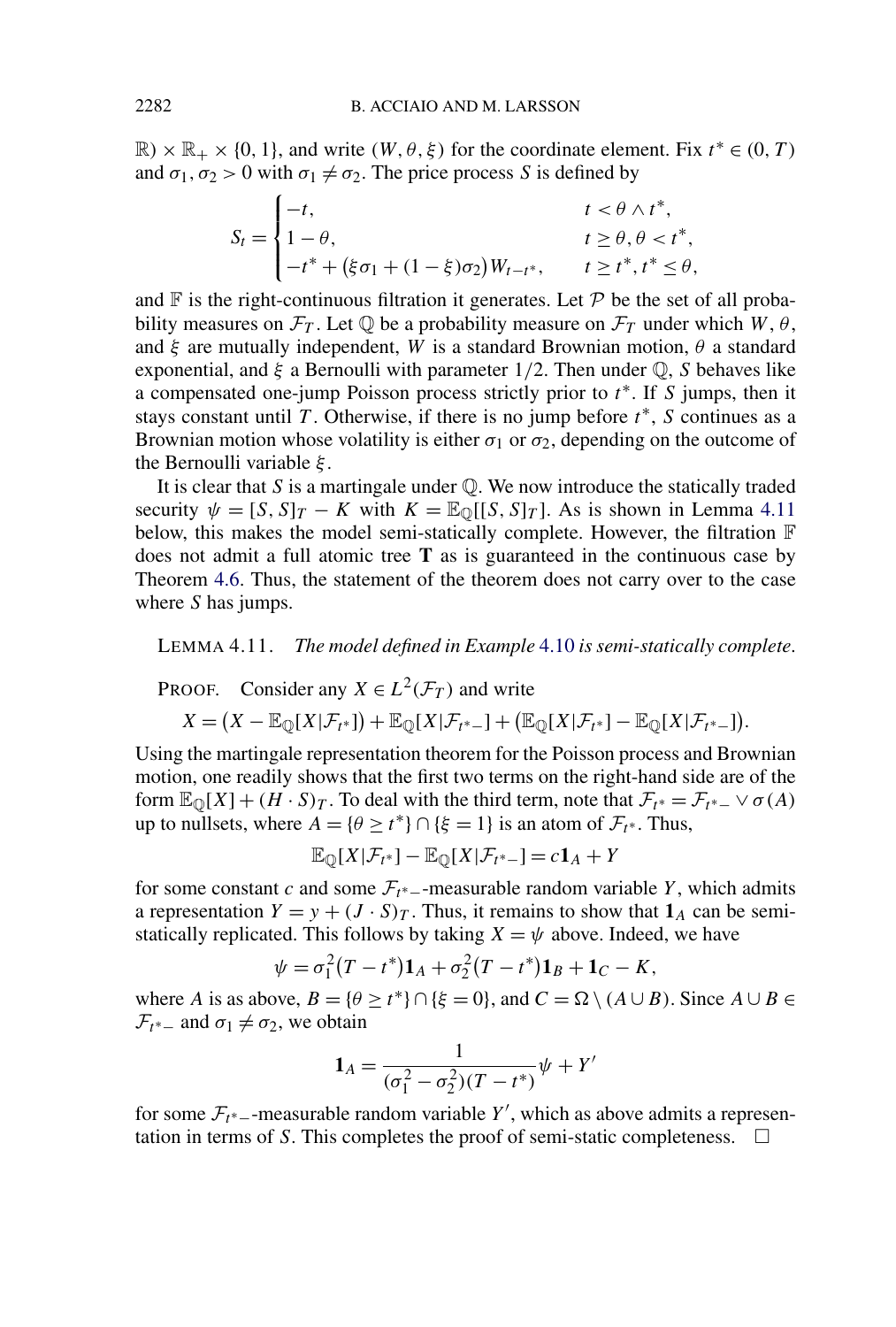<span id="page-14-0"></span>**5. Pricing by informed investors.** In addition to  $\mathbb{F}$ , we now consider rightcontinuous filtrations  $\mathbb{G} = (\mathcal{G}_t)_{0 \le t \le T}$  on  $(\Omega, \mathcal{F})$  with  $\mathcal{F}_t \subseteq \mathcal{G}_t$  for all  $t \le T$ . While F should be thought of as the information available to a typical market participant, G includes additional information that only some investors observe. Notice that  $M(F)$  is defined using a family  $P = P(F)$  of probability measures on  $\mathcal{F}_T$ , while  $M(\mathbb{G})$  is similarly defined using a family  $\mathcal{P}(\mathbb{G})$  of probability measures on  $\mathcal{G}_T$ . In order to compare the two sets of calibrated martingale measures, we always assume that

$$
\mathcal{P}(\mathbb{F}) = \{ \mathbb{Q} | \mathcal{F}_T : \mathbb{Q} \in \mathcal{P}(\mathbb{G}) \}.
$$

For any filtration  $\mathbb{H} = (\mathcal{H}_t)_{0 \le t \le T}$ , the *progressive enlargement* of  $\mathbb F$  with  $\mathbb H$  is the filtration  $\mathbb{G} = (\mathcal{G}_t)_{0 \le t \le T}$  defined by

(5.1) 
$$
\mathcal{G}_t = \bigcap_{u>t} \mathcal{F}_u \vee \mathcal{H}_u.
$$

Thus,  $G$  is the smallest right-continuous filtration that contains both  $F$  and  $H$ . Our main results consider specifications where  $S$  is continuous and  $H$  is generated by a collection of single-jump processes. By this we mean processes of the form  $X$ **1**<sub> $[[\tau, T]]$ </sub>, where *X* is a random variable and  $\tau$  is a *random time*, that is a [0, *T*] ∪  ${\infty}$ -valued random variable. Without loss of generality, we always suppose  $\tau =$  $\infty$  on  $\{X=0\}$ .

To state these results, we define the following  $\mathbb{F}$ -stopping time, which is the first time *S* starts to move:

$$
\sigma = \inf \{ t \in [0, T] \colon S_t \neq 0 \}.
$$

Moreover, we say that  $\mathbb F$  and  $\mathbb G$  *coincide under*  $\mathbb Q$  if  $\mathcal F_t$  equals  $\mathcal G_t$  up to  $\mathbb Q$ -nullsets for each  $t \in [0, T]$ . The following theorem relates semi-static completeness for informed and uninformed investors.

**THEOREM 5.1.** Assume S is continuous. Let  $\mathbb{G}$  be given by (5.1) with  $\mathbb{H}$ *generated by finitely many nonnegative bounded single-jump processes*  $X_i \mathbf{1}_{\mathbb{F}[\tau_i, T]}$ ,  $i = 1, \ldots, p$ . *Assume*  $\tau_i > \sigma$  *on*  $\{0 < \tau_i < \infty\}$  *for all i*. *Then* 

(5.2) 
$$
\text{ext}\,\mathcal{M}(\mathbb{G}) = \{ \mathbb{Q} \colon \mathbb{F} \text{ and } \mathbb{G} \text{ coincide under } \mathbb{Q}, \text{ and } \mathbb{Q} \in \text{ext}\,\mathcal{M}(\mathbb{F}) \}.
$$

Theorem 5.1 can be interpreted as follows: Consider an informed agent who computes super-hedging prices by maximizing over extreme points of  $\mathcal{M}(\mathbb{G})$  as in  $(2.1)$ . This agent will find that the relevant models  $\mathbb Q$  are those under which the additional information  $\mathbb H$  is in fact already contained in  $\mathbb F$  (up to nullsets, of course). Example [5.2](#page-15-0) below gives a simple illustration of how this restriction can cause  $\mathcal{M}(\mathbb{G})$  to be significantly smaller than  $\mathcal{M}(\mathbb{F})$ . The difference between these sets yields a potentially large difference between the robust super-hedging prices computed by the informed and uninformed agents. Further examples are given in Section [6.](#page-18-0)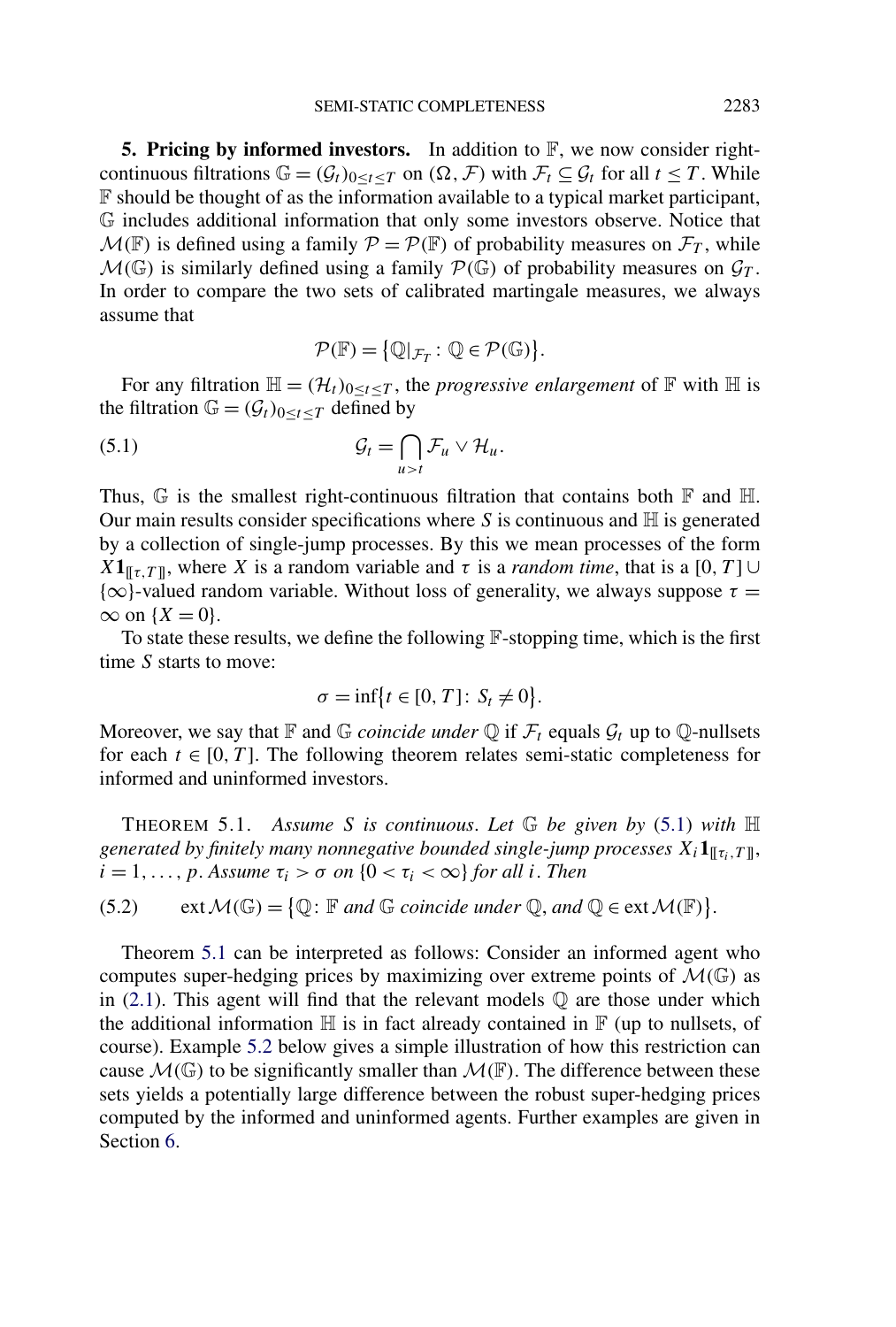<span id="page-15-0"></span>EXAMPLE 5.2. Let *S* be continuous with  $S_0 = 0$ . Suppose  $\mathbb H$  is generated by the single-jump process  $\mathbf{1}_{[\![\tau,T]\!]}$ , where  $\tau = \sup\{t \in [0,T] : S_t = 1\}$  is the last time *S* hits level 1, and where we set  $\tau = 0$  if this never happens. Note that  $\tau$  satisfies the condition in Theorem [5.1.](#page-14-0) Then, in order for *S* to be a martingale for G, we must have  $S < 1$  almost surely. To see this, observe that a continuous martingale attaining a certain level at a stopping time (in this case,  $S_{\tau} = 1$ ) will return to that level infinitely many times, unless this happens at time *T* . Therefore, either  $\tau = T$  or  $S < 1$ , hence  $\tau = 0$ . This implies  $\{S_T = 1\} = \{\tau = T\} = \{\tau = 0\}^c \in \mathcal{G}_0$ . Since  $S_0 = 0$ , the martingale property imposes  $\tau = 0$  almost surely, thus forcing *S* < 1. In addition to this property, any  $\mathbb{Q} \in \mathcal{M}(\mathbb{G})$  should price the statically traded securities correctly. This example will reappear in Section [6.](#page-18-0)

REMARK 5.3. Note that the filtration G considered in Theorem [5.1](#page-14-0) is the smallest right-continuous filtration which contains  $\mathbb{F}$ , makes the  $\tau_i$  stopping times, and the  $X_i \mathbf{1}_{\{\tau_i < \infty\}}$  become  $\mathcal{G}_{\tau_i}$ -measurable. Both the progressive enlargement with a random time and the initial enlargement with a random variable are included as special cases; simply take  $X = 1$  for the former, and  $\tau = 0$  for the latter. These classical types of filtration enlargement are the most studied in the literature, and our analysis draws heavily on this theory; see, for example, [\[27\]](#page-34-0) and [\[26\]](#page-34-0).

REMARK 5.4. Due to Theorem [3.1,](#page-5-0) Theorem [5.1](#page-14-0) implies that extra information of the form considered here cannot be used to complete the market under a given model. The only way an informed agent can face a semi-statically complete market is when semi-static completeness already holds for the uninformed agent. Therefore, while additional information may reduce the cost of super-replication in an incomplete market, it will in general not be enough to guarantee exact replication.

PROOF OF THEOREM [5.1.](#page-14-0) The only inclusion that needs proof is " $\subseteq$ ". In fact, we will prove by induction on *p* the statement:

$$
ext \mathcal{M}(\mathbb{G}) \subseteq \{ \mathbb{Q} \colon \mathbb{F}' \text{ and } \mathbb{G} \text{ coincide under } \mathbb{Q} \} \text{ holds}
$$

(5.3) for any right-continuous base filtration  $\mathbb{F}'$ , where  $\mathbb{G}$  is the

progressive enlargement of  $\mathbb{F}'$  with  $p \ge 1$  single-jump processes.

Suppose for the moment that the base case  $p = 1$  has been proved. Let  $p \ge 2$  and assume (5.3) is true for  $p-1$ . Let  $\mathbb{H}'$  be the filtration generated by  $X_p \mathbf{1}_{\mathbb{F}_p,T\mathbb{I}}$ , and let  $\mathbb{H}''$  be the filtration generated by  $X_i \mathbf{1}_{[\![\tau_i, T]\!]}, i = 1, \ldots, p - 1$ . Then, with the obvious notation, we have

$$
\mathbb{G} = (\mathbb{F} \vee \mathbb{H}') \vee \mathbb{H}''.
$$

The induction assumption applied with base filtration  $\mathbb{F}' = \mathbb{F} \vee \mathbb{H}'$  implies that  $\mathbb{F} \vee \mathbb{H}'$  and  $\mathbb{G}$  coincide under any  $\mathbb{Q} \in \text{ext}\,\mathcal{M}(\mathbb{G})$ . Thus  $\mathcal{M}(\mathbb{G}) = \mathcal{M}(\mathbb{F} \vee \mathbb{H}')$ .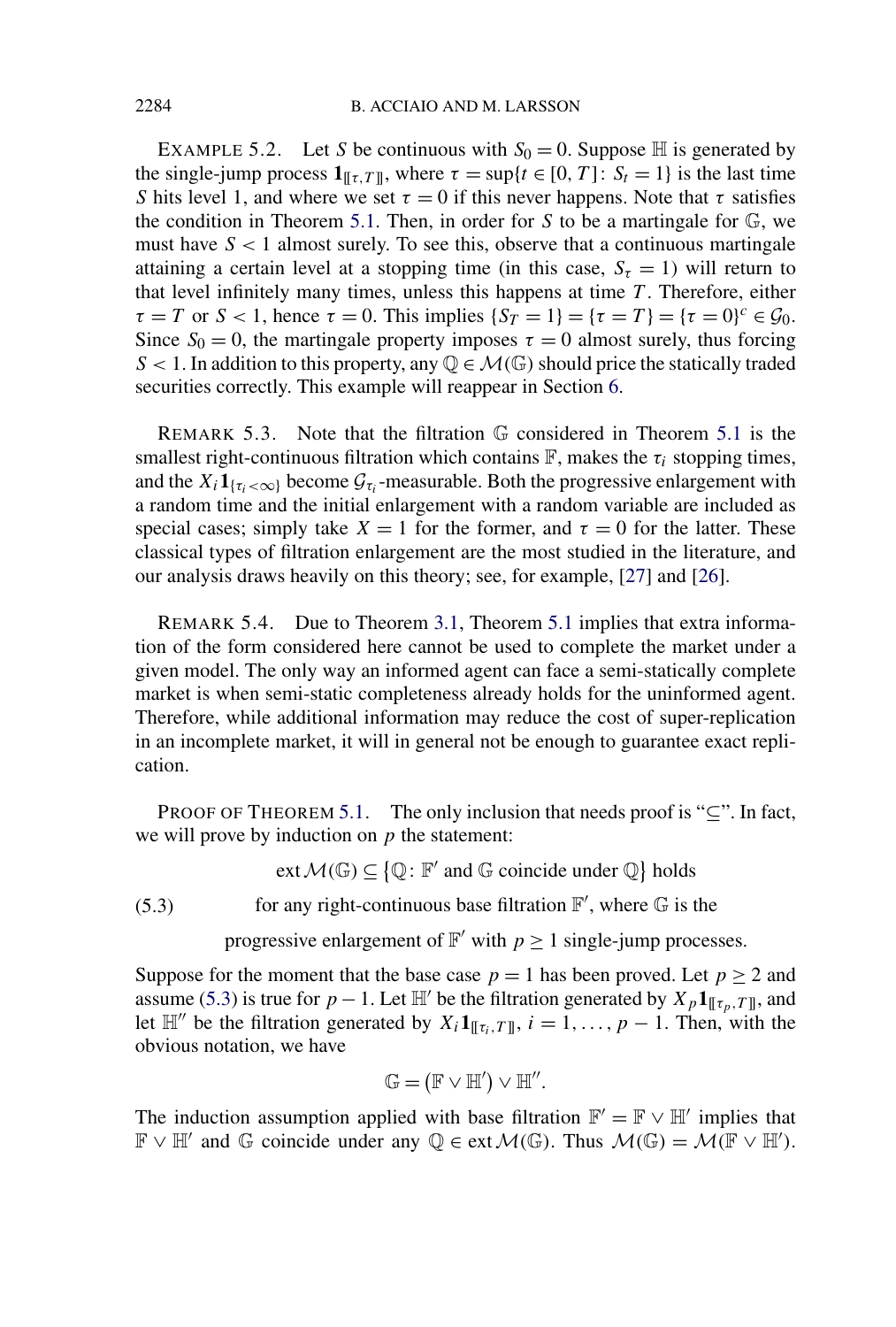<span id="page-16-0"></span>Thus, applying the base case with  $\mathbb{F}' = \mathbb{F}$  we find that  $\mathbb{F}$  and  $\mathbb{F} \vee \mathbb{H}'$ , and hence  $\mathbb{F}$ and  $\mathbb{G}$ , coincide under any  $\mathbb{Q} \in \text{ext}\,\mathcal{M}(\mathbb{G})$ . This completes the induction step.

It only remains to prove  $(5.3)$  for the base case where  $\mathbb H$  is generated by a single one-jump process  $X\mathbf{1}_{\mathbb{F}_p[T]}$ . We write  $\mathbb{F}' = \mathbb{F}$ . Fix a measure  $\mathbb{Q} \in \text{ext}\,\mathcal{M}(\mathbb{G})$ . Define a process *M* by

(5.4) 
$$
M_t = X \mathbf{1}_{\{\tau \le t\}} - \int_0^{t \wedge \tau} \frac{1}{Z_{s-}} dA_s,
$$

where *Z* is the Azéma supermartingale [\(C.3\)](#page-32-0) associated with  $\tau$ , and *A* is the dual predictable projection of the process  $X1_{\mathbb{F}^7$ ,  $\infty\mathbb{F}^7}$ . By Lemma [C.1,](#page-33-0) *M* is a  $\mathbb{G}$ martingale. A localization argument in conjunction with semi-static completeness, which follows from Theorem [4.6,](#page-10-0) yields

$$
(5.5) \t\t M = M_0 + V + H \cdot S
$$

for some *S*-integrable process *H* and some G-martingale *V* with  $V_T \in L^2(\sigma(T))$ , where **T** is the corresponding full atomic tree. To see this, first note that *M* is locally bounded. Indeed, *X* is bounded, and the integral in (5.4) defines a càdlàg predictable processes which is automatically locally bounded; see VII.32 in [\[13\]](#page-34-0). Let  $(\rho_k)$  be a localizing sequence. Semi-static completeness and Theorem [4.6](#page-10-0) yield

$$
M_T^{\rho_k} = M_0 + V_T^k + (H^k \cdot S)_T
$$

for some  $H^k \in L^2(S, \mathbb{G})$  and  $V^k_T \in L^2(\mathcal{G}_{\zeta(T)})$ . Since  $\rho_k \to \infty$  and  $\zeta(T) \leq T$ takes finitely many values, we have  $\rho_k > \zeta(T)$  for all sufficiently large *k*, say  $k \geq k_0$ . Thus, taking  $\mathcal{G}_{\zeta(T)}$ -conditional expectations and using that *S* is constant on  $[0, \zeta(\mathbf{T})]$ , we have

$$
V_T^k = M_{\zeta(\mathbf{T}) \wedge \rho_k} - M_0 = M_{\zeta(\mathbf{T})} - M_0
$$

for all  $k \geq k_0$ . The right-hand side does not depend on *k*; denote it by  $V_T$ . Then (5.5) holds with *H* given by

$$
H = H^{k_0} \mathbf{1}_{\llbracket 0, \rho_{k_0} \rrbracket} + \sum_{k > k_0} H^k \mathbf{1}_{\llbracket \rho_{k-1}, \rho_k \rrbracket},
$$

as claimed.

In view of (5.4), (5.5) and the continuity of *S*, considering the jump process of *M* yields

(5.6) 
$$
X\mathbf{1}_{\llbracket \tau \rrbracket} = \frac{\Delta A}{Z_{-}} 1_{\llbracket 0, \tau \rrbracket} + \Delta V = \left(\frac{\Delta A}{Z_{-}} + \Delta V\right) 1_{\llbracket 0, \tau \rrbracket},
$$

where  $[\![\tau]\!]$  denotes the graph of  $\tau$ , and we use the convention  $Y_{0-} = 0$  for any process *Y*. Note that  $[\![\tau]\!] \subseteq [\![0]\!] \cup [\![\sigma, T]\!]$  due to the assumption that  $\tau > \sigma$  on  ${0 < \tau < \infty}$ . Also,  $\sigma \ge \zeta(T)$  since *S* is constant on [[0,  $\zeta(T)$ ]]. Thus, multiplying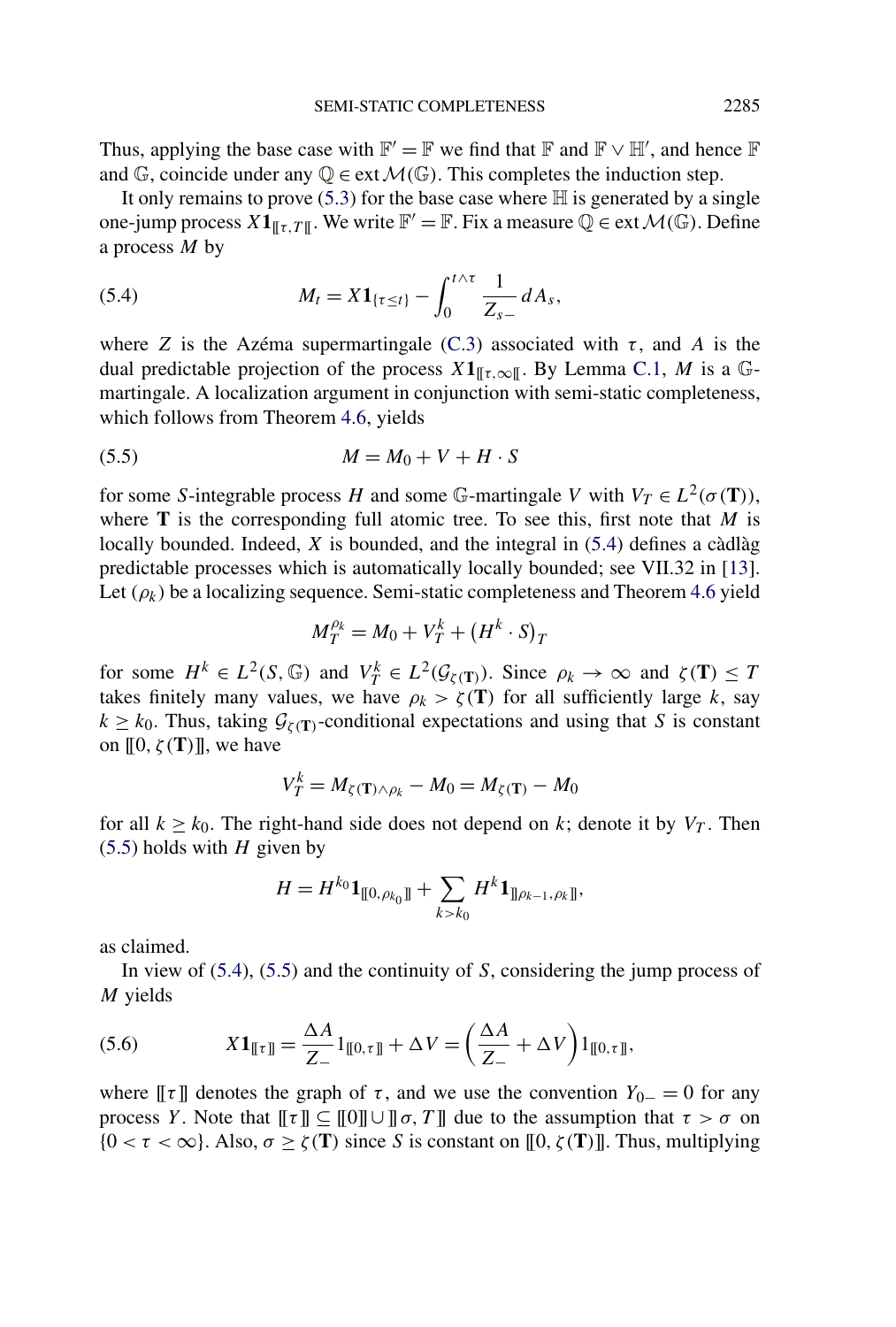<span id="page-17-0"></span>both sides of [\(5.6\)](#page-16-0) by  $\mathbf{1}_{\llbracket 0 \rrbracket \cup \llbracket \sigma, \infty \rrbracket}$  and using that  $\Delta V = 0$  outside  $\llbracket 0, \zeta(T) \rrbracket$  by Corollary [4.8,](#page-11-0) we obtain

(5.7) 
$$
X\mathbf{1}_{\llbracket \tau \rrbracket} = \frac{\Delta A}{Z_{-}} \mathbf{1}_{\llbracket 0 \rrbracket \cup \rrbracket \sigma, \tau \rrbracket}.
$$

Since  $X > 0$  on  $\{\tau < \infty\}$  by assumption, this yields

$$
\tau = \inf \biggl\{ t \in [0, T] \colon \frac{\Delta A}{Z_{-}} \mathbf{1}_{\llbracket 0 \rrbracket \cup \rrbracket \sigma, T \rrbracket} \neq 0 \biggr\},\
$$

which is an F-stopping time. It follows that the right- and hence left-hand side of (5.7) is F-adapted. Thus, the process  $X1_{\mathbb{F}[\tau,T]}$  with which we enlarge F is already F-adapted, whence F and G coincide under Q, and Q  $\in$  ext  $\mathcal{M}(\mathbb{F})$ .  $\Box$ 

A slight modification of the proof of Theorem [5.1](#page-14-0) shows that in the absence of statically traded securities, neither the continuity assumption on *S*, nor the condition on the  $\tau_i$ , is needed.

COROLLARY 5.5. Assume  $\Psi = \emptyset$ . Let  $\mathbb G$  be given by [\(5.1\)](#page-14-0) with  $\mathbb H$  gen*erated by finitely many nonnegative bounded single-jump processes*  $X_i \mathbf{1}_{\mathbb{F}_i \times \mathbb{F}_i}$ ,  $i = 1, \ldots, p$ . *Then* 

 $ext{\mathcal{M}}(\mathbb{G}) = {\mathbb{Q}} \colon \mathbb{F}$  and  $\mathbb{G}$  *coincide under*  $\mathbb{Q}$ *, and*  $\mathbb{Q} \in ext \mathcal{M}(\mathbb{F}) \}.$ 

PROOF. Again the only nontrivial inclusion is " $\subseteq$ ", and as before it suffices to consider one single-jump process  $X1_{\mathbb{F}^T,T\mathbb{F}}$ . Using that (dynamic) completeness holds under any  $\mathbb{Q} \in \text{ext}\mathcal{M}(\mathbb{G})$ , a similar argument as the one leading to [\(5.6\)](#page-16-0) yields

$$
X\mathbf{1}_{\llbracket \tau \rrbracket} = \left(\frac{\Delta A}{Z_{-}} + H\Delta S\right)1_{\llbracket 0,\tau \rrbracket}
$$

for some  $H \in L^2(S, \mathbb{G})$ . Let *J* be an F-predictable process with  $J\mathbf{1}_{[0,\tau]} =$  $H1_{\llbracket 0,\tau \rrbracket}$ ; see [\(C.2\)](#page-32-0). Replacing *H* by *J*, one sees as before that  $\tau$  is almost surely equal to an F-stopping time, and then that  $X1_{\mathbb{F} \tau \mathbb{I}}$  is already F-adapted.  $\Box$ 

REMARK 5.6. Theorem [5.1](#page-14-0) can be generalized, for example to progressive enlargements with countably many single-jump processes such that, for every  $\omega$ , only finitely many jumps can occur before *T* . However, some assumption on the enlargement is needed for the conclusion of the theorem to hold. Indeed, let *W* be a standard Brownian motion under Q generating the filtration G, define *S* via  $S_t = \int_0^t \text{sgn}(W_s) dW_s$ , and let **F** be the filtration generated by *S*. Then *S* is again a Brownian motion, and (dynamic) completeness holds with respect to both filtrations. Thus,  $\mathbb{Q}|_{\mathcal{F}_T} \in \text{ext}\,\mathcal{M}(\mathbb{F})$  and  $\mathbb{Q} \in \text{ext}\,\mathcal{M}(\mathbb{G})$ , where we take  $\Psi = \emptyset$  and  $P(\mathbb{G})$  the set of all probability measures on  $\mathcal{G}_T$ . Nonetheless, it is well known that  $\mathbb F$  coincides with the filtration generated by  $|W|$  and is strictly smaller than  $\mathbb G$ ; see Corollary VI.2.2 in [\[30\]](#page-34-0). We thank Monique Jeanblanc for pointing this out to us.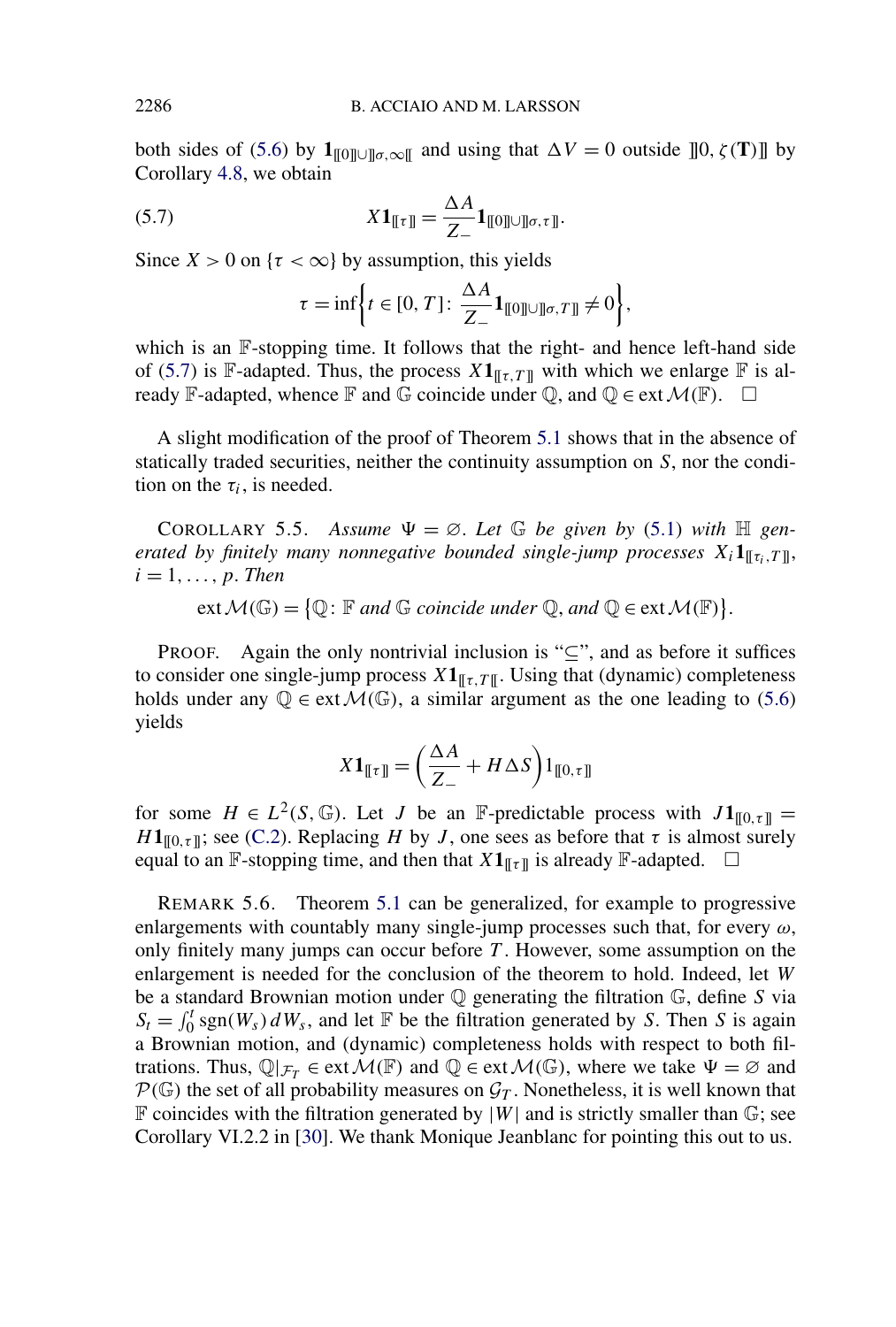<span id="page-18-0"></span>**6. Examples.** In this section, we provide examples, in discrete and in continuous time, where both sets  $\mathcal{M}(\mathbb{F})$  and  $\mathcal{M}(\mathbb{G})$  of calibrated martingales measures are compact (Examples 6.2 and [6.5\)](#page-20-0). In those cases, robust pricing can be done over extreme measures, as in [\(2.1\)](#page-4-0), and the results of Section [5](#page-14-0) can be used to compare pricing for agents with different sets of information. We also give examples where  $\mathcal{M}(\mathbb{F})$  is compact and  $\mathcal{M}(\mathbb{G})$  is empty, and where  $\mathcal{M}(\mathbb{F})$  is compact but  $\mathcal{M}(\mathbb{G})$  is not (Example [6.6\)](#page-20-0).

EXAMPLE 6.1 (Discrete time). Suppose  $T \in \mathbb{N}$  and let  $\Omega = [\underline{s}, \overline{s}]^T$  for some constants  $s < 0 < \overline{s}$ . Let *S* be the piecewise constant interpolation of the coordinate process,  $S_t(\omega) = \omega(|t|)$ , where  $|t|$  denotes the integer part of t and we set  $\omega(0)$  = 0 by convention. Let  $\mathbb F$  be the filtration generated by *S*, and let  $\mathcal P$  be the set of all probability measures on  $\mathcal{F}_T$ . Moreover, assume that the payoffs of the statically traded securities are continuous in *ω*. In this setting, Prokhorov's theorem implies that  $P$  is weakly compact. Furthermore, the calibration and martingale restrictions become

$$
\mathbb{E}_{\mathbb{Q}}[\psi] = 0 \quad \text{and} \quad \mathbb{E}_{\mathbb{Q}}[f(S_1,\ldots,S_s)(S_t - S_s)] = 0,
$$

for all integers  $0 \le s < t \le T$  and all continuous functions  $f : \mathbb{R}^s \to \mathbb{R}$ . Due to the boundedness of  $\Omega$ , these constraints are weakly closed. Thus,  $\mathcal{M}(\mathbb{F}) \subseteq \mathcal{P}$  is weakly compact.

EXAMPLE 6.2 (Filtration enlargement in discrete time). We continue with the setting of Example 6.1. Let  $\mathbb G$  be a filtration obtained as the initial enlargement of  $\mathbb F$  with a random variable  $L = L(S)$  that depends continuously on *S*, that is,

$$
\mathcal{G}_t = \bigcap_{u>t} \mathcal{F}_u \vee \sigma(L), \qquad t \in [0, T].
$$

An example of such a random variable is  $L(S) = \frac{1}{T} \sum_{t=1}^{T} |S_t|$ . The set of martingale measures  $\mathcal{M}(\mathbb{G})$  then consists of all measures in  $\mathcal{M}(\mathbb{F})$  that satisfy the condition:

$$
\mathbb{E}_{\mathbb{Q}}[f(S_1,\ldots,S_s,L(S))(S_t-S_s)]=0,
$$

for all integers  $0 \le s < t \le T$  and all bounded continuous functions  $f : \mathbb{R}^{s+1} \to \mathbb{R}$ . By boundedness of  $\Omega$  and continuity of  $L$ , this constraint is weakly closed, and since  $\mathcal{M}(\mathbb{F})$  is weakly compact, then  $\mathcal{M}(\mathbb{G})$  is weakly compact as well.

Now, the by Krein–Milman theorem, both  $\mathcal{M}(\mathbb{F})$  and  $\mathcal{M}(\mathbb{G})$  can be recovered by their extreme measures, and robust pricing can be done over such measures, see [\(2.1\)](#page-4-0). The extreme points of  $\mathcal{M}(\mathbb{F})$  and  $\mathcal{M}(\mathbb{G})$  are related as in Corollary [5.5,](#page-17-0) and this allows us to appreciate the difference in the robust pricing of derivatives by an investor with or without additional information.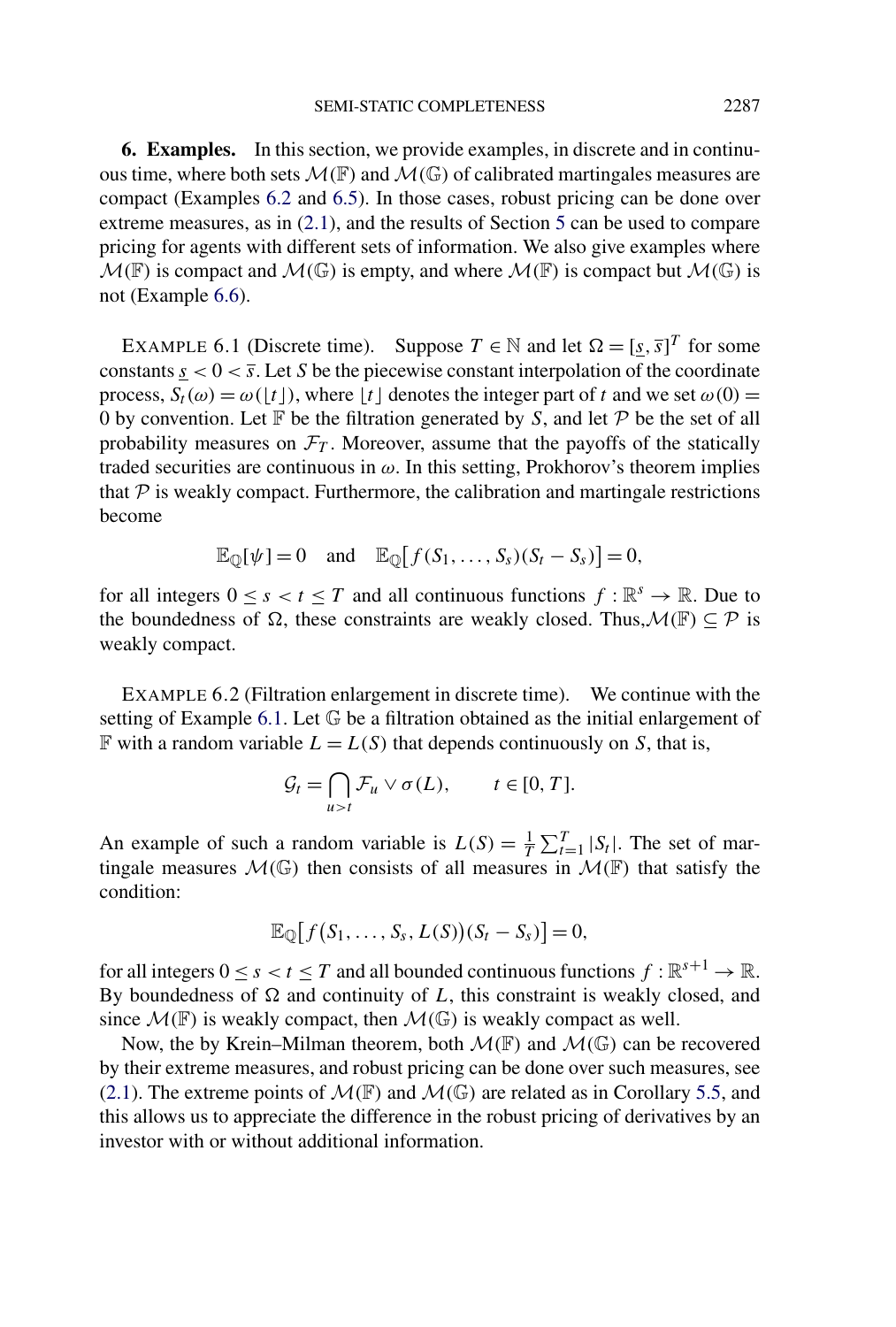<span id="page-19-0"></span>EXAMPLE 6.3 (Continuous time). Fix  $T > 0$  and let  $\Omega$  be the space  $C_0([0, T], \mathbb{R})$  of real-valued continuous functions on [0*, T*] vanishing at zero, endowed with the topology of uniform convergence. The price process *S* is taken to be the coordinate process on  $\Omega$ , and  $\mathbb F$  the right-continuous filtration it generates. We assume that the statically traded securities have payoffs  $\psi_i$  that are continuous functions of *ω* and satisfy

(6.1) 
$$
\left|\psi_i(\omega)\right| \le C\Big(1+\sup_{t\le T}|\omega(t)|^\kappa\Big)
$$

for some constants *C* and  $\kappa$ . Fix  $\overline{\sigma} > 0$  and let P denote the set of probability measures  $\mathbb P$  on  $\mathcal F_T$  such that *S* is a semimartingale with quadratic variation given by

(6.2) 
$$
[S, S]_t = \int_0^t \sigma_s^2 ds \quad \text{with } \sigma_t^2 \leq \overline{\sigma}^2 \text{ for all } t \leq T.
$$

That is, *S* has absolutely continuous quadratic variation, and the volatility is bounded by  $\overline{\sigma}$ . This situation is discussed for instance in [\[32\]](#page-35-0).

LEMMA 6.4. M*(*F*) is weakly compact*.

**PROOF.** We first show that  $\mathcal{M}(\mathbb{F})$  is weakly closed, so let  $\mathbb{Q}_k \in \mathcal{M}(\mathbb{F})$  converge weakly to some probability measure Q. The BDG inequality and (6.2) yield  $\mathbb{E}_{\mathbb{Q}_k}[\sup_{t \leq T} |S_t|^p] \leq C_p \overline{\sigma}^p T^{p/2}$  for any  $p \geq 1$ , where  $C_p$  is a constant that only depends on  $p$ . Since the right-hand side is uniform in  $k$ , Theorem 3.5 in [\[9\]](#page-34-0) asserts that  $\mathbb{E}_{\mathbb{Q}_k}[X] \to \mathbb{E}_{\mathbb{Q}}[X]$  holds for any continuous random variable X that grows at most polynomially in  $\sup_{t \leq T} |\omega(t)|$ . This immediately yields  $\mathbb{E}_{\mathbb{Q}}[|S_t|] < \infty$  for all *t*, and in view of (6.1) also  $\mathbb{E}_{\mathbb{Q}}[\psi_i^2] < \infty$  and  $\mathbb{E}_{\mathbb{Q}}[\psi_i] = 0$ . Moreover, one obtains  $\mathbb{E}_{\mathbb{O}}[(S_t - S_s)X] = 0$  for any  $\sigma(S_u : u \leq s)$ -measurable bounded continuous random variable *X*. A monotone class argument lets us drop continuity of *X*, showing that *S* is a Q-martingale for the filtration  $(\sigma(S_u : u \le t))_{t \in [0,T]}$ . This is extended to the right-continuous modification  $\mathbb F$  by dominated convergence; we omit the details. Thus, *S* is a  $\mathbb Q$ -martingale for the filtration  $\mathbb F$ . It only remains to check that  $\mathbb{Q} \ll \mathcal{P}$ . Since  $\mathbb{Q}_k \ll \mathcal{P}$ , and hence  $\mathbb{Q}_k \in \mathcal{P}$ , Lemma [A.1](#page-21-0) yields

$$
\mathbb{E}_{\mathbb{Q}_k}\left[\left(\sum_{i=1}^m (S_{t_i} - S_{t_{i-1}})^2\right)^p\right] \leq \overline{\sigma}^{2p} (t-s)^p \left(1 + \frac{4^p p!}{m}\right)
$$

for any equidistant grid  $0 \le s = t_0 < \cdots < t_m = t \le T$  and any  $p \ge 1$  with  $p < m$ . By the same weak convergence argument as above, this bound carries over to Q. Considering the grid points  $t_i^m = s + i(t - s)/m$  and using Fatou's lemma, we therefore obtain

$$
\mathbb{E}_{\mathbb{Q}}[(S, S]_t - [S, S]_s)^p] \le \lim_{m \to \infty} \mathbb{E}_{\mathbb{Q}}\left[\left(\sum_{i=1}^m (S_{t_i^m} - S_{t_{i-1}^m})^2\right)^p\right] \le \overline{\sigma}^{2p} (t-s)^p
$$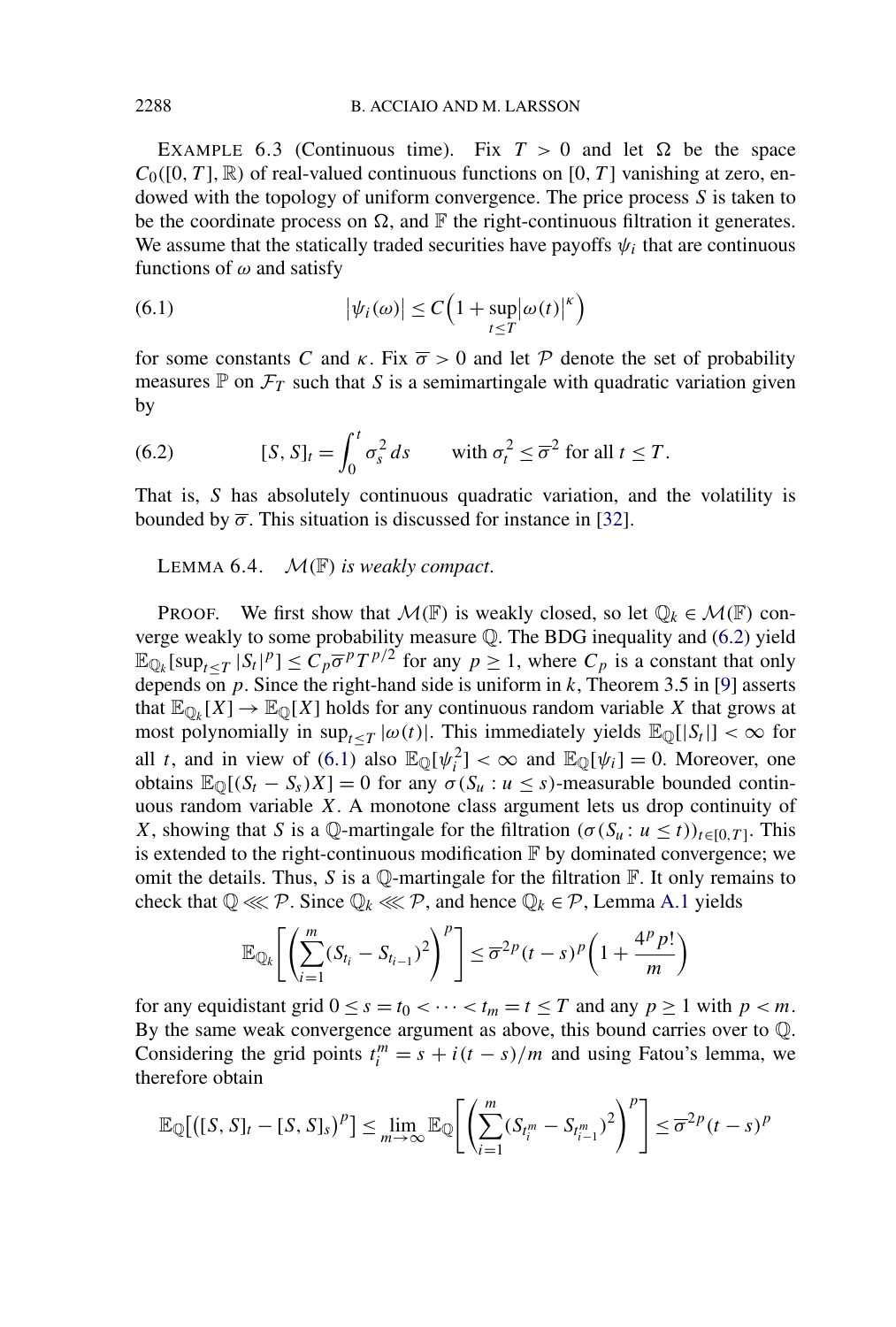<span id="page-20-0"></span>for every  $p \geq 1$ . Taking *p*th roots of the left- and right-hand sides and sending *p* to infinity finally yields  $[S, S]_t - [S, S]_s \leq \overline{\sigma}^2(t - s)$ . This shows that  $\mathbb{Q} \in \mathcal{P}$ , and completes the proof that  $\mathcal{M}(\mathbb{F})$  is closed.

It remains to prove that  $\mathcal{M}(\mathbb{F})$  is tight. To this end, let  $p > 2$  and fix any  $\varepsilon > 0$ . Then the Markov and BDG inequalities together with [\(6.2\)](#page-19-0) yield

$$
\frac{1}{\delta} \mathbb{Q}\Big(\sup_{t \leq s \leq t+\delta} |S_s - S_t| \geq \varepsilon\Big) \leq \frac{1}{\delta \varepsilon^p} \mathbb{E}_{\mathbb{Q}}\Big[\sup_{t \leq s \leq t+\delta} |S_s - S_t|^p\Big] \leq \frac{C_p \overline{\sigma}^p}{\varepsilon^p} \delta^{p/2-1}
$$

for any  $\delta > 0$  and any  $t \in [0, T]$  (we set  $S_s = S_T$  for  $s > T$ ). By shrinking  $\delta$ , the right-hand side can be made arbitrarily small. Tightness now follows from Theorem 7.3 and the subsequent Corollary in [\[9\]](#page-34-0).  $\Box$ 

EXAMPLE 6.5 (Filtration enlargement in continuous time). We continue with the setting of Example [6.3.](#page-19-0) Consider a filtration G obtained as the progressive enlargement of F with a random time  $\tau$  that depends continuously on  $\omega \in$  $C_0([0, T], \mathbb{R})$ . Then an element  $\mathbb{Q} \in \mathcal{M}(\mathbb{F})$  lies in  $\mathcal{M}(\mathbb{G})$  if and only if the martingale condition

$$
\mathbb{E}_{\mathbb{Q}}[f(S_{t_1},\ldots,S_{t_k},\tau\wedge s)(S_t-S_s)]=0
$$

holds for all  $0 \le t_1 < \cdots < t_k \le s \le t \le T$  and all bounded continuous functions  $f: \mathbb{R}^k \times [0, T] \to \mathbb{R}$ . By continuity of  $\tau$ , this is a closed condition. Hence,  $\mathcal{M}(\mathbb{G})$ is a weakly closed subset of  $\mathcal{M}(\mathbb{F})$ , thus weakly compact due to Lemma [6.4.](#page-19-0) The relevant question, therefore, is whether  $\mathcal{M}(\mathbb{G})$  is nonempty.

To give a simple concrete example, suppose  $\tau(\omega) = f(\omega(T))$  for some continuous function  $f : \mathbb{R} \to [0, T]$  that is equal to zero on an interval  $[-a, a]$  around the origin. Then, for any model  $\mathbb{Q} \in \mathcal{M}(\mathbb{F})$  such that  $|S_T| \le a$  almost surely, we have  $\tau = 0$  almost surely, hence  $\mathbb F$  and  $\mathbb G$  coincide under  $\mathbb Q$ , and thus  $\mathbb Q \in \mathcal M(\mathbb F)$ . Therefore, provided that the condition  $|S_T| \le a$  is consistent with the calibration conditions  $\mathbb{E}_{\mathbb{Q}}[\psi_i] = 0$ ,  $\mathcal{M}(\mathbb{G})$  will be nonempty. It will however typically be significantly smaller than  $\mathcal{M}(\mathbb{F})$ , which is advantageous to an informed agent computing robust super-hedging prices. Again, for both agents pricing can be done over extreme measures, which for  $\tau$  satisfying Theorem [5.1](#page-14-0) are related via [\(5.2\)](#page-14-0).

EXAMPLE 6.6 (Filtration enlargement and arbitrage or failure of compactness). There are natural enlargements under which  $\mathcal{M}(\mathbb{G})$  fails to be compact. For example, let  $\mathbb G$  be the progressive enlargement of  $\mathbb F$  with the hitting time  $\tau = \sup\{t \in [0, T] : S_t = 1\}$  from Example [5.2,](#page-15-0) with  $\tau = 0$  if this set is empty. As explained in Example [5.2,](#page-15-0) in order for *S* to be a martingale for G we must have  $S < 1$  almost surely. This is however not a closed condition. Indeed, if  $\mathbb{Q}_k$  is the law of Brownian motion on [0, T] stopped the first time it hits  $1 - k^{-1}$ , then  $\mathbb{Q}_k$ converges weakly to the law, Q say, of Brownian motion stopped the first time it hits 1. But *S* < 1 fails under  $\mathbb{Q}$ , so  $\mathbb{Q} \notin \mathcal{M}(\mathbb{G})$ .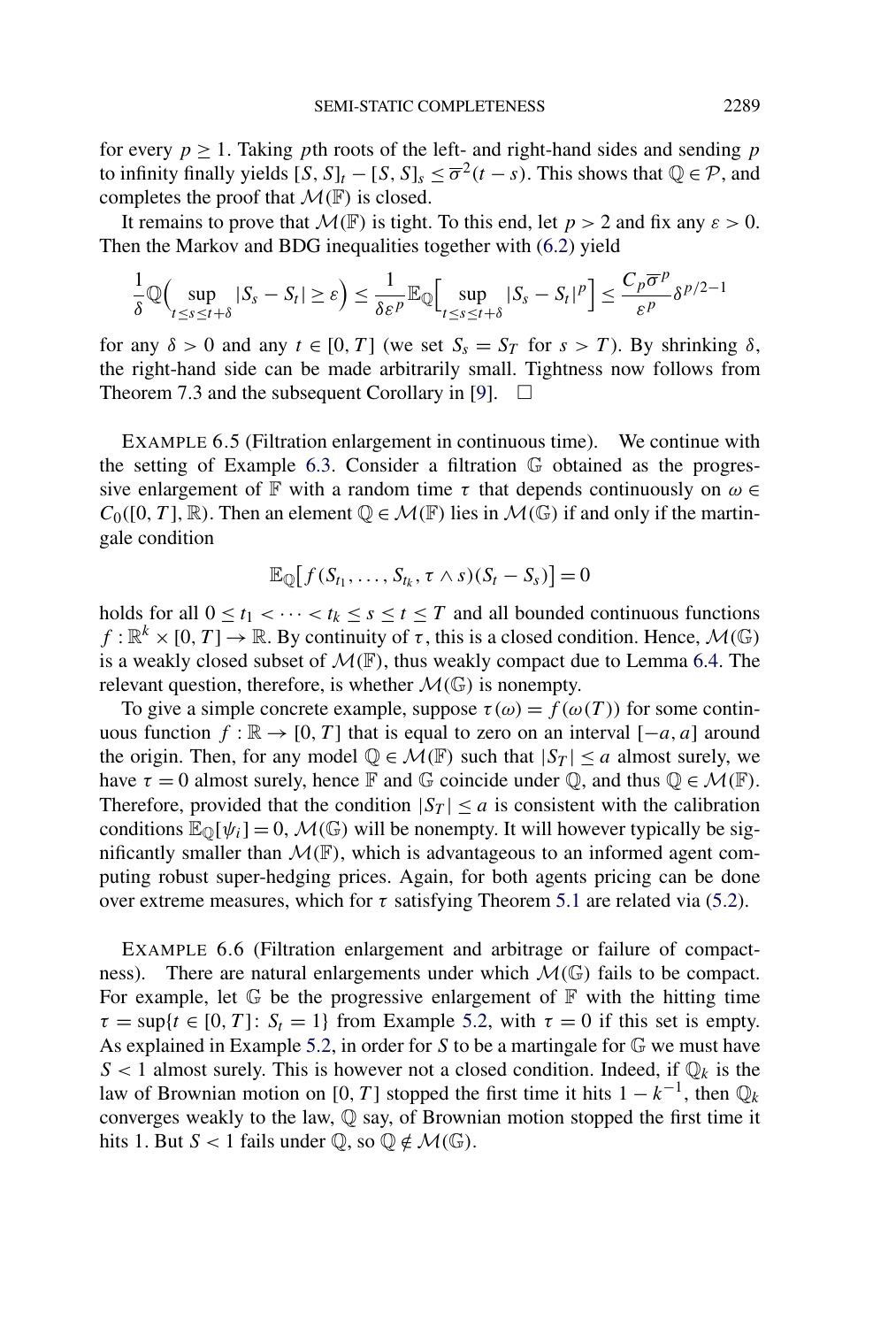Furthermore, depending on the static claims,  $\mathcal{M}(\mathbb{G}) = \emptyset$  can occur. For example, consider the case where there is only one static claim  $\psi = (S_T - 1)_+ - \frac{1}{2}$ . The pricing condition  $\mathbb{E}_{\mathbb{Q}}[\psi] = 0$  imposes  $\mathbb{Q}(S_T > 1) > 0$ , hence in this case  $M(\mathbb{G}) = \emptyset$ . This situation is interpreted as existence of arbitrage for the informed agent.

### APPENDIX A: A TECHNICAL LEMMA

LEMMA A.1. *Fix*  $\overline{\sigma} > 0$  *and let M be a continuous martingale with*  $M_0 = 0$ *and*  $[M, M]$ <sub>t</sub> −  $[M, M]$ <sub>s</sub>  $\leq \overline{\sigma}^2$  (*t* − *s*) *for all*  $0 \leq s \leq t \leq T$ . *Then, for any equidistant grid*  $0 \le s = t_0 < \cdots < t_m = t \le T$  *and any*  $p > 0$  *with*  $p < m$ *, we have* 

$$
\mathbb{E}\bigg[\bigg(\sum_{i=1}^m (M_{t_i}-M_{t_{i-1}})^2\bigg)^p\bigg] \leq \overline{\sigma}^{2p}(t-s)^p\bigg(1+\frac{4^p p!}{m}\bigg).
$$

PROOF. The proof uses the double factorial defined by  $n!! = n \times (n-2) \cdots 3 \times$ 1 for *n* odd, and  $(-1)! = 1$ . We claim that

(A.1) 
$$
\mathbb{E}[M_t^{2k}] \le (2k-1)!!\overline{\sigma}^{2k}t^k, \qquad 0 \le t \le T,
$$

holds for any  $k \ge 0$ . We proceed by induction on k. For  $k = 0$ , the statement is obviously true. Let now *k* ≥ 1 and assume (A.1) is true for *k* − 1. Itô's lemma yields

$$
M_t^{2k} = 2k \int_0^t M_s^{2k-1} dM_s + k(2k-1) \int_0^t M_s^{2k-2} d[M, M]_s.
$$

The local martingale term is a true martingale due to the bound on  $[M, M]$ ; we omit the argument here. Taking expectations and using the induction assumption as well as the bound on  $[M, M]$ , this yields

$$
\mathbb{E}[M_t^{2k}] \le \overline{\sigma}^2 k (2k-1) \int_0^t \mathbb{E}[M_s^{2k-2}] ds
$$
  

$$
\le \overline{\sigma}^{2k} k (2k-1) (2k-3)!! \int_0^t s^{k-1} ds
$$
  

$$
= \overline{\sigma}^{2k} t^k (2k-1)!!
$$

as required. Thus, (A.1) holds for all *k* by induction.

Next, for ease of notation write  $\Delta M_i = M_{t_i} - M_{t_{i-1}}$  and  $h = t_i - t_{i-1}$  $(t - s)/m$ . A conditioning argument in conjunction with (A.1) yields, for any nonnegative integers *k*1*,...,km*,

$$
\mathbb{E}[\Delta M_1^{2k_1}\cdots \Delta M_m^{2k_m}] \leq (\overline{\sigma}^2 h)^{k_1+\cdots+k_m} \prod_{i=1}^m (2k_i-1)!!.
$$

<span id="page-21-0"></span>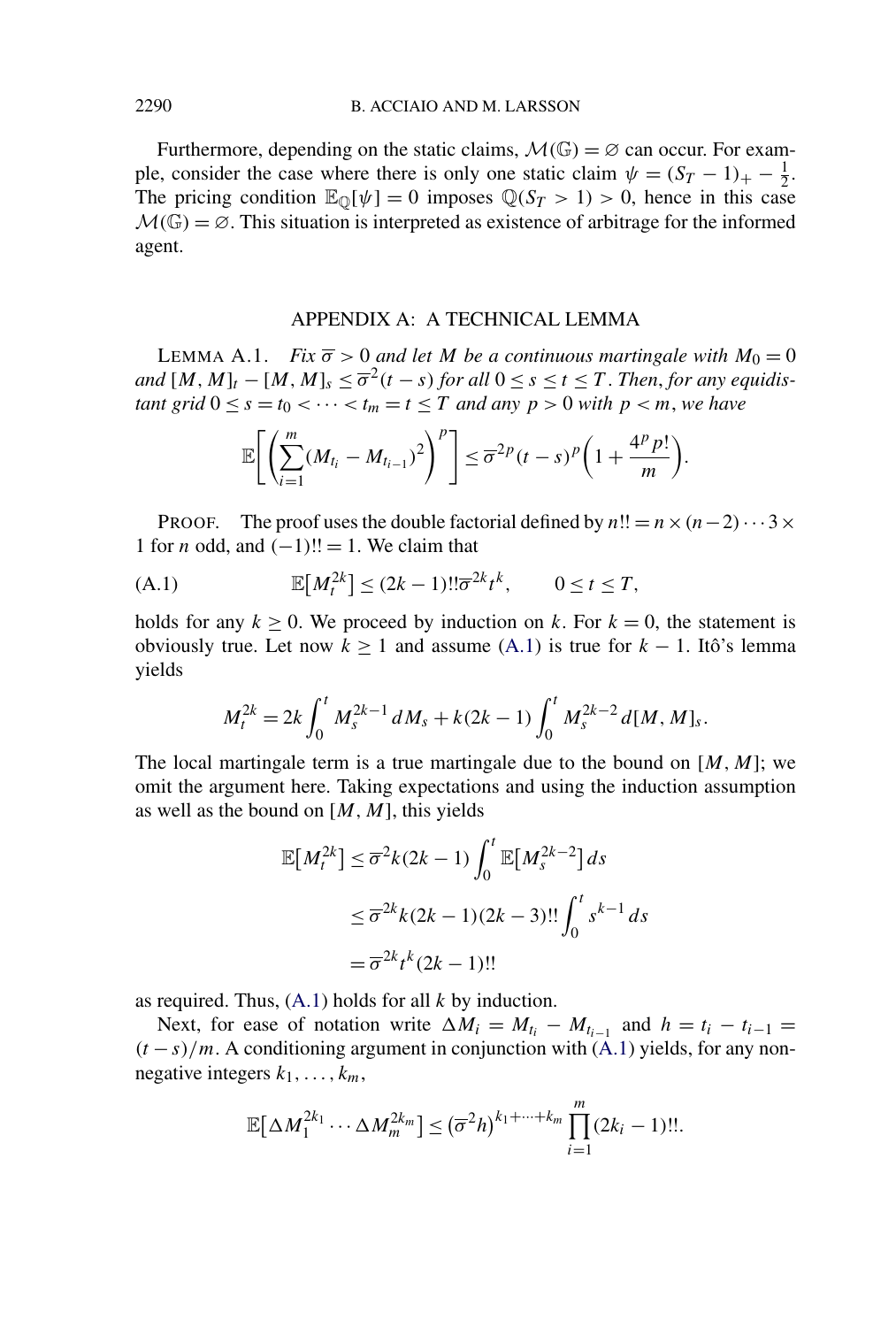<span id="page-22-0"></span>Combining this with the multinomial theorem yields

$$
\mathbb{E}\bigg[\bigg(\sum_{i=1}^{m} \Delta M_i^2\bigg)^p\bigg]
$$
\n
$$
= \sum_{k_1 + \dots + k_m = p} \binom{p}{k_1 \dots k_m} \mathbb{E}[\Delta M_1^{2k_1} \dots \Delta M_m^{2k_m}]
$$
\n
$$
\leq \overline{\sigma}^{2p} h^p \sum_{k_1 + \dots + k_m = p} \binom{p}{k_1 \dots k_m} \prod_{i=1}^m (2k_i - 1)!!
$$
\n
$$
= \overline{\sigma}^{2p} h^p m^p + \overline{\sigma}^{2p} h^p \sum_{k_1 + \dots + k_m = p} \binom{p}{k_1 \dots k_m} \bigg(\prod_{i=1}^m (2k_i - 1)!! - 1\bigg)
$$
\n
$$
\leq \overline{\sigma}^{2p} h^p m^p + 4^p p! \overline{\sigma}^{2p} h^p m^{p-1},
$$

where the last line uses the combinatorial inequality (A.2) below. Since  $mh = t - s$ , the result follows.

It remains to prove the inequality

(A.2) 
$$
\sum_{k_1+\cdots+k_m=p} {p \choose k_1 \cdots k_m} \left( \prod_{i=1}^m (2k_i-1)!! - 1 \right) \le 4^p p! m^{p-1}.
$$

We proceed by induction, noting first that  $(A.2)$  holds for  $p = 1$  since the lefthand side is zero in this case. We now suppose (A.2) holds for *p* and prove it for  $p + 1$ . Since any multi-index  $(k_1, \ldots, k_m)$  summing to  $p + 1$  can be represented in at least one way as  $(l_1, \ldots, l_{j-1}, l_j + 1, l_{j+1}, \ldots, l_m)$  for some *j* and some multiindex  $(l_1, \ldots, l_m)$  summing to p, we have

$$
\sum_{k_1+\dots+k_m=p+1} \binom{p+1}{k_1 \cdots k_m} \left( \prod_{i=1}^m (2k_i-1)!! - 1 \right)
$$
\n
$$
\leq \sum_{j=1}^m \sum_{l_1+\dots+l_m=p} \binom{p}{l_1 \cdots l_m} \frac{p+1}{l_j+1} \left( (2l_j+1) \prod_{i=1}^m (2l_i-1)!! - 1 \right).
$$

This expression equals

$$
\sum_{j=1}^{m} \sum_{l_1 + \dots + l_m = p} {p \choose l_1 \cdots l_m} \frac{p+1}{l_j+1} \bigg( (2l_j+1) \bigg( \prod_{i=1}^{m} (2l_i-1)!! - 1 \bigg) + 2l_j \bigg),
$$

which, since  $(A.2)$  is assumed to hold for  $p$ , is bounded by

$$
2(p+1)4^{p} p! m^{p} + 2(p+1) \sum_{j=1}^{m} l_{j} \sum_{l_{1}+\cdots+l_{m}=p} {p \choose l_{1} \cdots l_{m}}
$$
  
= 2(p+1)(4^{p} p! + p) m^{p}.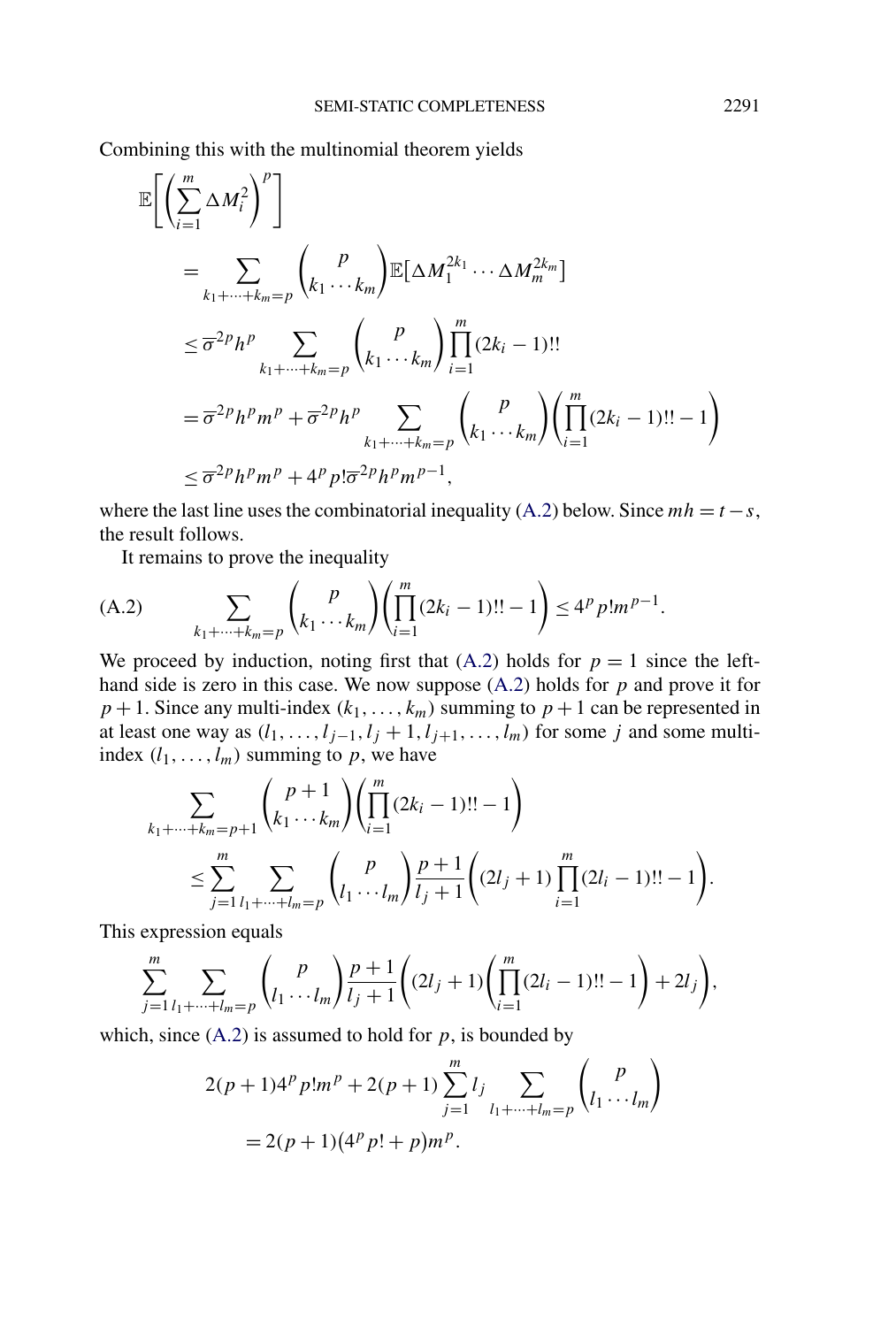<span id="page-23-0"></span>The right-hand side is crudely bounded by  $4^{p+1}(p+1)!m^p$ , showing that [\(A.2\)](#page-22-0) holds for  $p + 1$  as desired.  $\Box$ 

### APPENDIX B: PROOF OF THEOREM [4.6](#page-10-0)

In proving Theorem [4.6,](#page-10-0) we treat sufficiency and necessity separately. Sufficiency is fairly straightforward, so we deal with this first. The last two statements of the theorem will follow in the course of the proof; see (B.1) below regarding the direct sum decomposition of  $L^2(\mathcal{F}_T)$ , and Corollary [B.6](#page-28-0) for the constancy of *S*. Recall that  $\mathbb{O} \in \mathcal{M}(\mathbb{F})$  is fixed.

PROOF OF THEOREM [4.6:](#page-10-0) SUFFICIENCY. Let **T** be a full atomic tree satisfy-ing [1–2.](#page-10-0) We need to prove that any *X* ∈  $L^2(\mathcal{F}_T)$  admits a semi-static representation.

To start with, we claim that any  $X \in L^2(\mathcal{F}_T)$  has a representation

$$
(B.1) \tX = \mathbb{E}[X | \sigma(\mathbf{T})] + (H \cdot S)_T
$$

for some  $H \in L^2(S)$ . To prove this, let  $A_1, \ldots, A_d$  denote the leaves of **T**. Since **T** is full, the leaves form a partition of  $\Omega$  (up to a nullset). Together with the assumption that *S* is complete on  $A_i \times [t(A_i), T]$  for each *i*, this yields

$$
X = \sum_{i=1}^{d} X \mathbf{1}_{A_i} = \sum_{i=1}^{d} (x_i + (H^i \cdot S)_T) \mathbf{1}_{A_i}
$$

for some  $x_i \in \mathbb{R}$  and some  $H^i \in L^2(S)$  with  $H^i = 0$  on  $[0, t(A_i)]$ . Defining

$$
H=\sum_{i=1}^d H^i\mathbf{1}_{A_i},
$$

we then have  $H \in L^2(S)$  and  $H = 0$  on  $[0, \zeta(\mathbf{T})]$ . Thus,

$$
X = \sum_{i=1}^{d} x_i \mathbf{1}_{A_i} + (H \cdot S)_T
$$

and, using [\(4.2\)](#page-9-0) and the optional stopping theorem,

$$
\mathbb{E}[X \mid \sigma(\mathbf{T})] = \mathbb{E}[X \mid \mathcal{F}_{\zeta(\mathbf{T})}] = \sum_{i=1}^{d} x_i \mathbf{1}_{A_i}.
$$

We deduce  $(B.1)$ , as desired.

It now suffices to prove that any  $\sigma(T)$ -measurable random variable *X* (which is automatically bounded, hence square-integrable) admits a semi-static representation. In view of (B.1), we can find  $H^i \in L^{\Sigma}(S)$  such that

(B.2) 
$$
\psi_i = \mathbb{E}[\psi_i \mid \sigma(\mathbf{T})] + (H^i \cdot S)_T, \qquad i = 1, ..., n.
$$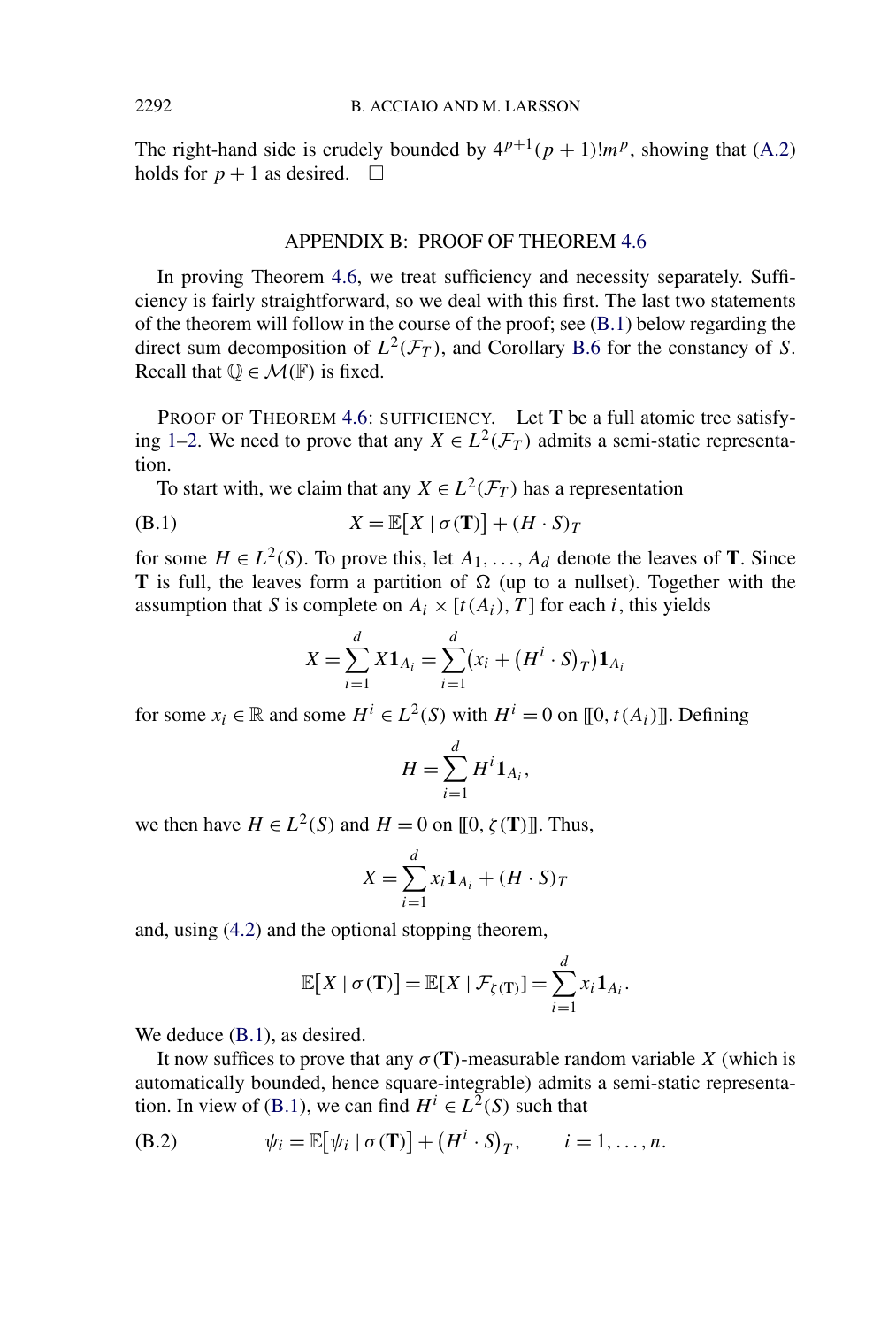<span id="page-24-0"></span>Due to assumption [2](#page-10-0) and Remark [4.33,](#page-8-0) the constant 1 together with the random variables  $\mathbb{E}[\psi_i \mid \sigma(\mathbf{T})]$  span  $L^2(\sigma(\mathbf{T}))$ . Thus, there exist constants  $a_0, \ldots, a_n$  such that

$$
X = a_0 + \sum_{i=1}^n a_i \mathbb{E}[\psi_i \mid \sigma(\mathbf{T})].
$$

In conjunction with [\(B.2\)](#page-23-0), this yields

$$
a_0 + \sum_{i=1}^n a_i \psi_i = a_0 + \sum_{i=1}^n a_i \mathbb{E}[\psi_i \mid \sigma(\mathbf{T})] + \sum_{i=1}^n a_i (H^i \cdot S)_T = X + (H \cdot S)_T,
$$

where  $H = \sum_{i=1}^{n} a_i H^i$  lies in  $L^2(S)$ . Thus, *X* admits a semi-static representation, as required. This completes the proof of sufficiency in Theorem [4.6.](#page-10-0)  $\Box$ 

To prove the forward implication (necessity) of Theorem [4.6,](#page-10-0) we need some preliminary results. These results, specifically Proposition B.1, Lemmas [B.4](#page-28-0) and [B.5,](#page-28-0) and Corollary [B.6](#page-28-0) below, do not use the fact that  $\mathbb{Q} \in \mathcal{M}(\mathbb{F})$ . Indeed they are valid for any filtered probability space  $(\Omega, \mathcal{F}, \mathbb{F}, \mathbb{Q})$  whose filtration  $\mathbb F$  is rightcontinuous. We write  $\mathcal{F}_{0-} = \mathcal{F}_0$  by convention.

PROPOSITION B.1. Let  $M = (M^1, \ldots, M^d)$  be a *d*-dimensional square*integrable weakly orthonormal martingale with*  $\mathbb{E}[M_0] = 0$ ; *in particular, we assume that*  $\mathbb{E}[M_T^i M_T^j] = \delta_{ij}$  (*the Kronecker delta*) *for i*, *j* = 1, ..., *d*. *Assume also that*

$$
(B.3) \tS(M) = span{M1, ..., Md}.
$$

*Then there exists an orthogonal matrix*  $Q \in O(d)$  *and time points*  $0 \le t_1 < \cdots <$  $t_m \leq T$ , such that the martingale  $N = QM$  is of the form:

(B.4) 
$$
N = \begin{pmatrix} N^{(1)} \\ \vdots \\ N^{(m)} \end{pmatrix} = \begin{pmatrix} N_T^{(1)} \mathbf{1}_{\llbracket t_1, T \rrbracket} \\ \vdots \\ N_T^{(m)} \mathbf{1}_{\llbracket t_m, T \rrbracket} \end{pmatrix},
$$

*where each*  $N^{(k)}$  *is a d<sub>k</sub>*-dimensional martingale for some  $1 \leq d_k \leq d$ . Each mar*tingale*  $N^{(k)} = (N^{(k)}, 1, ..., N^{(k), d_k})$  *satisfies* 

(B.5) 
$$
\mathcal{S}(N^{(k)}) = \text{span}\{N^{(k),1}, \ldots, N^{(k),d_k}\}.
$$

*Moreover, for each k there exist d<sub>k</sub> pairwise disjoint atoms*  $B_1^k, \ldots, B_{d_k}^k$  *of*  $\mathcal{F}_{t_k-1}$ *such that*

(B.6) 
$$
\{ \mathbb{Q}(N_T^{(k)} \neq 0 \mid \mathcal{F}_{t_k-}) > 0 \} = B_1^k \cup \dots \cup B_{d_k}^k.
$$

REMARK B.2. Of course,  $d_1 + \cdots + d_m = d$ . Furthermore, note that some of the atoms  $B_i^k$  may be nullsets.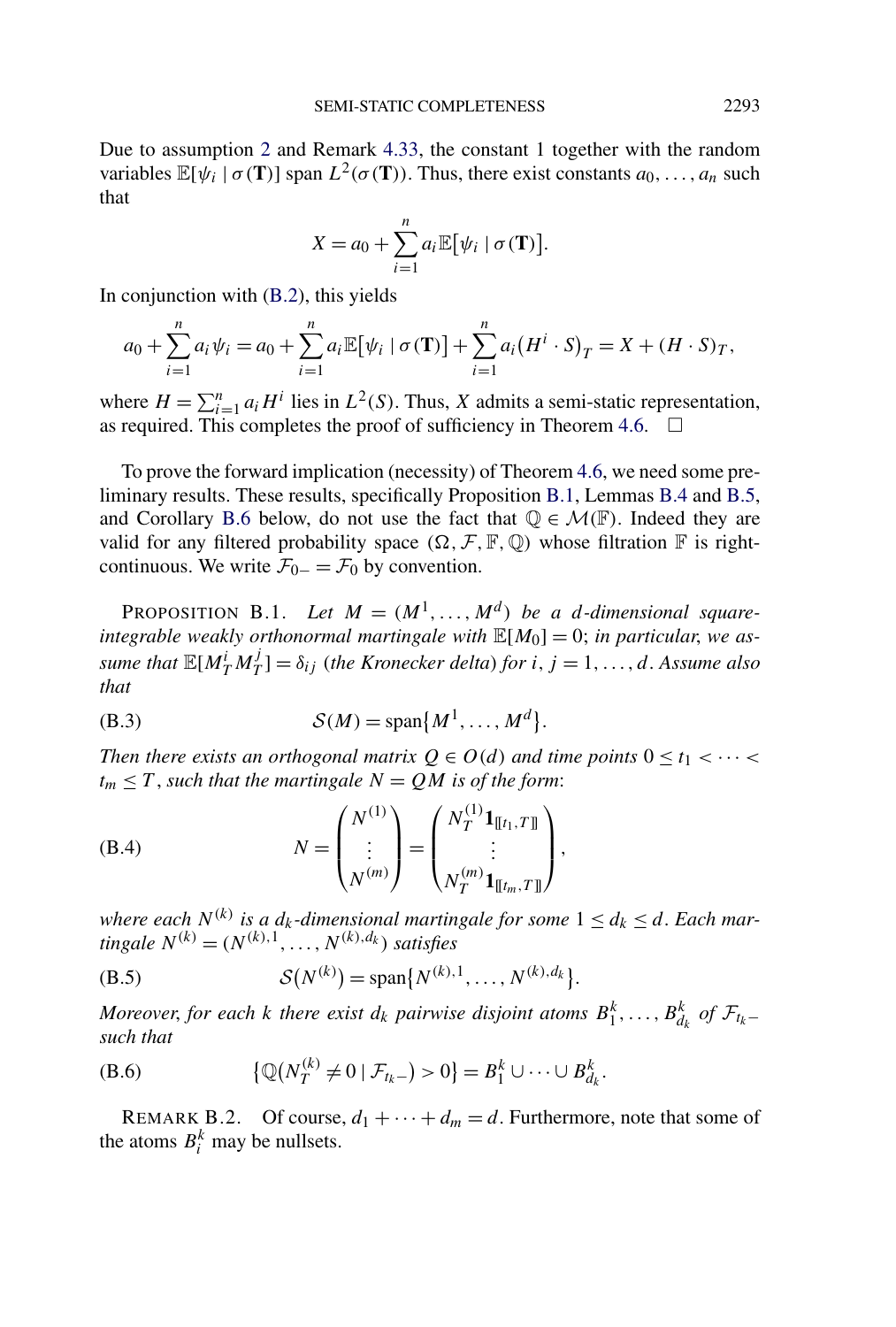PROOF. We first prove the existence of  $Q \in O(d)$  and  $0 \le t_1 < \cdots < t_m \le T$ such that  $N = QM$  is of the form [\(B.4\)](#page-24-0). We proceed by induction on *d*. The case  $d = 0$  is vacuously true, so we need only prove the result under the assumption that it holds with *d* replaced by any  $r < d$ .

For any fixed  $t \in [0, T]$  and  $i \in \{1, ..., d\}$ , define a bounded predictable process  $H = (H^1, \ldots, H^d)$  by  $H^i = \mathbf{1}_{\llbracket 0, t \rrbracket}$  and  $H^j = 0$  for  $j \neq i$ . Then [\(B.3\)](#page-24-0) implies

(B.7) 
$$
M_t^i = (H \cdot M)_T = \sum_{j=1}^d C_t^{ij} M_T^j
$$

for some deterministic constants  $C_t^{ij}$ . Let  $C_t$  denote the matrix with elements  $C_t^{ij}$ . We claim that

(B.8) 
$$
C_t
$$
 is symmetric and the map  $t \mapsto C_t$  is càdlàg.

Indeed, orthonormality of *M*, (B.7), and the martingale property of *M* yield

(B.9) 
$$
C_t^{ij} = \sum_{k=1}^d C_t^{ik} \mathbb{E}[M_T^k M_T^j] = \mathbb{E}[M_t^i M_T^j] = \mathbb{E}[M_t^i M_t^j] = \mathbb{E}[[M^i, M^j]_t],
$$

showing that  $C_t$  is symmetric. Moreover, the Kunita–Watanabe inequality followed by the Cauchy–Schwarz inequality and square-integrability of *M* yield

$$
|[M^{i}, M^{j}]_{t}| \leq [M^{i}, M^{i}]_{t}^{1/2} [M^{j}, M^{j}]_{t}^{1/2} \leq [M^{i}, M^{i}]_{T}^{1/2} [M^{j}, M^{j}]_{T}^{1/2} \in L^{1}.
$$

Thus, since  $[M^i, M^j]$  is càdlàg, (B.9) and the dominated convergence theorem imply (B.8).

Now, define

$$
t_m = \inf\{t \ge 0 : \text{rank } C_t = d\}.
$$

Since  $C_T = I$  due to (B.9), we have  $t_m \in [0, T]$ . Since  $C_t$  is càdlàg, we have rank  $C_{t_m} = d$ . If  $t_m = 0$ , then (B.7) yields  $M_T = C_0^{-1} M_0$ , which is  $\mathcal{F}_0$ -measurable. Thus, *M* is constant, and [\(B.4\)](#page-24-0) holds with  $m = 1$  and *Q* the identity. If instead  $t_m > 0$ , there exists some  $s \in [0, t_m)$  such that rank  $C_t$  is constant on [*s*,  $t_m$ ). Let  $r = \text{rank } C_s < d$  be this constant value.

Since  $C_s$  is symmetric, we have  $C_s = Q_1^\top \Lambda Q_1$  for some  $Q_1 \in O(d)$  and some diagonal matrix  $\Lambda = \text{Diag}(\lambda_1, \ldots, \lambda_r, 0, \ldots, 0)$ , where  $\lambda_1, \ldots, \lambda_r$  are nonzero. Define a new orthonormal martingale  $\widehat{M}$  and matrix map  $\widehat{C}$  by

$$
\widehat{M} = Q_1 M \quad \text{and} \quad \widehat{C} = Q_1 C Q_1^{\top}.
$$

Due to [\(B.3\)](#page-24-0), we have

$$
(B.10) \tS(\widehat{M}) = \text{span}\{\widehat{M}^1, \ldots, \widehat{M}^d\}.
$$

Moreover, in view of (B.7),

$$
\widehat{M}_t = \widehat{C}_t \widehat{M}_T \qquad \text{for all } t \in [0, T].
$$

<span id="page-25-0"></span>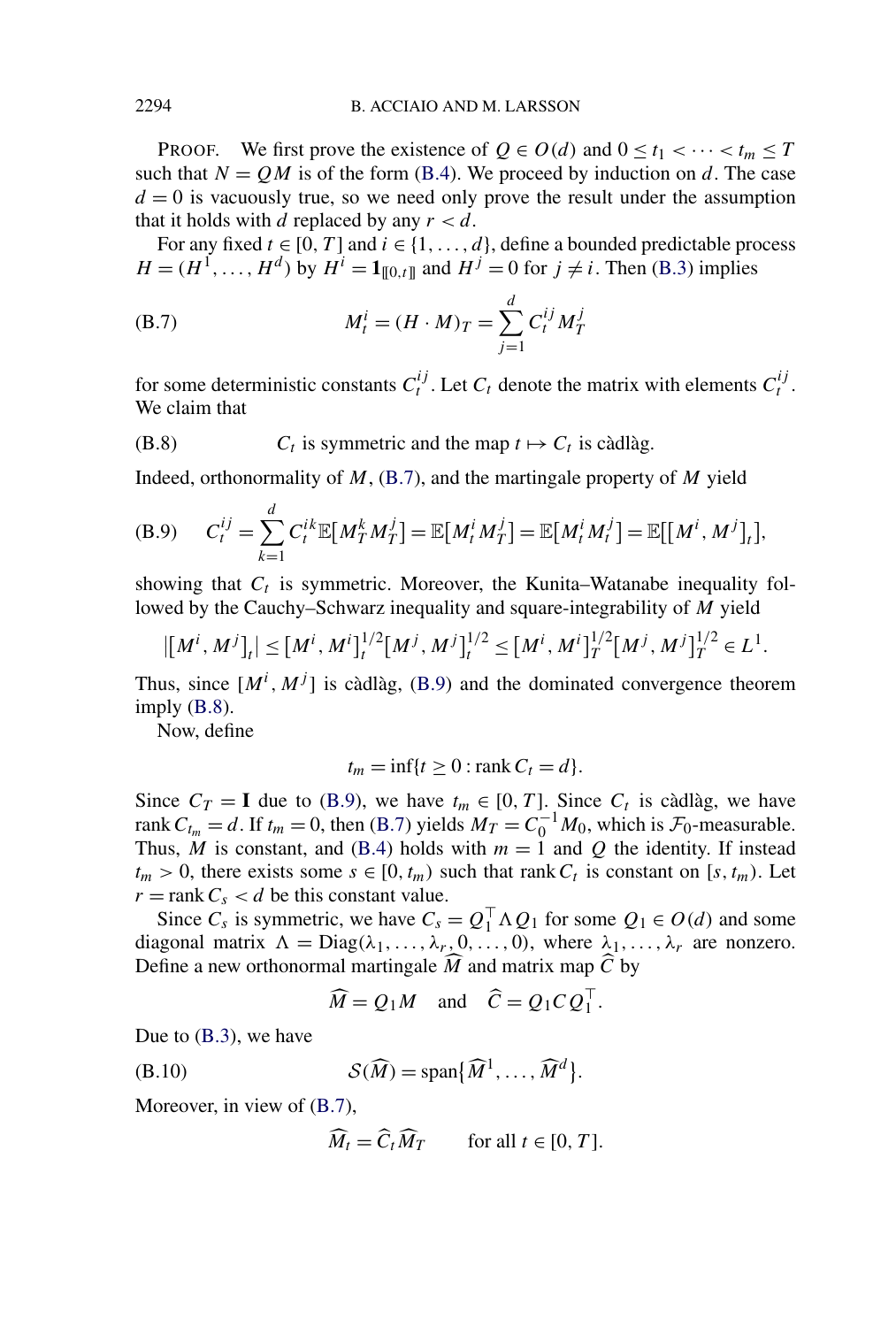<span id="page-26-0"></span>We establish some properties of  $\hat{C}$ . Since rank  $\hat{C}_{t_m} = d$ , we have  $\widehat{M}_T = \widehat{C}_{t_m}^{-1} \widehat{M}_{t_m}$ , which is  $\mathcal{F}_{t_m}$ -measurable. Thus  $\widehat{M}$  is constant on  $[t_m, T]$ , whence  $\widehat{C}_t = \mathbf{I}$  there. Next, we have by construction that  $\hat{C}_s$  is diagonal with  $\hat{C}_s^{ii} = \lambda_i \neq 0$  for  $i =$ 1,..., *r*. Thus,  $\widehat{M}_T^i = \lambda_i^{-1} \widehat{M}_s^i$  is  $\mathcal{F}_s$ -measurable for  $i = 1, ..., r$ , so that  $\widehat{M}^i$  is constant on [*s,T* ]. It follows that

$$
\widehat{C}_t^{ij} = \sum_{k=1}^d \widehat{C}_t^{ik} \mathbb{E} \big[ \widehat{M}_T^k \widehat{M}_T^j \big] = \mathbb{E} \big[ \widehat{M}_t^i \widehat{M}_T^j \big] = \mathbb{E} \big[ \widehat{M}_T^i \widehat{M}_T^j \big] = \delta_{ij}
$$

for all  $t \in [s, T]$ ,  $i \in \{1, \ldots, r\}$ , and  $j \in \{1, \ldots, d\}$ . Since rank  $\widehat{C}_t = r$  for  $t \in$  $[s, t_m)$ , this forces  $\hat{C}_t^{ij} = 0$  for  $i, j \in \{r+1, ..., d\}$  and  $t \in [s, t_m)$ . To summarize, we have shown that

$$
\widehat{C}_t = \begin{pmatrix} \mathbf{I} & 0 \\ 0 & \mathbf{II}_{[t_m, T]}(t) \end{pmatrix} \in \mathbb{S}^{r + (d - r)} \qquad \text{for } t \in [s, T].
$$

Defining  $\widehat{M}' = (\widehat{M}^1, \ldots, \widehat{M}^r)$  and  $\widehat{M}'' = (\widehat{M}^{r+1}, \ldots, \widehat{M}^d)$ , it follows that

$$
\widehat{M}'' = \widehat{M}_T'' \mathbf{1}_{[[t_m, T]]},
$$

and that  $\widehat{M}'$  is constant on [s, T]. This immediately implies that  $\widehat{M}'$  and  $\widehat{M}''$  are strongly orthogonal. Thus, for any  $H \in L^2(\widehat{M}')$ , we have that  $(H \cdot \widehat{M}')_T$  is orthogonal to  $\widehat{M}_T^i$  for  $i = r + 1, \ldots, d$ . Consequently, in the representation

$$
(H \cdot \widehat{M}')_T = a_1 \widehat{M}_T^1 + \cdots + a_d \widehat{M}_T^d,
$$

which exists by [\(B.10\)](#page-25-0), we actually have  $a_{r+1} = \cdots = a_d = 0$ . This proves the nontrivial inclusion in

$$
(B.12) \tS(\widehat{M}') = \mathrm{span}\{\widehat{M}^1,\ldots,\widehat{M}'\}.
$$

Since  $\widehat{M}'$  itself is an *r*-dimensional weakly orthonormal martingale with  $\mathbb{E}[\widehat{M}'_0] =$ 0, we may now apply the induction assumption to get  $Q'_1 \in O(r)$  and time points  $0 \le t_1$  *< ⋅ ⋅ ⋅ < t<sub>m−1</sub>*  $\le$  *T* such that  $N' = Q'_1 \widehat{M}' = (N^1, \ldots, N^r)$  satisfies

(B.13) 
$$
N' = \begin{pmatrix} N^{(1)} \\ \vdots \\ N^{(m-1)} \end{pmatrix}, \text{ where } N^{(k)} = N_T^{(k)} \mathbf{1}_{[[t_k, T]], k = 1, ..., m - 1.}
$$

Since  $\widehat{M}'$ , and hence  $N'$ , is constant on [*s*, *T*], we in fact have  $t_{m-1} < t_m$ . Defining the matrix

$$
Q = Q_2 Q_1
$$
 where  $Q_2 = \begin{pmatrix} Q'_1 & 0 \\ 0 & I \end{pmatrix} \in O(d)$ ,

it follows from (B.11) and (B.13) that  $N = QM = (N^{(1)}, \dots, N^{(m-1)}, \widehat{M})$  is of the desired form. This completes the proof of [\(B.4\)](#page-24-0).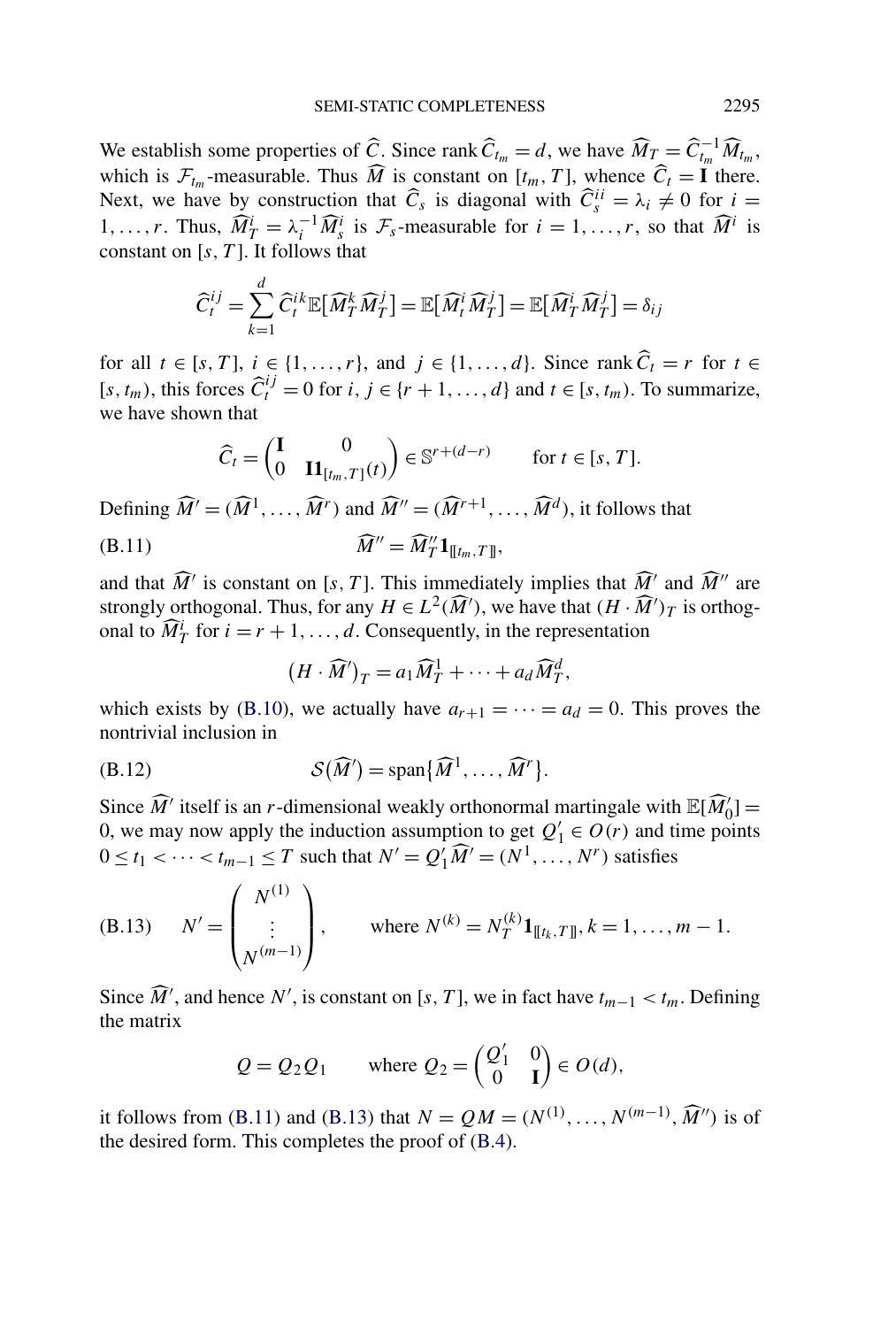Next, [\(B.5\)](#page-24-0) follows by the same argument that gave [\(B.12\)](#page-26-0), using the obvious fact that the martingales  $N^{(k)}$  are mutually strongly orthogonal.

Finally, for each  $k \in \{1, ..., m\}$  we locate  $d_k$  pairwise disjoint atoms  $B_1^k, \ldots, B_{d_k}^k$  of  $\mathcal{F}_{t_k-}$  such that [\(B.6\)](#page-24-0) holds (recall our convention  $\mathcal{F}_{0-} = \mathcal{F}_0$ ). To this end, define

$$
B^{k} = \{ \mathbb{Q}(N_T^{(k)} \neq 0 \mid \mathcal{F}_{t_k-}) > 0 \} \in \mathcal{F}_{t_k-}.
$$

We need to decompose  $B^k$  into  $d_k$  atoms. Consider any bounded  $\mathcal{F}_{t_k-}$ -measurable random variable  $\hat{h}$  vanishing outside  $B^k$ . Define the predictable process  $H =$  $h1_{[[t_k, T]]}$ . Due to [\(B.4\)](#page-24-0) and [\(B.5\)](#page-24-0), we then have

$$
h N_T^{(k),i} = (H \cdot N^{(k),i})_T = \sum_{j=1}^{d_k} a_{ij} N_T^{(k),j}, \qquad i = 1, \ldots, d_k,
$$

for some constants  $a_{ij}$ . Note that this holds also when  $t_k = 0$ , due to our convention regarding the time-zero value of stochastic integrals. Letting *A* be the  $d_k \times d_k$ matrix with elements  $a_{ij}$ , we write this in vector form as

$$
h N_T^{(k)} = A N_T^{(k)}.
$$

This implies that *h* is an eigenvalue of *A* on  $B^k$ . To see this, note that

{*h* is an eigenvalue of  $A$ }  $\supseteq$  { $N_T^{(k)} \neq 0$ }.

Taking  $\mathcal{F}_{t_k}$ −-conditional probabilities and using that *h* is  $\mathcal{F}_{t_k}$ −-measurable, we get

$$
\mathbf{1}_{\{h \text{ is an eigenvalue of } A\}} \ge \mathbb{Q}(N_T^{(k)} \neq 0 \mid \mathcal{F}_{t_k-}) > 0 \quad \text{on } B^k,
$$

by definition of  $B^k$ . This shows that *h* is an eigenvalue of *A* on  $B^k$ . Since the  $d_k \times d_k$  matrix *A* can have at most  $d_k$  distinct eigenvalues, the random variable *h* can take at most  $d_k$  different values. Since  $h$  was arbitrary, we deduce the existence of a decomposition

$$
B^k = B_1^k \cup \cdots \cup B_{d_k}^k
$$

into (possibly trivial) atoms of  $\mathcal{F}_{t_k-}$ , as required.  $□$ 

REMARK B.3. The conclusions [\(B.4\)](#page-24-0) and [\(B.6\)](#page-24-0) of Proposition [B.1](#page-24-0) are not quite strong enough to imply  $(B.3)$ . More specifically, the decomposition  $(B.6)$ into atoms is not enough to imply [\(B.5\)](#page-24-0); one also has to account for the interplay between the processes  $N^{(k),i}$  on each atom  $B_j^k$ . This is captured by the relation

$$
\text{span}\{N^{(k),1},\ldots,N^{(k),d_k}\}=\text{span}\{\mathbf{1}_{B_j^k}N^{(k),i}:i,j=1,\ldots,d_k\},\
$$

which is a consequence of  $(B.5)$  and  $(B.6)$ . It is not hard to show that together with [\(B.4\)](#page-24-0) and [\(B.6\)](#page-24-0), this actually implies [\(B.3\)](#page-24-0), yielding a converse of Proposition [B.1.](#page-24-0) As the current formulation of Proposition [B.1](#page-24-0) is sufficient for our purposes, we refrain from developing this line of reasoning further.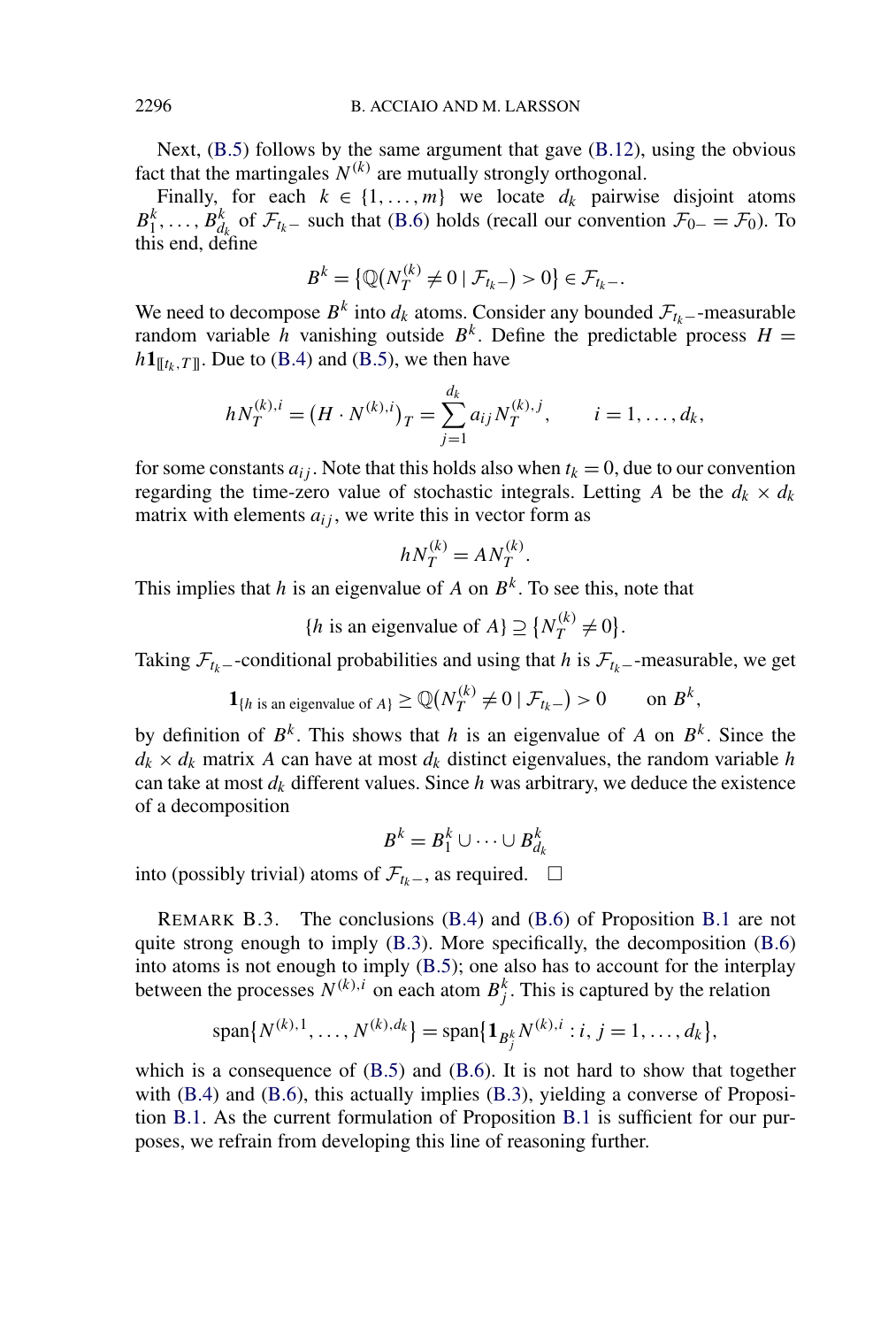<span id="page-28-0"></span>**LEMMA B.4.** *Let X be a semimartingale with*  $X_t = f(t)$  *for all*  $t < \tau$ *, where f is a deterministic function and τ is a stopping time*. *Then f is of finite variation on*  $[0, t^*]$  *for any*  $t^*$  *such that*  $\mathbb{O}(\tau > t^*) > 0$ .

PROOF. Suppose for contradiction that *f* is not of finite variation on [0*, t*∗]. Then there exist partitions  $0 = t_0^n < \cdots < t_{N_n}^n = t^*$  indexed by *n* such that  $\sum_{i=1}^{N_n} |f(t_i^n) - f(t_{i-1}^n)| \to \infty$  as  $n \to \infty$ . For each *n*, define the elementary predictable process  $H^n = \widetilde{H}^n \mathbf{1}_{[[0,\tau]]}$ , where  $\widetilde{H}^n = \sum_{i=1}^{N_n} \text{sgn}(f(t_i^n) - f(t_{i-1}^n)) \times$  $\mathbf{1}_{\llbracket t_{i-1}^n, t_i^n \rrbracket}$ . Then

$$
(H^{n} \cdot X)_{t^{*}} = \sum_{i=1}^{N_{n}} |f(\tau \wedge t_{i}^{n}) - f(\tau \wedge t_{i-1}^{n})|,
$$

whence  $\mathbb{Q}(\liminf_n (H^n \cdot X)_t^* = \infty) \geq \mathbb{Q}(\tau \geq t^*) > 0$ . Since *X* is a semimartingale and  $|H^n| \leq 1$ , this gives the desired contradiction. Indeed, as a direct consequence of the bounded convergence theorem for stochastic integrals, the set

 $\{(H \cdot X)_{t^*} : H \text{ is elementary predictable with } |H| \leq 1\}$ 

is bounded in probability.  $\square$ 

LEMMA B.5. *Let M be a continuous local martingale*, *and let B be an atom of*  $\mathcal{F}_{t^*}$  *or of*  $\mathcal{F}_{t^*-}$  *for some*  $t^* > 0$ *. Then*  $M_t = M_0$  *on B for all*  $t < t^*$ *.* 

PROOF. Consider the stopping time  $\tau = \inf\{t : \mathbb{Q}(B | \mathcal{F}_t) = 0\}$  as well as the events  $B_t = \{\tau > t\} = \{Q(B | \mathcal{F}_t) > 0\} \supseteq B$  for  $t < t^*$ . We have  $\tau = \infty$  on *B*, and we may suppose that  $\mathbb{Q}(B) > 0$ . Now, suppose for contradiction that  $B_t = B_1 \cup B_2$ for two disjoint nonnullsets  $B_1, B_2 \in \mathcal{F}_t$ . Then  $B \subseteq B_1$  (possibly after relabeling) since *B* is an atom, and thus  $\mathbb{Q}(B | \mathcal{F}_t) = 0$  on  $B_2$ , a contradiction. Hence,  $B_t$  is an atom of  $\mathcal{F}_t$ , which implies  $M_t \mathbf{1}_{B_t} = f(t) \mathbf{1}_{B_t}$  for some  $f(t) \in \mathbb{R}$ . Thus,  $M_t = f(t)$ for all  $t < \tau \wedge t^*$ , so Lemma B.4 yields that f is of finite variation on [0,  $t^*$ ]. Thus,  $M^{\tau \wedge t^*}$  is a continuous local martingale of finite variation, and therefore constant. This completes the proof.  $\Box$ 

COROLLARY B.6. *Let* **T** *be a full atomic tree and M a continuous local martingale. Then M is constant on*  $[0, \zeta(\mathbf{T})]$ .

**PROOF.** Lemma B.5 implies that *M* is constant on  $A \times [0, t(A))$  for each leaf  $A \in$ **T**. Thus, *M* is constant on  $[0, \zeta(\mathbf{T})]$ , and the result follows by continuity of  $M$ .  $\square$ 

The following result is the key step toward proving the forward implication of Theorem [4.6.](#page-10-0) This is where the required full atomic tree is constructed. Once this has been done, it is straightforward to complete the proof of the theorem.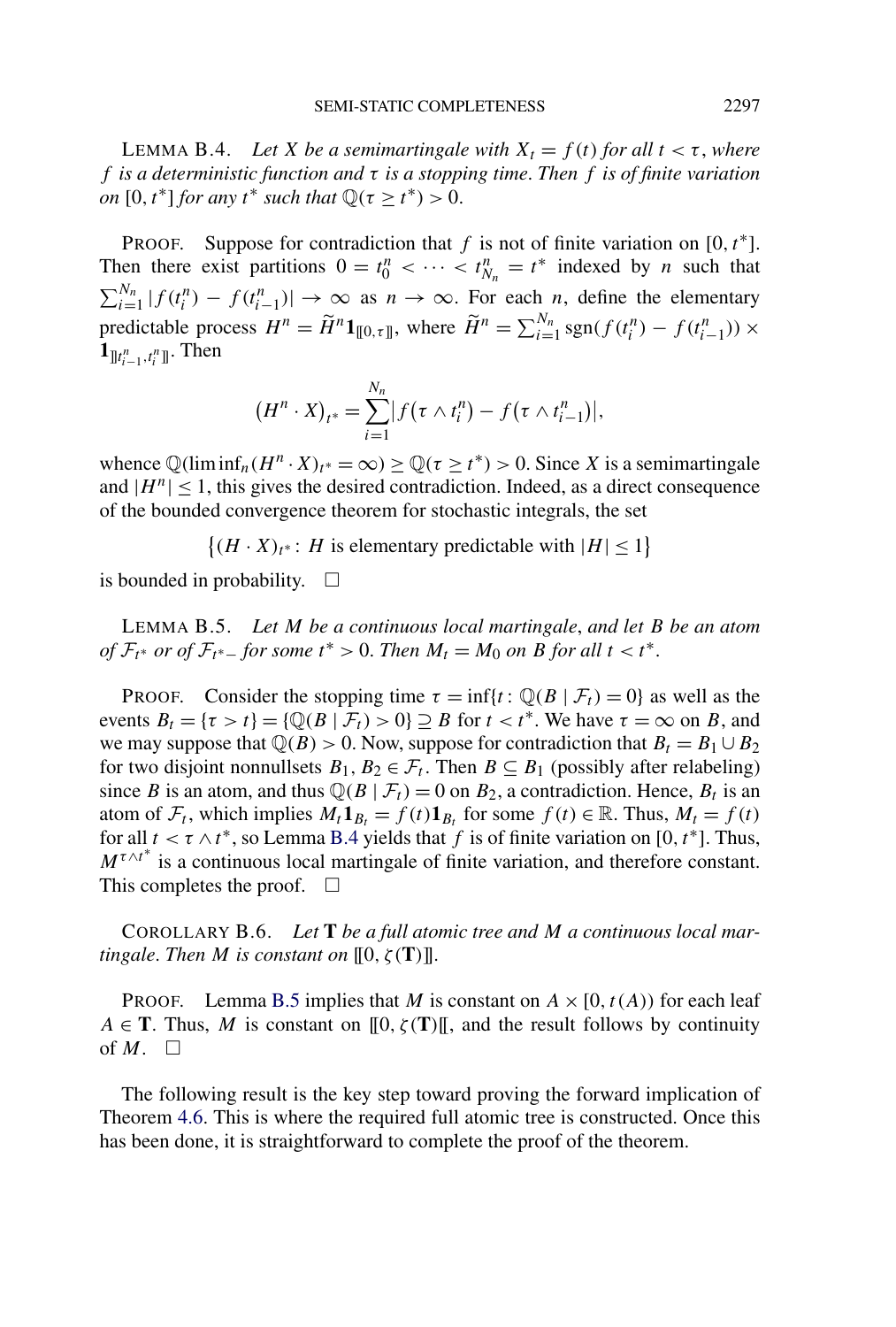<span id="page-29-0"></span>LEMMA B.7. *Assume S is continuous and semi-static completeness holds*. *Then there exists a full atomic tree* **T** *such that each*  $\psi_i$ ,  $i = 1, \ldots, n$ , *admits a representation*

$$
\psi_i = \mathbb{E}[\psi_i \mid \sigma(\mathbf{T})] + (H^i \cdot S)_T
$$

*for some*  $H^i \in L^2(S)$ .

**PROOF.** If dynamic completeness holds, the result is clearly true with  $T =$  $\{\Omega\}$ . We therefore suppose that dynamic completeness fails. For each  $i = 1, \ldots, n$ , let  $H^i \cdot S$  be the orthogonal projection of the martingale  $\mathbb{E}[\psi_i | \mathcal{F}_t]$  onto  $S(S)$  and define the martingale  $V = (V^1, \dots, V^n)$  by

$$
V_T^i = \psi_i - (H^i \cdot S)_T, \qquad i = 1, \dots, n.
$$

Suppose we can find a full atomic tree **T** such that

(B.14) 
$$
V_T^i
$$
 is  $\sigma(\mathbf{T})$ -measurable for  $i = 1, ..., n$ .

Then, since *S* is constant on [[0,  $\zeta(T)$ ]] by Corollary [B.6,](#page-28-0) we have  $\mathbb{E}[(H^i \cdot S)_T]$  $\mathcal{F}_{\zeta(\mathbf{T})}$  = 0. Since also  $\sigma(\mathbf{T}) = \mathcal{F}_{\zeta(\mathbf{T})}$  up to nullsets, we deduce

$$
\psi_i - (H^i \cdot S)_T = \mathbb{E}[\psi_i \mid \sigma(\mathbf{T})],
$$

which is the required conclusion.

We thus only need to find a full atomic tree **T** such that (B.14) holds. To this end, note that each  $V^i$  is weakly orthogonal to  $S(S)$ , and hence also strongly orthogonal; see for example, Theorem VIII.49 in [\[13\]](#page-34-0). Together with semi-static completeness and the fact that  $\mathbb{E}[V^i_T] = 0$ , this yields

$$
\text{span}\{V^1,\ldots,V^n\}=\mathcal{S}(S)^{\perp}\supseteq\mathcal{S}(V),
$$

where  $S(S)^{\perp}$  denotes the weak orthogonal complement of  $S(S)$ . Since span $\{V^1, \ldots, V^n\} \subseteq \mathcal{S}(V)$  holds trivially, we actually have equality, and this suggests that Proposition [B.1](#page-24-0) should be used. To prepare for this, choose a (weakly) orthonormal martingale  $M = (M^1, \ldots, M^d)$  with span $\{M^1, \ldots, M^d\}$ span $\{V^1, \ldots, V^n\}$ . Here,  $d = \dim \text{span}\{V^1, \ldots, V^n\}$ , and we have  $d \ge 1$  since we assumed that dynamic completeness does not hold. The martingale *M* inherits the property

$$
\mathcal{S}(M) = \text{span}\{M^1, \ldots, M^d\}.
$$

Proposition [B.1](#page-24-0) now yields  $Q \in O(d)$  and  $0 \le t_1 < \cdots < t_m \le T$ ,  $m \ge 1$ , such that the martingale  $N = QM$  satisfies [\(B.4\)](#page-24-0)–[\(B.6\)](#page-24-0) for some atoms  $B_1^k, \ldots, B_{d_k}^k$  of  $\mathcal{F}_{t_k-}$ , with  $d_1 + \cdots + d_m = d$ . Since *V*, *M* and *N* are related by (deterministic) invertible linear transformations, (B.14) is equivalent to

(B.15) 
$$
N_T^i
$$
 is  $\sigma(\mathbf{T})$ -measurable for  $i = 1, ..., d$ ,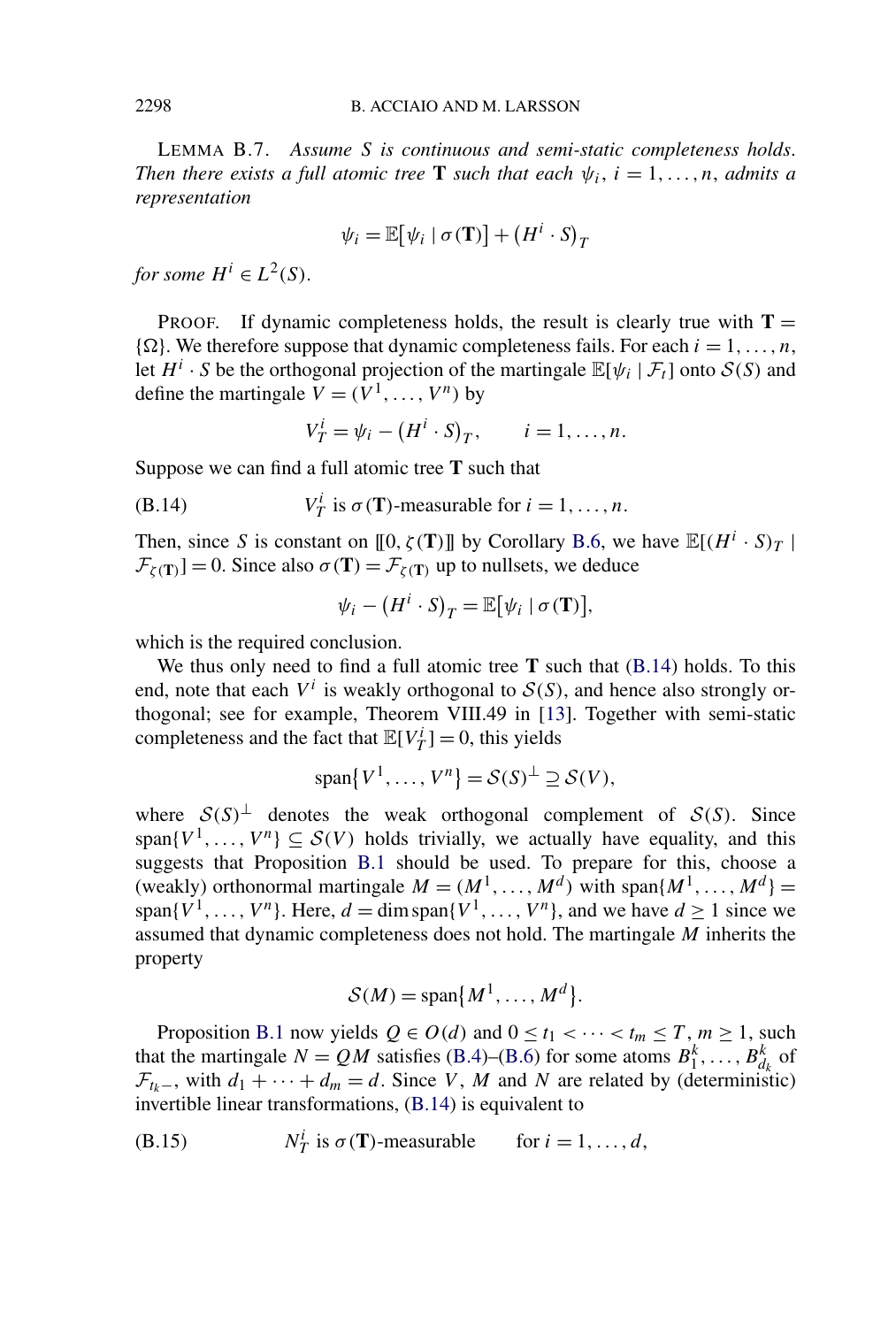<span id="page-30-0"></span>and semi-static completeness means that we have

$$
(B.16) \tL2(\mathcal{F}_T) = span{1, N1, ..., Nd} \oplus \mathcal{S}(S).
$$

We now construct **T** inductively. Set  $k = 1$  and **T** = { $\Omega$ }. With  $N^{(0)} = 0$ , it is clear that the pair  $(k, T)$  satisfies the following induction hypothesis:

(B.17)

\n
$$
\mathbf{T} \text{ is full,}
$$
\n
$$
\mathcal{F}_{t(A)} \subseteq \mathcal{F}_{t_k-} \qquad \text{for all } A \in \mathbf{T},
$$
\n
$$
N^{(l)} \text{ is } \sigma(\mathbf{T})\text{-measurable} \qquad \text{for } l < k.
$$

Assume now that the pair  $(k, T)$  satisfies  $(B.17)$ . The induction step proceeds as follows. First, the case  $k = 1$ ,  $t_1 = 0$  requires special treatment. In this case, we simply re-define **T** to consist of those events among the  $\mathcal{F}_0$ -measurable atoms  $B_1^1, \ldots, B_{d_1}^1, \Omega \setminus (B_1^1 \cup \cdots \cup B_{d_1}^1)$  that are nonnull. If  $m = 1$ , we are done: [\(B.15\)](#page-29-0) holds. Otherwise, set  $k = 2$ , note that (B.17) is satisfied for the new pair  $(T, k)$ , and proceed with the induction.

Next, consider the case  $t_k > 0$ . Equation [\(B.6\)](#page-24-0) says that  $\{ \mathbb{Q}(N_T^{(k)} \neq 0 \mid \mathcal{F}_{t_k-}) >$  $0$ } =  $B_1^k \cup \cdots \cup B_{d_k}^k$ . Consider  $B_1^k$ . Either  $\mathbb{Q}(B_1^k) = 0$ , in which case we ignore it, or  $\mathbb{Q}(B_1^k) > 0$ . In the latter case, since **T** is full, we can find a leaf *A* with  $\mathbb{Q}(A \cap B_1^k) > 0$ . We now show that then, in fact,

(B.18) 
$$
A = B_1^k \text{ up to a nullset.}
$$

To this end, first observe that  $B_1^k \subseteq A$  since  $B_1^k$  is an atom and  $A \in \mathcal{F}_{t(A)} \subseteq \mathcal{F}_{t_k}$ by (B.17). Next, using (B.16) and taking  $\mathcal{F}_{t_k-}$ -conditional expectations while keeping in mind [\(B.4\)](#page-24-0), we obtain

(B.19) 
$$
\mathbf{1}_{B_1^k} = \mathbb{Q}(B_1^k) + (H \cdot S)_{t_k} + \sum_{l < k} a_l^\top N_T^{(l)}
$$

for some  $H \in L^2(S)$  and some  $a_l \in \mathbb{R}^{d_l}$ ,  $l \lt k$ . Since *A* is a leaf of  $\sigma(\mathbf{T})$ , and using the induction hypothesis (B.17), we find

$$
\sum_{l < k} a_l^\top N_T^{(l)} = c \qquad \text{on } A
$$

for some constant *c*. Moreover, Lemma [B.5](#page-28-0) implies that  $(H \cdot S)_{t_k} = 0$  on  $B_1^k$ . Inspecting (B.19) on the event  $B_1^k$  we thus obtain

$$
\mathbb{Q}(B_1^k) + c = 1.
$$

Next, another application of Lemma [B.5](#page-28-0) yields

$$
\mathbf{1}_A(H \cdot S)_{t_k} = \mathbf{1}_A(H \mathbf{1}_{\llbracket t(A), t_k \rrbracket} \cdot S)_{t_k} = (K \cdot S)_{t_k},
$$

where  $K = H1_A1_{\mathbb{I}[(A),t_k]} \in L^2(S)$ . Thus, multiplying both sides of (B.19) by  $1_A$ we get

$$
\mathbf{1}_{B_1^k} = \mathbf{1}_A (\mathbb{Q}(B_1^k) + c) + (K \cdot S)_{t_k} = \mathbf{1}_A + (K \cdot S)_{t_k}.
$$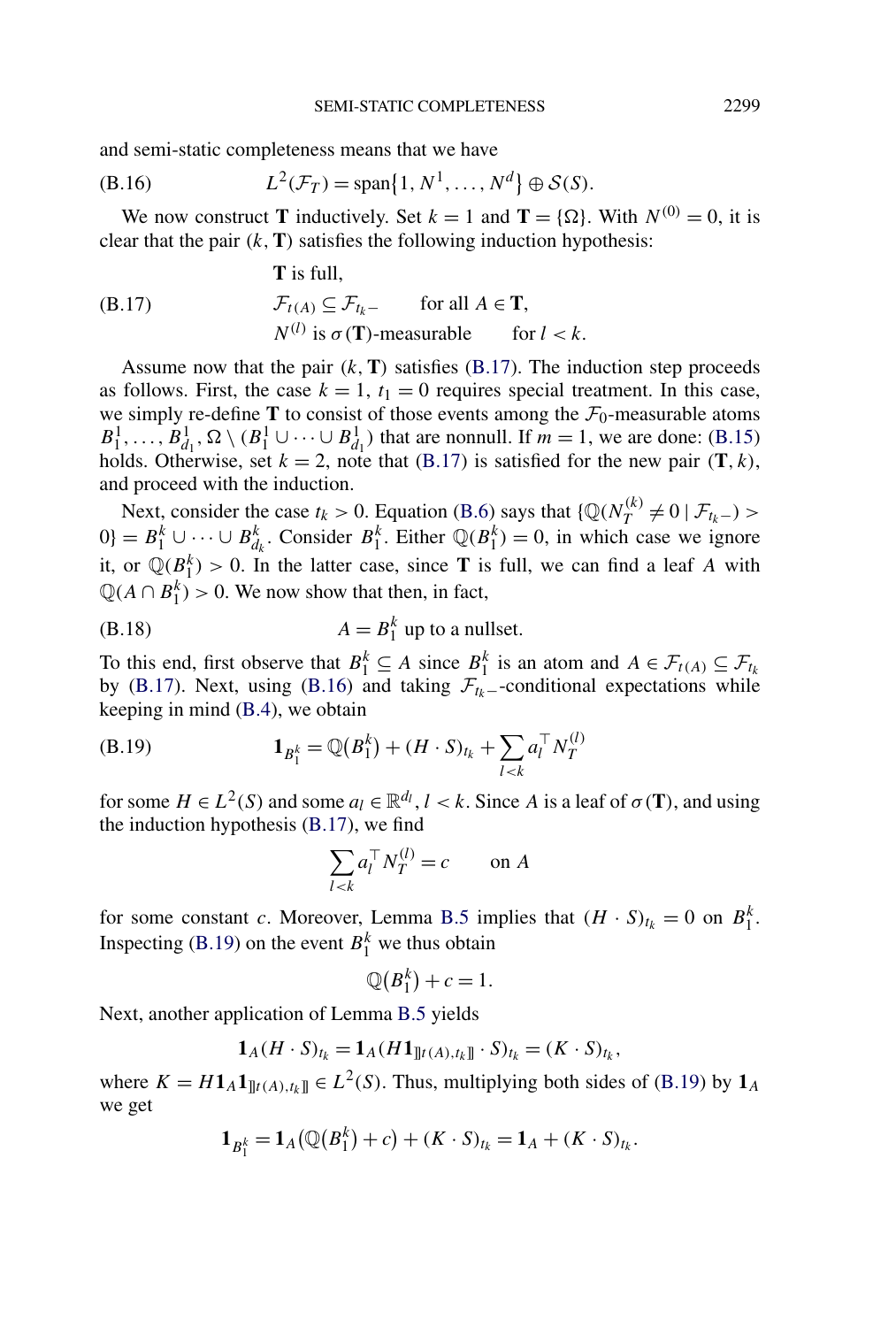Taking expectations yields  $\mathbb{Q}(B_1^k) = \mathbb{Q}(A)$ . Together with the fact that  $B_1^k \subseteq A$ , this proves [\(B.18\)](#page-30-0).

Repeating this for each  $B_i^k$ , we identify events  $A_1, \ldots, A_p$  that are leaves of **T** and atoms of  $\mathcal{F}_{t_k-}$  and satisfy

(B.20) 
$$
\{ \mathbb{Q}(N_T^{(k)} \neq 0 \mid \mathcal{F}_{t_k-}) > 0 \} = A_1 \cup \dots \cup A_p.
$$

On this set, we have  $S_t = S_0$  for  $t \le t_k$  due to Lemma [B.5.](#page-28-0) Together with [\(B.16\)](#page-30-0) and in view of [\(B.4\)](#page-24-0), this implies that the linear space

$$
\{X \in L^2(\mathcal{F}_{t_k}) : X = 0 \text{ outside } A_1 \cup \dots \cup A_p\}
$$

is spanned by  $\{N^{(l),1}, \ldots, N^{(l),d_l} : l = 1, \ldots, k\}$  together with  $\mathbf{1}_{A_1 \cup \cdots \cup A_p}$ . In particular, it is finite-dimensional. Thus each set  $A_i$  can be decomposed into finitely many nonnull atoms of  $\mathcal{F}_{t_k}$ , which we denote by  $A_{ij}$ ,  $j = 1, \ldots, n_i$ , that satisfy

$$
\sigma(N^{(k)}) \subseteq \sigma(A_{ij}: i = 1, \ldots, p, j = 1, \ldots, n_i)
$$

up to nullsets. Moreover, since  $N^{(k)}$  is a martingale and not identically zero on  $A_i$ due to (B.20), and since  $t_k > 0$ , we have  $n_i \ge 2$  for each *i*. Define the atomic tree

$$
\mathbf{T}' = \mathbf{T} \cup \{A_{ij}: i = 1, ..., p, j = 1, ..., n_i\}.
$$

The above observations together with the induction hypothesis [\(B.17\)](#page-30-0) show that **T** is again full,  $N^{(1)}, \ldots, N^{(k)}$  are  $\sigma(\mathbf{T}')$ -measurable, and  $t(A) < t_{k+1}$  for all  $A \in \mathbf{T}'$ (setting  $t_{m+1} = \infty$ ). Now replace **T** by **T**'. If  $k = m$ , we are done: [\(B.15\)](#page-29-0) holds. Otherwise, we replace  $k$  by  $k + 1$ , observe that  $(B.17)$  is satisfied for the new pair  $(k, T)$ , and iterate. The procedure ends after *m* steps. The proof is complete.  $\Box$ 

We can now complete the proof of Theorem [4.6.](#page-10-0)

PROOF OF THEOREM [4.6:](#page-10-0) NECESSITY. Let **T** be the full atomic tree given by Lemma [B.7.](#page-29-0) We first prove [1.](#page-10-0) Let *A* be any leaf of **T**, and consider an arbitrary  $X \in L^2(\mathcal{F}_T)$ . By semi-static completeness,

$$
X = a_0 + \sum_{i=1}^{n} a_i \psi_i + (H \cdot S)_T
$$

for some constants  $a_0, \ldots, a_n$  and some  $H \in L^2(S)$ . By Lemma [B.7,](#page-29-0) we have  $H^1, \ldots, H^n$  in  $L^2(S)$  such that

$$
(B.21) \t\t X = a_0 + \sum_{i=1}^n a_i \mathbb{E}[\psi_i \mid \sigma(\mathbf{T})] + (K \cdot S)_T,
$$

where  $K = H + H^1 + \cdots + H^n$ . Since any  $\sigma(\mathbf{T})$ -measurable random variable is constant on *A*, we have

$$
(B.22) \t\t X = x + (K \cdot S)_T \t on A
$$

<span id="page-31-0"></span>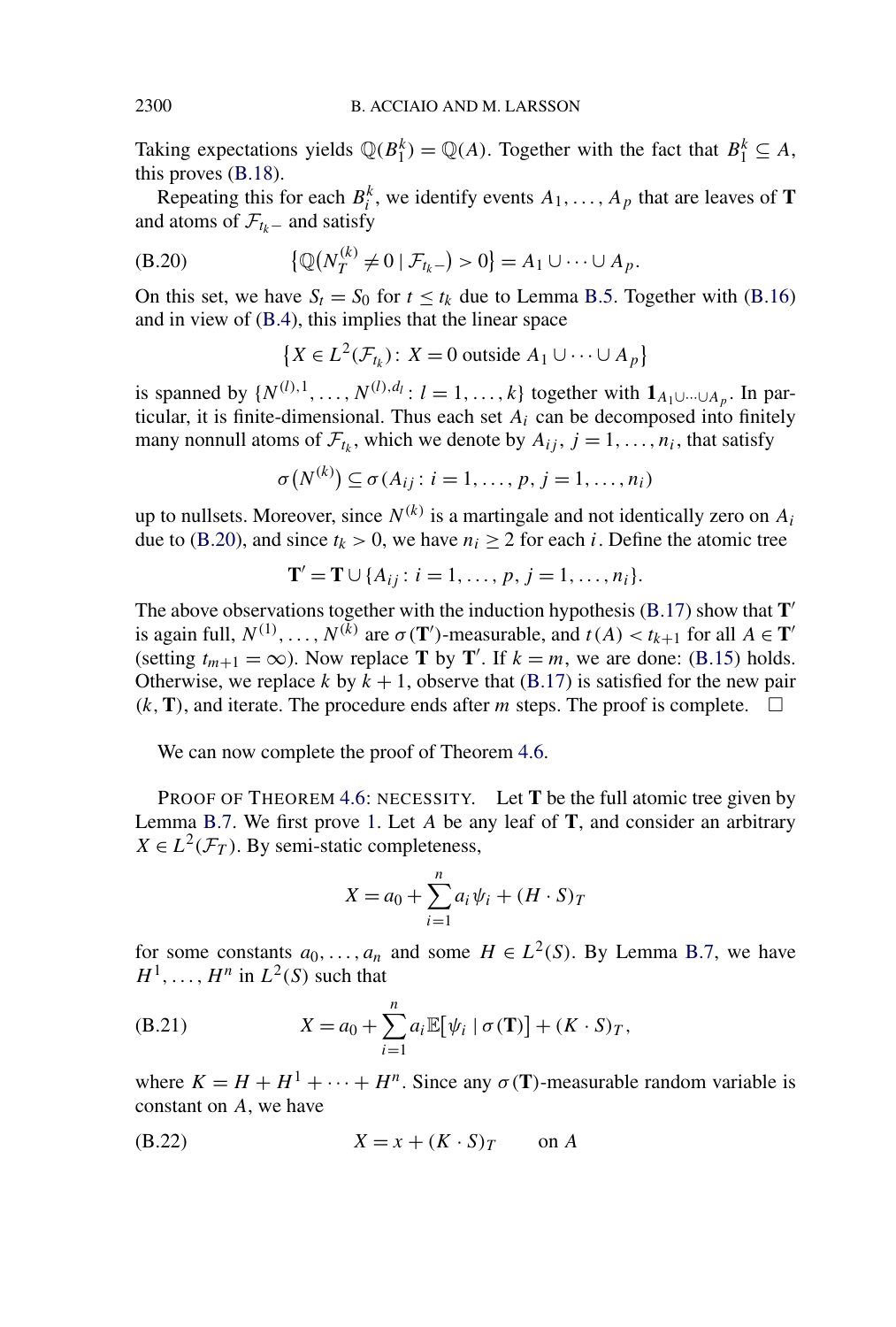<span id="page-32-0"></span>for some  $x \in \mathbb{R}$ . Finally, Lemma [B.5](#page-28-0) shows that *S* is constant on  $A \times [0, t(A)]$ . We may thus replace *K* by  $K1_{\mathbb{I}t(A),T\mathbb{I}}$  without invalidating [\(B.22\)](#page-31-0), and conclude that *S* is complete on  $A \times [t(A), T]$ . This proves [1.](#page-10-0)

We now prove [2.](#page-10-0) Again, let *A* be any leaf of **T**. With  $X = 1_A$ , [\(B.21\)](#page-31-0) yields

$$
\mathbf{1}_A = a_0 + \sum_{i=1}^n a_i \mathbb{E}[\psi_i \mid \sigma(\mathbf{T})] + (K \cdot S)_T,
$$

where, by Corollary [B.6,](#page-28-0) we have  $(K \cdot S)_{\zeta(T)} = 0$ . The optional stopping theorem and the fact that  $\sigma(\mathbf{T}) = \mathcal{F}_{\zeta(\mathbf{T})}$  up to nullsets then yield

$$
\mathbf{1}_A = a_0 + \sum_{i=1}^n a_i \mathbb{E}[\psi_i \mid \sigma(\mathbf{T})].
$$

We conclude that  $\{\mathbb{E}[\psi_i \mid \sigma(\mathbf{T})]: i = 1, \ldots, n\}$  together with the constant 1 span the (dim **T**)-dimensional space  $L^2(\sigma(T))$ , and since  $\mathbb{E}[\psi_i] = 0$  for all *i* the former set must contain dim **T** − 1 linearly independent elements. This proves [2.](#page-10-0)  $\Box$ 

#### APPENDIX C: A JEULIN–YOR THEOREM

In this section, we state and prove a slight generalization of the classical Jeulin– Yor theorem from the theory of progressive enlargement of filtrations; see [\[27\]](#page-34-0) and [\[20\]](#page-34-0), among others. This result is needed in Section [5.](#page-14-0)

Recall that we work on a given filtered measurable space  $(\Omega, \mathcal{F}, \mathbb{F})$  whose filtration  $\mathbb F$  is right-continuous. Let  $\tau$  be a random time and  $X$  a nonnegative bounded random variable such that  $\tau = \infty$  on  $\{X = 0\}$ . Denote by  $\mathbb H$  the filtration generated by the single-jump process  $X1_{\mathbb{F}_{\tau},T\mathbb{F}}$ . Define G as the progressive enlargement of  $\mathbb F$  with  $\mathbb H$ ; see [\(5.1\)](#page-14-0). Then in particular,

(C.1) 
$$
\mathcal{F}_t \cap \{\tau > t\} = \mathcal{G}_t \cap \{\tau > t\} \quad \text{for all } t \in [0, T],
$$

see Lemma 2.5 in [\[28\]](#page-34-0). By (the proof of) Lemma 1 in [\[27\]](#page-34-0) this implies that for any G-predictable process  $H$  there exists an  $\mathbb{F}$ -predictable process  $J$  such that

(C.2) 
$$
J\mathbf{1}_{\llbracket 0,\tau\rrbracket} = H\mathbf{1}_{\llbracket 0,\tau\rrbracket}.
$$

Next, fix any probability measure  $\mathbb Q$  on  $\mathcal G_T$ . Let *Z* denote the right-continuous supermartingale associated with *τ* by Azéma [\[2\]](#page-33-0) via

(C.3) 
$$
Z_t = \mathbb{Q}(\tau > t \mid \mathcal{F}_t),
$$

and let *A* denote the dual predictable projection of the bounded process  $X1_{\mathbb{F}^7,\infty}$ see Theorem 12 in Appendix I of [\[13\]](#page-34-0). Note that the usual conditions are not assumed and not needed here. By Lemma A.10 in [\[20\]](#page-34-0), whose proof still goes through in our setting, we have  $Z_$  > 0 except on a *dA*-nullset.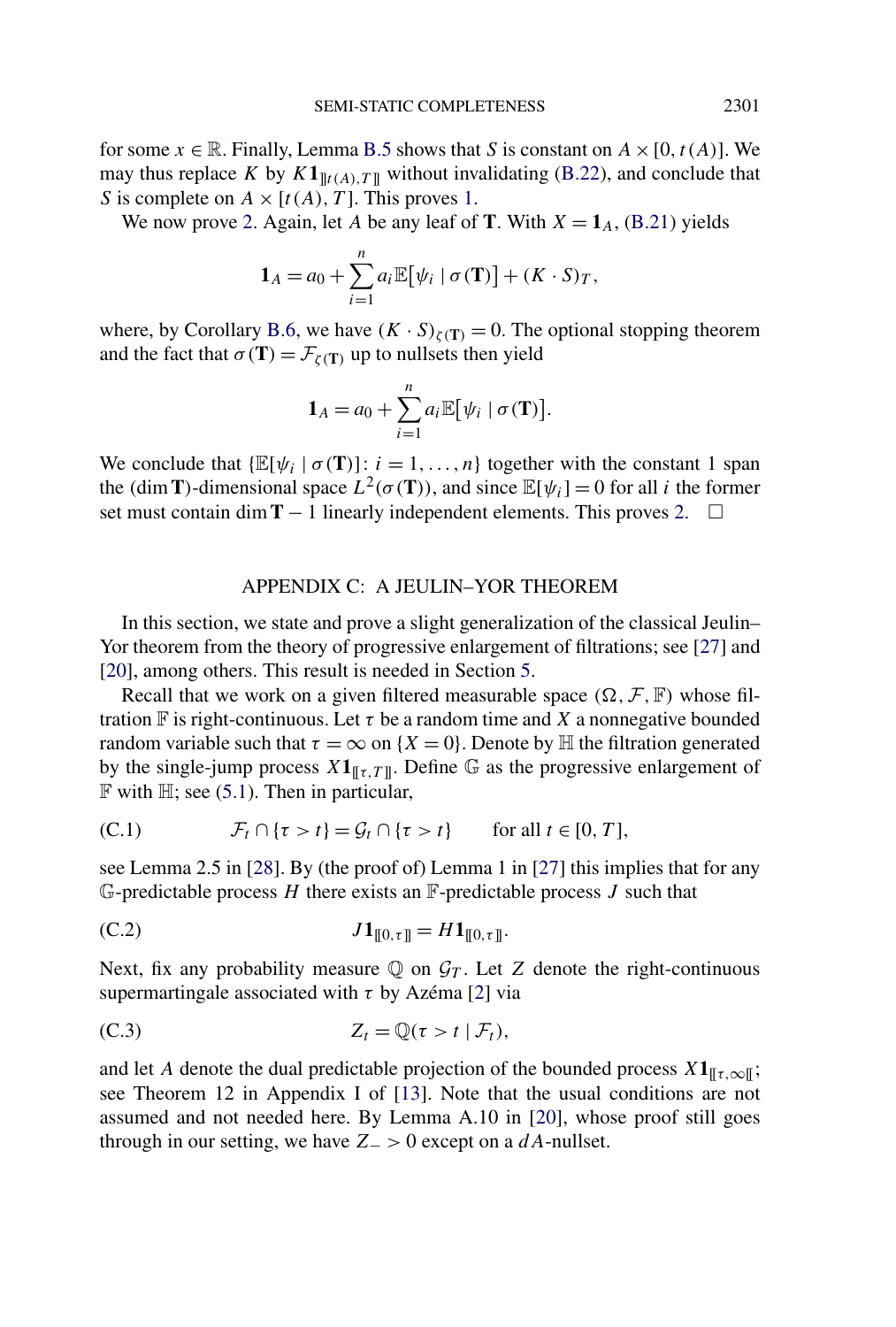<span id="page-33-0"></span>LEMMA C.1. *The process M given by*

$$
M_t = X\mathbf{1}_{\{\tau \le t\}} - \int_0^{t \wedge \tau} \frac{1}{Z_{s-}} dA_s
$$

*is a* G*-martingale*.

PROOF. We follow the proof of the Jeulin–Yor theorem given by [\[20\]](#page-34-0). Define  $N = X1_{\text{H}\tau,\infty\text{H}}$ , let *H* be any bounded G-predictable process, and let *J* be an Fpredictable process satisfying [\(C.2\)](#page-32-0). Note that *Z*− coincides with the predictable projection of  $\mathbf{1}_{\llbracket 0,\tau \rrbracket}$  by the same argument as in the proof of Theorem 1.1 in [\[20\]](#page-34-0). Using also the definition of *A*, we then obtain

$$
\mathbb{E}\bigg[\int_0^\infty H_t \, dN_t\bigg] = \mathbb{E}[H_\tau X \mathbf{1}_{\{\tau < \infty\}}] = \mathbb{E}[J_\tau X \mathbf{1}_{\{\tau < \infty\}}]
$$
\n
$$
= \mathbb{E}\bigg[\int_0^\infty J_t \, dN_t\bigg] = \mathbb{E}\bigg[\int_0^\infty J_t \, dA_t\bigg]
$$
\n
$$
= \mathbb{E}\bigg[\int_0^\infty J_t Z_{t-} \frac{dA_t}{Z_{t-}}\bigg] = \mathbb{E}\bigg[\int_0^\infty J_t \mathbf{1}_{\|[0,\tau]\|} \frac{dA_t}{Z_{t-}}\bigg]
$$
\n
$$
= \mathbb{E}\bigg[\int_0^\infty H_t \mathbf{1}_{\|[0,\tau]\|} \frac{dA_t}{Z_{t-}}\bigg].
$$

This proves the lemma.  $\Box$ 

**Acknowledgments.** We would like to thank Monique Jeanblanc for useful comments and discussions. We also thank the Associate Editor and two anonymous referees for their valuable comments.

#### **REFERENCES**

- [1] ACCIAIO, B., BEIGLBÖCK, M., PENKNER, F. and SCHACHERMAYER, W. (2016). A modelfree version of the fundamental theorem of asset pricing and the super-replication theorem. *Math*. *Finance* **26** 233–251. [MR3481303](http://www.ams.org/mathscinet-getitem?mr=3481303)
- [2] AZÉMA, J. (1972). Quelques applications de la théorie générale des processus. *Invent*. *Math*. **18** 293–336.
- [3] BAYRAKTAR, E. and ZHOU, Z. (2015). On arbitrage and duality under model uncertainty and portfolio constraints. *Math*. *Finance*. To appear.
- [4] BEIGLBÖCK, M., ALEXANDER, A. M. C. and HUESMANN, M. (2016). Optimal transport and Skorokhod embedding. *Invent*. *Math*. To appear.
- [5] BEIGLBÖCK, M., ALEXANDER, M. G. C., HUESMANN, M., PERKOWSKI, N. and PRÖMEL, D. (2015). Pathwise super-replication via Vovk's outer measure. Preprint. Available at [arXiv:1504.03644](http://arxiv.org/abs/arXiv:1504.03644).
- [6] BEIGLBÖCK, M., HENRY-LABORDÈRE, P. and PENKNER, F. (2013). Model-independent bounds for option prices—a mass transport approach. *Finance Stoch*. **17** 477–501.
- [7] BEIGLBÖCK, M., NUTZ, M. and TOUZI, N. (2016). Complete duality for martingale optimal transport on the line. *Ann*. *Probab*. To appear.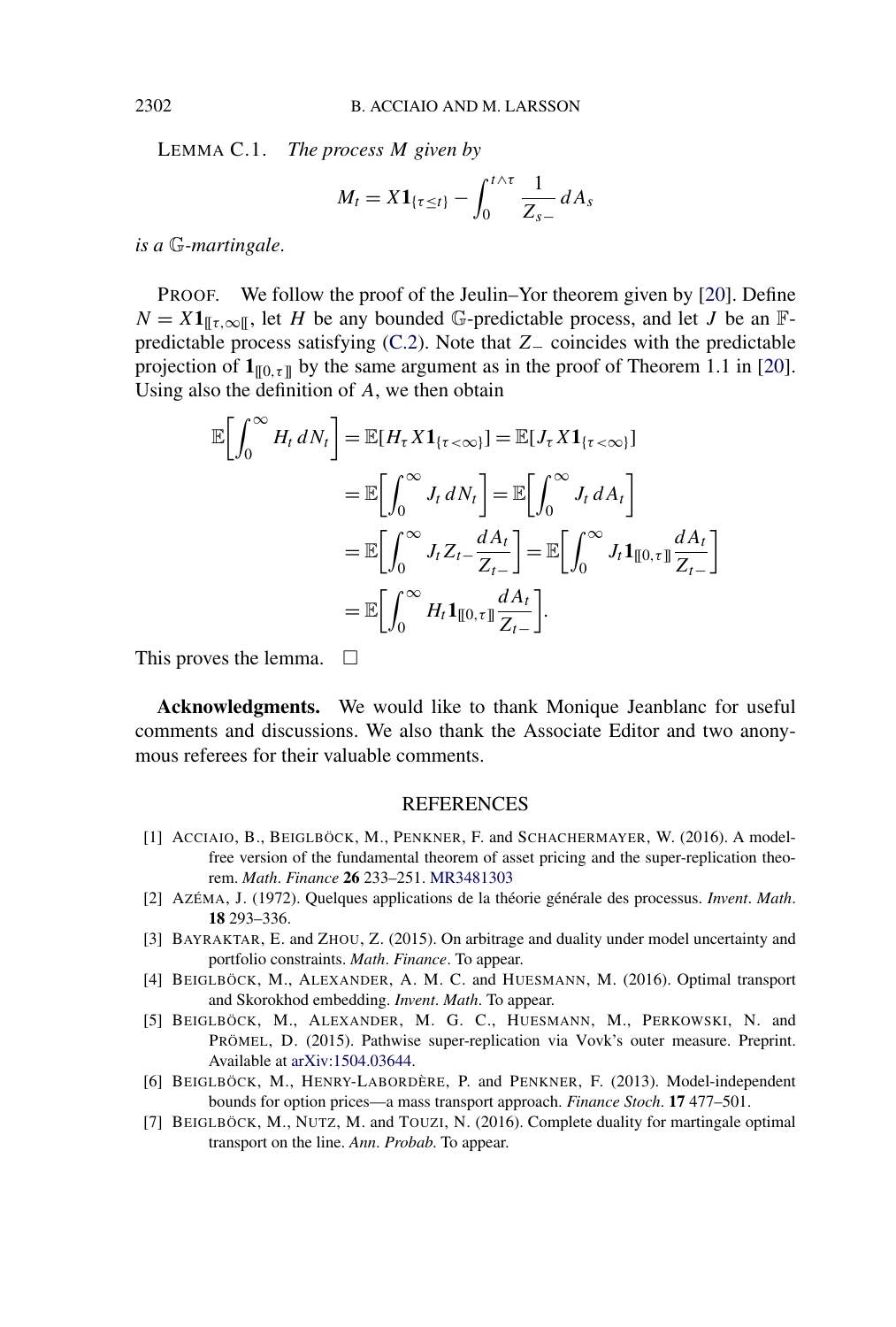- <span id="page-34-0"></span>[8] BIAGINI, S., BOUCHARD, B., KARDARAS, C. and NUTZ, M. (2015). Robust fundamental theorem for continuous processes. *Math*. *Finance*. To appear.
- [9] BILLINGSLEY, P. (1968). *Convergence of Probability Measures*. Wiley, New York. [MR0233396](http://www.ams.org/mathscinet-getitem?mr=0233396)
- [10] BOUCHARD, B. and NUTZ, M. (2015). Arbitrage and duality in nondominated discrete-time models. *Ann*. *Appl*. *Probab*. **25** 823–859. [MR3313756](http://www.ams.org/mathscinet-getitem?mr=3313756)
- [11] CAMPI, L. and MARTINI, C. (2016). On the support of extremal martingale measures with given marginals: The countable case. Preprint. Available at [arXiv:1607.07197](http://arxiv.org/abs/arXiv:1607.07197).
- [12] DELBAEN, F. and SCHACHERMAYER, W. (2006). *The Mathematics of Arbitrage*. Springer, Berlin. [MR2200584](http://www.ams.org/mathscinet-getitem?mr=2200584)
- [13] DELLACHERIE, C. and MEYER, P.-A. (1980). Probabilités et potentiel. Chapitres V à VIII, volume 1385. In *Actualités Scientifiques et Industrielles* [*Current Scientific and Industrial Topics*], revised edition. *Théorie des martingales*. [*Martingale theory*]. Hermann, Paris.
- [14] DOLINSKY, Y. and SONER, H. M. (2014). Martingale optimal transport and robust hedging in continuous time. *Probab*. *Theory Related Fields* **160** 391–427. [MR3256817](http://www.ams.org/mathscinet-getitem?mr=3256817)
- [15] DOLINSKY, Y. and SONER, H. M. (2015). Martingale optimal transport in the Skorokhod space. *Stochastic Process*. *Appl*. **125** 3893–3931. [MR3373308](http://www.ams.org/mathscinet-getitem?mr=3373308)
- [16] DOUGLAS, R. G. (1964). On extremal measures and subspace density. *Michigan Math*. *J*. **11** 243–246. [MR0185427](http://www.ams.org/mathscinet-getitem?mr=0185427)
- [17] FAHIM, A. and HUANG, Y.-J. (2016). Model-independent superhedging under portfolio constraints. *Finance Stoch*. **20** 51–81. [MR3441286](http://www.ams.org/mathscinet-getitem?mr=3441286)
- [18] GALICHON, A., HENRY-LABORDÈRE, P. and TOUZI, N. (2014). A stochastic control approach to no-arbitrage bounds given marginals, with an application to lookback options. *Ann*. *Appl*. *Probab*. **24** 312–336.
- [19] GUO, G., TAN, X. and TOUZI, N. (2015). Optimal Skorokhod embedding under finitely-many marginal constraints. Preprint. Available at [arXiv:1506.04063.](http://arxiv.org/abs/arXiv:1506.04063)
- [20] GUO, X. and ZENG, Y. (2008). Intensity process and compensator: A new filtration expansion approach and the Jeulin–Yor theorem. *Ann*. *Appl*. *Probab*. **18** 120–142. [MR2380894](http://www.ams.org/mathscinet-getitem?mr=2380894)
- [21] HOBSON, D. (2011). The Skorokhod embedding problem and model-independent bounds for option prices. In *Paris-Princeton Lectures on Mathematical Finance* 2010 267–318. Springer, Berlin.
- [22] HOBSON, D. G. (1998). Robust hedging of the lookback option. *Finance Stoch*. **2** 329–347.
- [23] HOU, Z. and OBLOJ, J. (2015). On robust pricing–hedging duality in continuous time. Preprint. Available at [arXiv:1503.02822](http://arxiv.org/abs/arXiv:1503.02822).
- [24] JACOD, J. and SHIRYAEV, A. (2003). *Limit Theorems for Stochastic Processes* **288**. Springer Science & Business, Media.
- [25] JACOD, J. and YOR, M. (1977). Etude des solutions extrémales et représentation intégrale des solutions pour certains problèmes de martingales. *Probab*. *Theory Related Fields* **38** 83–125.
- [26] JEULIN, T. (1980). *Semi-Martingales et Grossissement D'une Filtration*. *Lecture Notes in Math*. **833**. Springer, Berlin. [MR0604176](http://www.ams.org/mathscinet-getitem?mr=0604176)
- [27] JEULIN, T. and YOR, M. (1978). Grossissement d'une filtration et semi-martingales: Formules explicites. In *Séminaire de Probabilités*, *XII*. *Lecture Notes in Math*. **649** 78–97. Springer, Berlin.
- [28] KCHIA, Y., LARSSON, M. and PROTTER, P. (2013). Linking progressive and initial filtration expansions. In *Malliavin Calculus and Stochastic Analysis*. *Springer Proc*. *Math*. *Stat*. **34** 469–487. Springer, New York. [MR3070457](http://www.ams.org/mathscinet-getitem?mr=3070457)
- [29] NUTZ, M. (2014). Superreplication under model uncertainty in discrete time. *Finance Stoch*. **18** 791–803. [MR3255751](http://www.ams.org/mathscinet-getitem?mr=3255751)
- [30] REVUZ, D. and YOR, M. (1999). *Continuous Martingales and Brownian Motion*, 3rd ed. Springer, Berlin. [MR1725357](http://www.ams.org/mathscinet-getitem?mr=1725357)